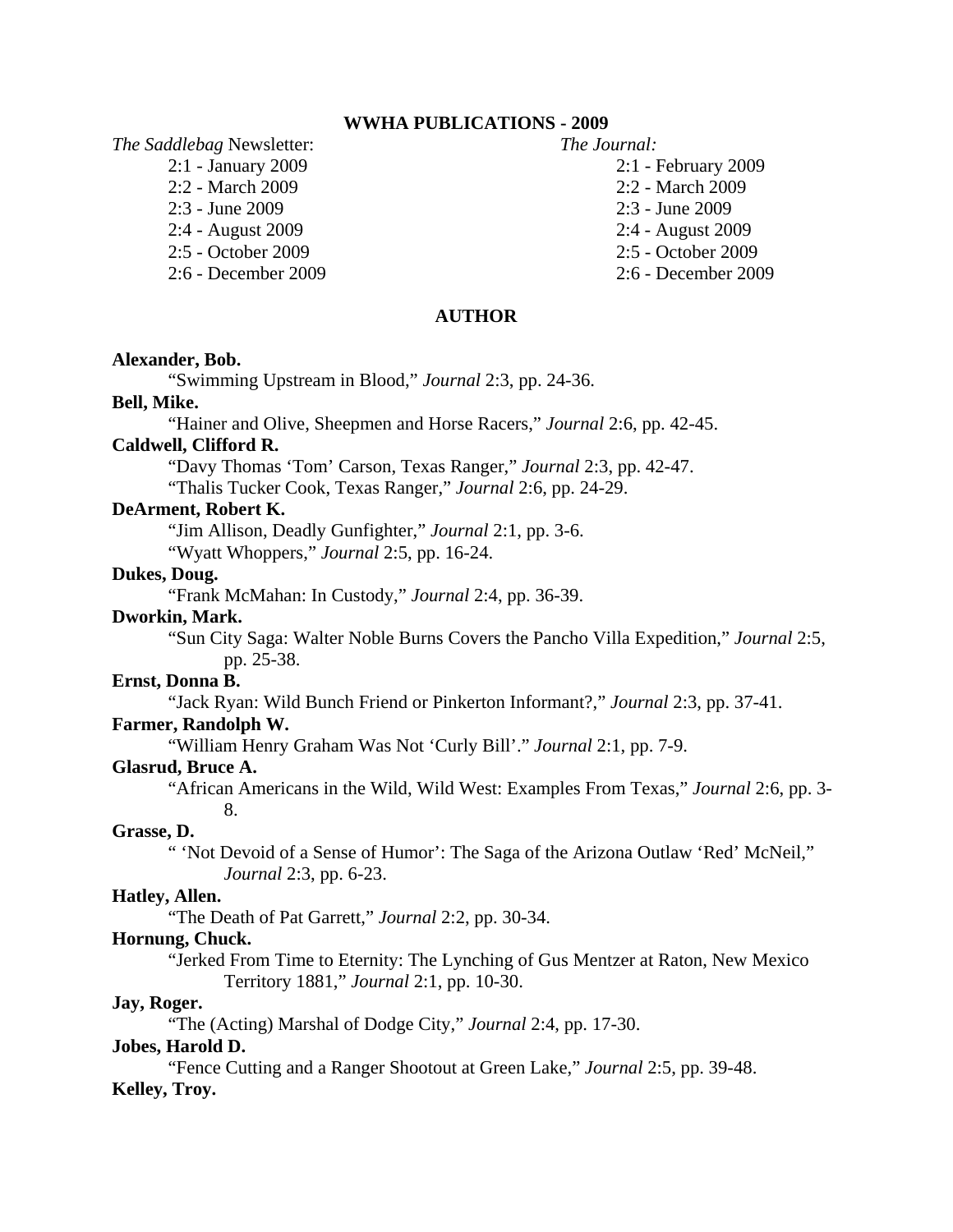"George Oaks," *Journal* 2:4, pp. 43-44.

## **Kindsey, Ellis and Riggs, Gene.**

 "The Bobbitt Assassination and Infamous Lynching at Ada Oklahoma, 1909," *Journal* 2:2, pp. 3-23.

# **Koch, Mike.**

"Henry Starr and the Bentonville Bank Robbery of 1893," *Journal* 2:6, pp. 33-41.

# **McCown, Dennis.**

"A New Look at the Lynching in Ada, Oklahoma," *Journal* 2:2, pp. 24-29.

# **McCubbin, Robert G.**

"Continuing the 'Tale of Two Photographs,' " *Journal* 2:6, pp. 9-10.

# **McKinney, C. Rand and Tyree, Lawrence W.**

"Texas Jack, Mythmaker," *Journal* 2:1, pp. 31-32.

### **Nelson, Morgan.**

" 'First among the first,' James Patterson, 1833-1892," *Journal* 2:5, pp. 3-15.

## **Nolan, Frederick.**

"When Billy Met Curly," *Journal* 2:6, pp. 30-32.

## **O'Brien, Paul.**

"The Mystery Man of the Lincoln County War," *Journal* 2:4, pp. 40-42.

# **Parsons, Chuck.**

"Amos Chapman," *Journal* 2:2, pp. 53-54.

## **Penn, Chris.**

"A Lawman Discusses His Trade," *Journal* 2:4, pp. 31-35.

# **Recko, Corey.**

 "Samuel B. Axtell and the Colfax County War: Axtell's 'Dear Ben' Letter," *Journal* 2:2, pp. 43-52

### **Tower, Mike.**

"Liable to Prosecution," *Journal* 2:6, pp. 11-23.

#### **Wallis, Michael.**

"The Real Wild West," *Journal* 2:2, pp. 36-42.

# **Yadon, Laurence J.**

"The Gangs of Frontier Tulsa," *Journal* 2:4, pp. 5-16.

## **Young, Roy B.**

.

" 'The Graves Lie Thick': Murders at the Brunckow Mine," *Journal* 2:3, pp. 48-56.

### **SUBJECT MATTER**

**Adams, Andy M.** Nelson, Morgan, " 'First among the first,' James Patterson, 1833-1892," *Journal* 2:5, pp. 3-15.

**Adamson, Carl.** Hatley, Allen, "The Death of Pat Garrett," *Journal* 2:2, pp. 30-34.

**African-Americans.** Glasrud, Bruce A., "African Americans in the Wild, Wild West: Examples From Texas," *Journal* 2:6, pp. 3-8.

**Allen, Jack.** Jay, Roger, "The (Acting) Marshal of Dodge City," *Journal* 2:4, pp. 17-30. **Allen, Joe.**

 Lindsey, Ellis and Riggs, Gene, "The Bobbitt Assassination and Infamous Lynching at Ada, Oklahoma, 1909," *Journal* 2:2, pp. 3-23.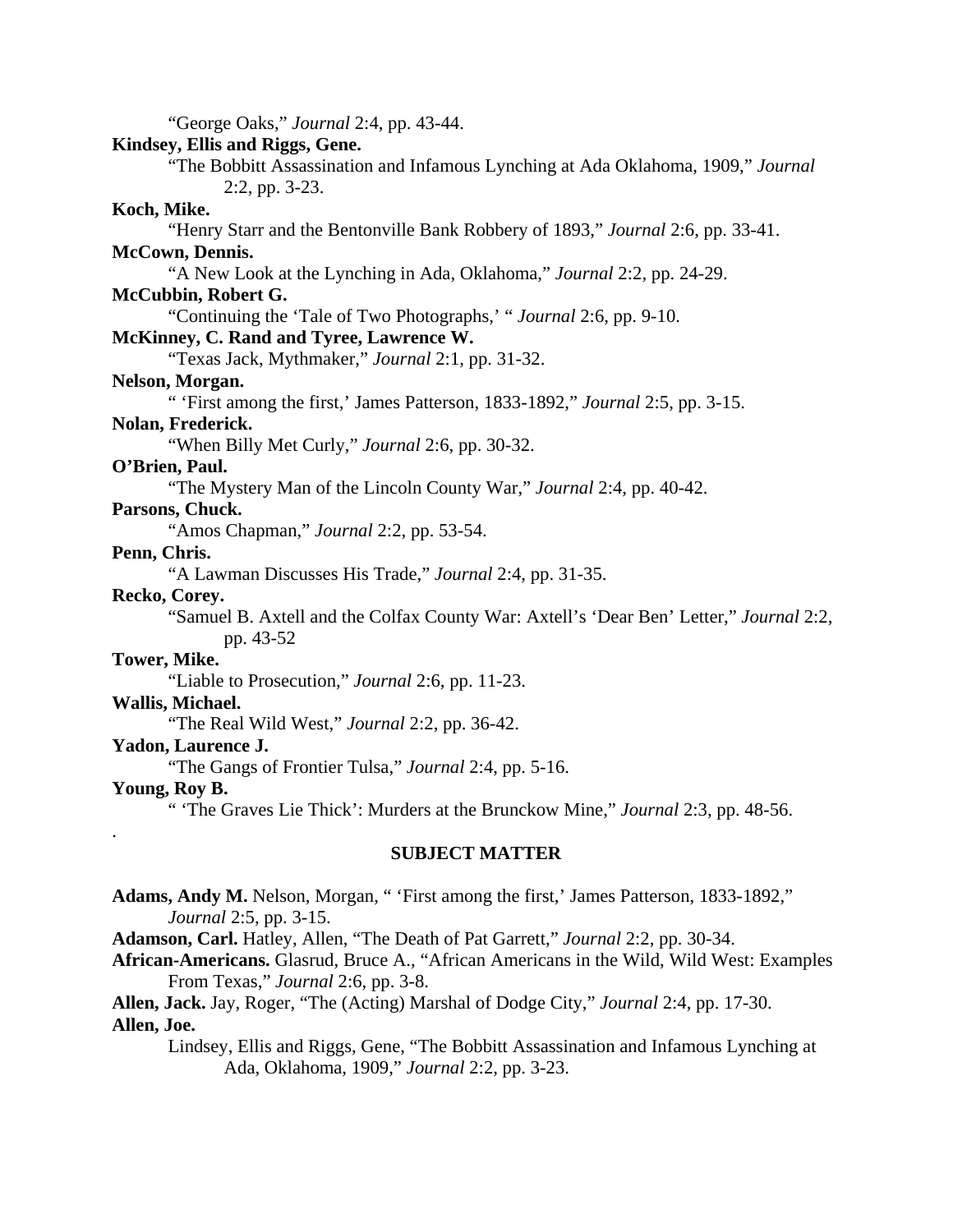McCown, Dennis, "A New Look at the Lynching in Ada, Oklahoma," *Journal* 2:2, pp. 24-29.

### **Allison, Jim.**

 DeArment, Robert K., "Jim Allison, Deadly Gunfighter," *Journal* 2:1, pp. 3-6. Penn, Chris, Letter to the Editor, *Journal* 2:4, p. 4.

- **Allison, Joseph P.** Dworkin, Mark, "Sun City Saga: Walter Noble Burns Covers the Pancho Villa Expedition," *Journal* 2:5, pp. 25-38.
- **Allison, Robert Clay.** Recko, Corey, "Samuel B. Axtell and the Colfax County War: Axtell's 'Dear Ben' Letter," *Journal* 2:2, pp. 43-52.
- **Ames, Frank ("The Tinker").** Young, Roy B., " 'The Graves Lie Thick': Murders at the Brunckow Mine," *Journal* 2:3, pp. 48-56.
- **Ammons, Elias M.** Koch, Mike, "Henry Starr and the Bentonville Bank Robbery of 1893," *Journal* 2:6, pp. 33-41.
- **Anderson, Charles.** Bell, Mike, "Hainer and Olive, Sheepmen and Horse Racers," *Journal* 2:6, pp. 42-45.
- **Anderson, Fred.** Ernst, Donna B., "Jack Ryan: Wild Bunch Friend or Pinkerton Informant?," *Journal* 2:3, pp. 37-41.
- **Andrews, Bob.** Yadon, Laurence J., "The Gangs of Frontier Tulsa," *Journal* 2:4, pp. 5-16.
- **Angel, Frank Warner.** Recko, Corey, "Samuel B. Axtell and the Colfax County War: Axtell's 'Dear Ben' Letter," *Journal* 2:2, pp. 43-52.
- **Angeles, Gen. Felipe.** Dworkin, Mark, "Sun City Saga: Walter Noble Burns Covers the Pancho Villa Expedition," *Journal* 2:5, pp. 25-38.
- **Axtell, Samuel Beach.** "Samuel B. Axtell and the Colfax County War: Axtell's 'Dear Ben' Letter," *Journal* 2:2, pp. 43-52.
- **Babcock, Newton.** Young, Roy B., " 'The Graves Lie Thick': Murders at the Brunckow Mine," *Journal* 2:3, pp. 48-56.
- **Bailey, John.** Jobes, Harold D., "Fence Cutting and a Ranger Shootout at Green Lake," *Journal* 2:5, pp. 39-48.
- **Baird, Philip C.**

 Caldwell, Cliff, "Davy Thomas 'Tom' Carson, Texas Ranger," *Journal* 2:3, pp. 42-47. Jobes, Harold D., "Fence Cutting and a Ranger Shootout at Green Lake," *Journal* 2:5, pp. 39-48.

- **Baird, T.C.** Jobes, Harold D., "Fence Cutting and a Ranger Shootout at Green Lake," *Journal* 2:5, pp. 39-48.
- **Baker, Columbus Winfield "Sam."** Penn, Chris, "A Lawman Discusses His Trade," *Journal* 2:4, pp. 31-35.
- **Baker, O.D.** Jobes, Harold D., "Fence Cutting and a Ranger Shootout at Green Lake," *Journal* 2:5, pp. 39-48.
- **Baker, Shepard.** Caldwell, Clifford R., "Thalis Tucker Cook, Texas Ranger," *Journal* 2:6, pp. 24-29.
- **Baker, Tom.** Koch, Mike, "Henry Starr and the Bentonville Bank Robbery of 1893," *Journal* 2:6, pp. 33-41.
- **Baker, W.W.** Jobes, Harold D., "Fence Cutting and a Ranger Shootout at Green Lake," *Journal* 2:5, pp. 39-48.
- **Baldwin, Joe.** Bell, Mike, "Hainer and Olive, Sheepmen and Horse Racers," *Journal* 2:6, pp. 42- 45.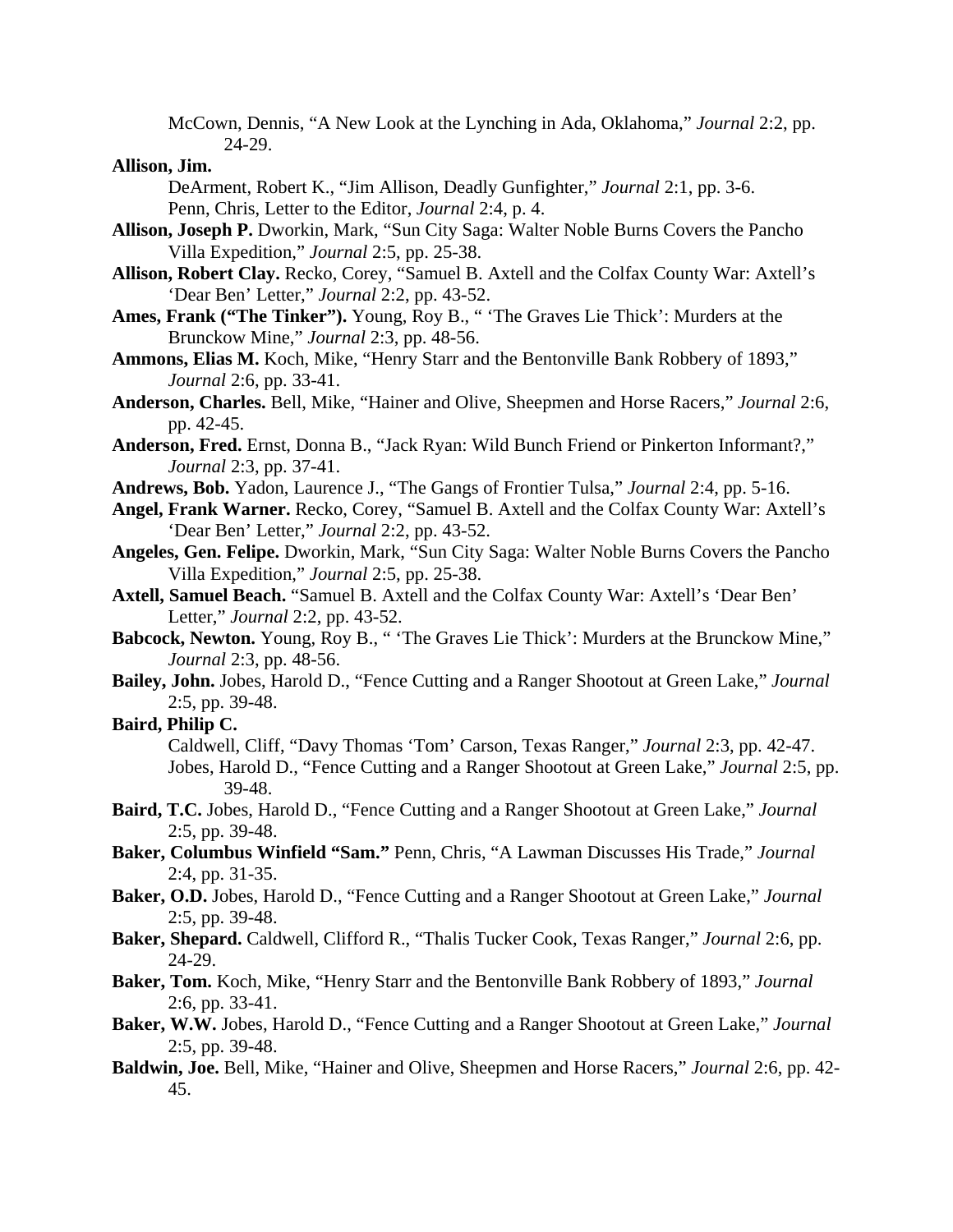- **Bardsley, George W.** Jay, Roger, "The (Acting) Marshal of Dodge City," *Journal* 2:4, pp. 17- 30.
- **Barnett, Wes.** Yadon, Laurence J., "The Gangs of Frontier Tulsa," *Journal* 2:4, pp. 5-16.
- **Barr, Hollowell.** Koch, Mike, "Henry Starr and the Bentonville Bank Robbery of 1893," *Journal* 2:6, pp. 33-41.
- **Barr, Tom.** Koch, Mike, "Henry Starr and the Bentonville Bank Robbery of 1893," *Journal* 2:6, pp. 33-41.
- **Bassett, Charles.** Jay, Roger, "The (Acting) Marshal of Dodge City," *Journal* 2:4, pp. 17-30.
- **Baxter, Mont.** Koch, Mike, "Henry Starr and the Bentonville Bank Robbery of 1893," *Journal* 2:6, pp. 33-41.
- **Baylor, Henry W.** Jobes, Harold D., "Fence Cutting and a Ranger Shootout at Green Lake," *Journal* 2:5, pp. 39-48.
- **Baylor, Searce.** Jobes, Harold D., "Fence Cutting and a Ranger Shootout at Green Lake," *Journal* 2:5, pp. 39-48.
- **Beatty, Peter L.** Jay, Roger, "The (Acting) Marshal of Dodge City," *Journal* 2:4, pp. 17-30.
- **Beckwith, Robert.** O'Brien, Paul, "The Mystery Man of the Lincoln County War," *Journal* 2:4, pp. 40-42.
- **Beecher, Fred.** Kelley, Troy, "George Oaks," *Journal* 2:4, pp. 43-44.
- **Behan, John Harris.** Alexander, Bob, "Swimming Upstream in Blood," *Journal* 2:3, pp. 24-36.
- **Belnap, Gilbert.** Grasse, D., " 'Not Devoid of a Sense of Humor': The Saga of the Arizona Outlaw 'Red' McNeil," *Journal* 2:3, pp. 6-23.
- **Bennett, Dr. Leo E.** Tower, Mike, "Liable to Prosecution," *Journal* 2:6, pp. 11-23.
- **Benton, William Counts.** Caldwell, Cliff, "Davy Thomas 'Tom' Carson, Texas Ranger," *Journal* 2:3, pp. 42-47.
- **Bergen, William A.** Hornung, Chuck, "Jerked From Time to Eternity: The Lynching of Gus Mentzer at Raton, New Mexico Territory 1882," *Journal* 2:1, pp. 10-30.
- **Berryhill, Jeff.** Yadon, Laurence J., "The Gangs of Frontier Tulsa," *Journal* 2:4, pp. 5-16.
- **Berryhill, William.** Yadon, Laurence J., "The Gangs of Frontier Tulsa," *Journal* 2:4, pp. 5-16.
- **Bertrand, Peter.** Jobes, Harold D., "Fence Cutting and a Ranger Shootout at Green Lake," *Journal* 2:5, pp,. 39-48.
- **"Big Nose Kate."** See Cummings, Mary Katherine.
- **Billy the Kid.** See McCarty, Henry.
- **Bingham. George R. "Red."** Caldwell, Cliff, "Davy Thomas 'Tom' Carson, Texas Ranger," *Journal* 2:3, pp. 42-47.
- **Bixler, Ease.** Caldwell, Clifford R., "Thalis Tucker Cook, Texas Ranger," *Journal* 2:6, pp. 24- 29.
- **Black, William Leslie.** Jobes, Harold D., "Fence Cutting and a Ranger Shootout at Green Lake," *Journal* 2:5, pp. 39-48.
- **Blake, William "Tulsa Jack."** Yadon, Laurence J., "The Gangs of Frontier Tulsa," *Journal* 2:4, pp. 5-16.
- **Blanchard, David.** Bell, Mike, "Hainer and Olive, Sheepmen and Horse Racers," *Journal* 2:6, pp. 42-45.
- **Boarman, Alexander.** Tower, Mike, "Liable to Prosecution," *Journal* 2:6, pp. 11-23.

#### **Bobbitt, Allen Augustus "Gus."**

 Lindsey, Ellis, and Riggs, Gene, "The Bobbitt Assassination and Infamous Lynching at Ada, Oklahoma, 1909;" *Journal* 2:2, pp. 3-23.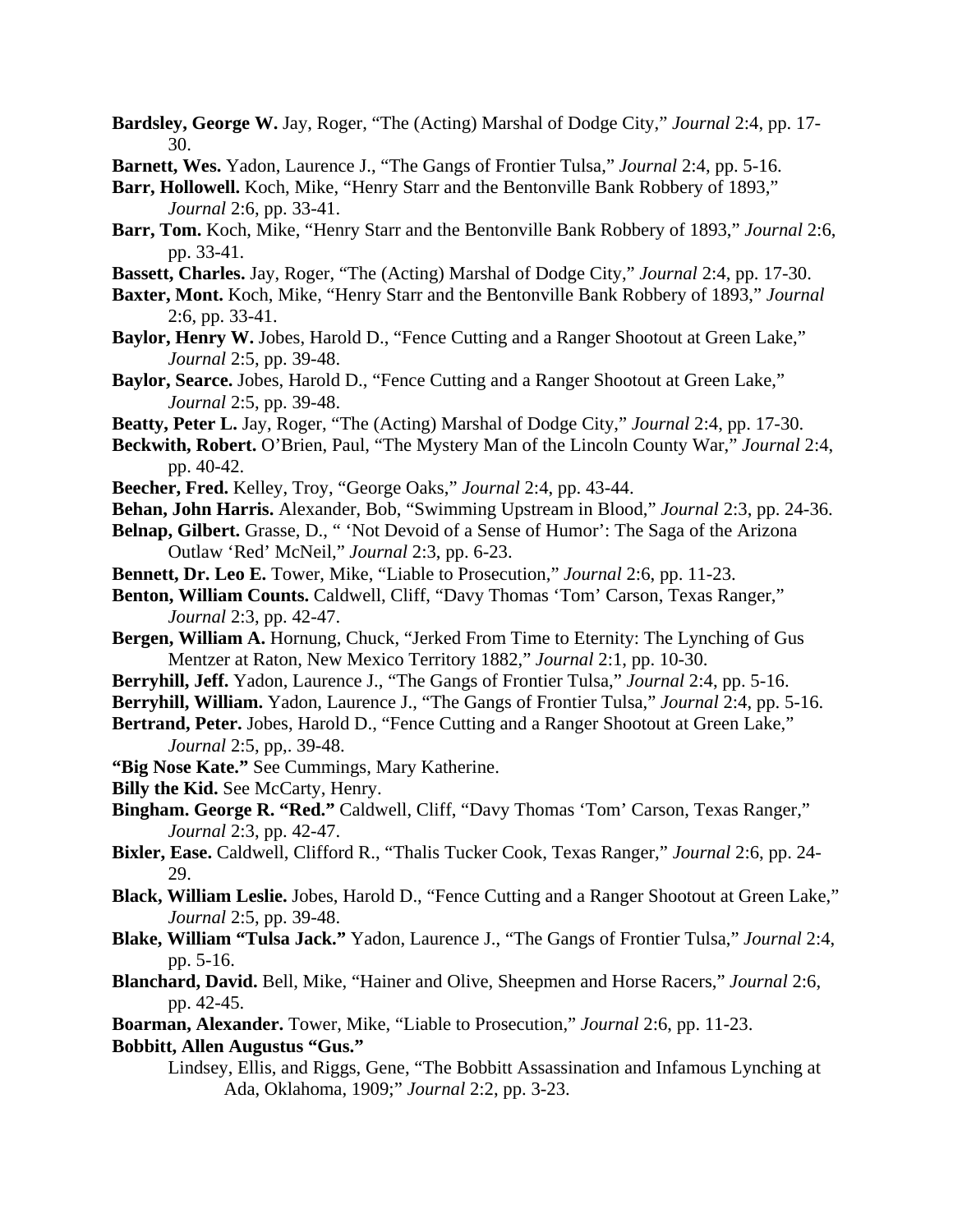**Bobbitt, Tennessee "Tenne."** Lindsey, Ellis and Riggs, Gene, "The Bobbitt Assassination and Infamous Lynching at Ada, Oklahoma, 1909," *Journal* 2:2, pp. 3-23.

### **Boller, Robert.**

 Farmer, Randolph, "William Henry Graham Was Not 'Curly Bill'," *Journal* 2:1, pp. 7-9. Nolan, Frederick, "When Billy Met Curly," *Journal* 2:6, pp. 30-32.

- **Bontrager, David.** Young, Roy B., " 'The Graves Lie Thick': Murders at the Brunckow Mine," *Journal* 2:3, pp. 48-56.
- **Booker, Dave E.** Tower, Mike, "Liable to Prosecution," *Journal* 2:6, pp. 11-23.
- **Born, "Dutch Henry."** Jay, Roger, "The (Acting) Marshal of Dodge City," *Journal* 2:4, pp. 17- 30.
- **Bourke, John G.** Young, Roy B., " 'The Graves Lie Thick': Murders at the Brunckow Mine," *Journal* 2:3, pp. 48-56.
- **Bowie, Charlie ("Charley Davis").** Tower, Mike, "Liable to Prosecution," *Journal* 2:6, pp. 11- 23.
- **Boyett, Johnny**. DeArment, Robert K., "Wyatt Whoppers," *Journal* 2:5, pp. 16-24.
- **Boyle, Andy.** O'Brien, Paul, "The Mystery Man of the Lincoln County War," *Journal* 2:4, pp. 40-42.
- **Bradford, M.M.** Jobes, Harold D., "Fence Cutting and a Ranger Shootout at Green Lake," *Journal* 2:5, pp. 39-48.
- **Bradley, William.** Tower, Mike, "Liable to Prosecution," *Journal* 2:6, pp. 11-23.
- **Brazel, Jesse Wayne.** Hatley, Allen, "The Death of Pat Garrett," *Journal* 2:2, pp. 30-34.
- **Brennan, Molly.** Jay, Roger, "The (Acting) Marshal of Dodge City," *Journal* 2:4, pp. 17-30.

# **Brocius, William "Curly Bill."**

- Boessenecker, John, Letter to the Editor, *Journal* 2:4, p. 2.
- Farmer, Randolph W. "William Henry Graham Was Not 'Curly Bill'," *Journal* 2:1, pp. 7-9.
- Nolan, Frederick, "When Billy Met Curly," *Journal* 2:6, pp. 30-32.
- **Brock, E.E.** Koch, Mike, "Henry Starr and the Bentonville Bank Robbery of 1893," *Journal* 2:6, pp. 33-41.
- **Brock, William.** Koch, Mike, "Henry Starr and the Bentonville Bank Robbery of 1893," *Journal* 2:6, pp. 33-41.
- **Brown, H.J.** Lindsey, Ellis and Riggs, Gene, "The Bobbitt Assassination and Infamous Lynching at Ada, Oklahoma, 1909," *Journal* 2:2, pp. 3-23.
- **Brown, Mike.** Bell, Mike, "Hainer and Olive, Sheepmen and Horse Racers," *Journal* 2:6, pp. 42-45.
- **Brown, Neal.** Jay, Roger, "The (Acting) Marshal of Dodge City," *Journal* 2:4, pp. 17-30.
- **Brown, Nick K.** Caldwell, Cliff, "Davy Thomas 'Tom' Carson, Texas Ranger," *Journal* 2:3, pp. 42-47.
- **Brunckow, Frederick.** Young, Roy B., " 'The Graves Lie Thick': Murders at the Brunckow Mine," *Journal* 2:3, pp. 48-56.
- **Bruner, Cephus.** Lindsey, Ellis and Riggs, Gene, "The Bobbitt Assassination and Infamous Lynching at Ada, Oklahoma, 1909," *Journal* 2:2, pp. 3-23.
- **Bruner, Heck.** Koch, Mike, "Henry Starr and the Bentonville Bank Robbery of 1893," *Journal* 2:6, pp. 33-41.
- **Bruner, William "Billy."** Yadon, Laurence J., "The Gangs of Frontier Tulsa," *Journal* 2:4, pp. 5-16.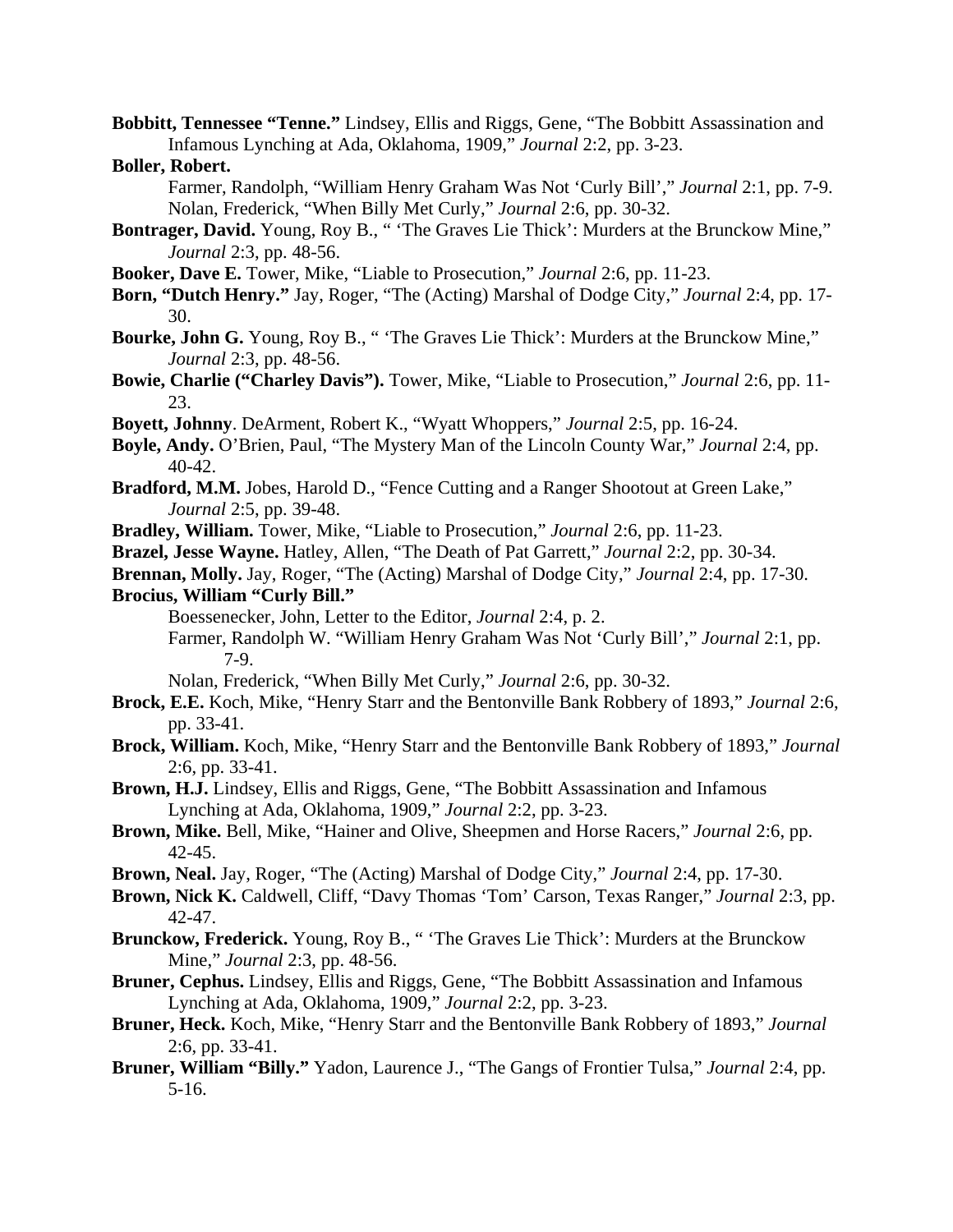- **Brunson, John.** Jobes, Harold D., "Fence Cutting and a Ranger Shootout at Green Lake," *Journal* 2:5, pp. 39-48.
- **Bryant, David E.** Tower, Mike, "Liable to Prosecution," *Journal* 2:6, pp. 11-23.
- **Bryant, W. Frank.** Bell, Mike, "Hainer and Olive, Sheepmen and Horse Racers," *Journal* 2:6, pp. 42-45.
- **Bryant, R.E. ("Ed").** Caldwell, Clifford R., "Thalis Tucker Cook, Texas Ranger," *Journal* 2:6, pp. 24-29.
- **Buchanan, Will.** Koch, Mike, "Henry Starr and the Bentonville Bank Robbery of 1893," *Journal* 2:6, pp. 33-41.
- **Buck, Rufus.** Yadon, Laurence J., "The Gangs of Frontier Tulsa," *Journal* 2:4, pp. 5-16.
- **Buntline Special.** Jay, Roger, "The (Acting) Marshal of Dodge City," *Journal* 2:4, pp. 17-30.
- **Burbridge, William.** Hornung, Chuck, "Jerked From Time to Eternity: The Lynching of Gus Mentzer at Raton, New Mexico Territory 1882," *Journal* 2:1, pp. 10-30.
- **Burns, Walter Noble.** Dworkin, Mark, *Sun City Saga: Walter Noble Burns Covers the Pancho Villa Expedition," Journal* 2:5, pp. 25-38.
- **Burr, R.T.** Alexamder, Bob, "Swimming Upstream in Blood," *Journal* 2:3, pp. 24-36.

#### **Burrell, Berry B.**

- Lindsey, Ellis and Riggs, Gene, "The Bobbitt Assassination and Infamous Lynching at Ada, Oklahoma, 1909," *Journal* 2:2, pp. 3-23.
- McCown, Dennis, "A New Look at the Lynching in Ada, Oklahoma," *Journal* 2:2, pp. 24-29.
- **Burt, Dr. James W.** Jobes, Harold D., "Fence Cutting and a Ranger Shootout at Green Lake," *Journal* 2:5, pp. 39-48.
- **Burton, D. Eisha.** Jobes, Harold D., "Fence Cutting and a Ranger Shootout at Green Lake," *Journal* 2:5, pp. 39-48.
- **Burton, Henry.** Jobes, Harold D., "Fence Cutting and a Ranger Shootout at Green Lake," *Journal* 2:5, pp. 39-48.
- **Burton, Joe.** Jobes, Harold D., "Fence Cutting and a Ranger Shootout at Green Lake," *Journal* 2:5, pp. 39-48.
- **Burton, John.** Jobes, Harold D., "Fence Cutting and a Ranger Shootout at Green Lake," *Journal* 2:5, pp. 39-48.
- **Bush, Joseph.** Grasse, D., " 'Not Devoid of a Sense of Humor': The Saga of the Arizona Outlaw 'Red' McNeil," *Journal* 2:3, pp. 6-23.
- **Bustamante, Esequiel.** Alexander, Bob, "Swimming Upstream in Blood," *Journal* 2:3, pp. 24- 36.
- **Butler, J.C.** Caldwell, Cliff, "Davy Thomas 'Tom' Carson, Texas Ranger," *Journal* 2:3, pp. 42- 47.
- **Buttner, Adolph.** Young, Roy B., " 'The Graves Lie Thick': Murders at the Brunckow Mine," *Journal* 2:3, pp. 48-56.
- **Canada, William T.** Ernst, Donna B., "Jack Ryan: Wild Bunch Friend or Pinkerton Informant?," *Journal* 2:3, pp. 37-41.
- **Cardenas, Manuel.** Recko, Corey, "Samuel B. Axtell and the Colfax County War: Axtells' 'Dear Ben' Letter," *Journal* 2:2, pp. 43-52.
- **Carleton, Gen. James H.** Nelson, Morgan, " 'First among the first,' James Patterson, 1833- 1892," *Journal* 2:5, pp. 3-15.
- **Carr, W.H. ("Bill").** Tower, Mike, "Liable to Prosecution," *Journal* 2:6, pp. 11-23.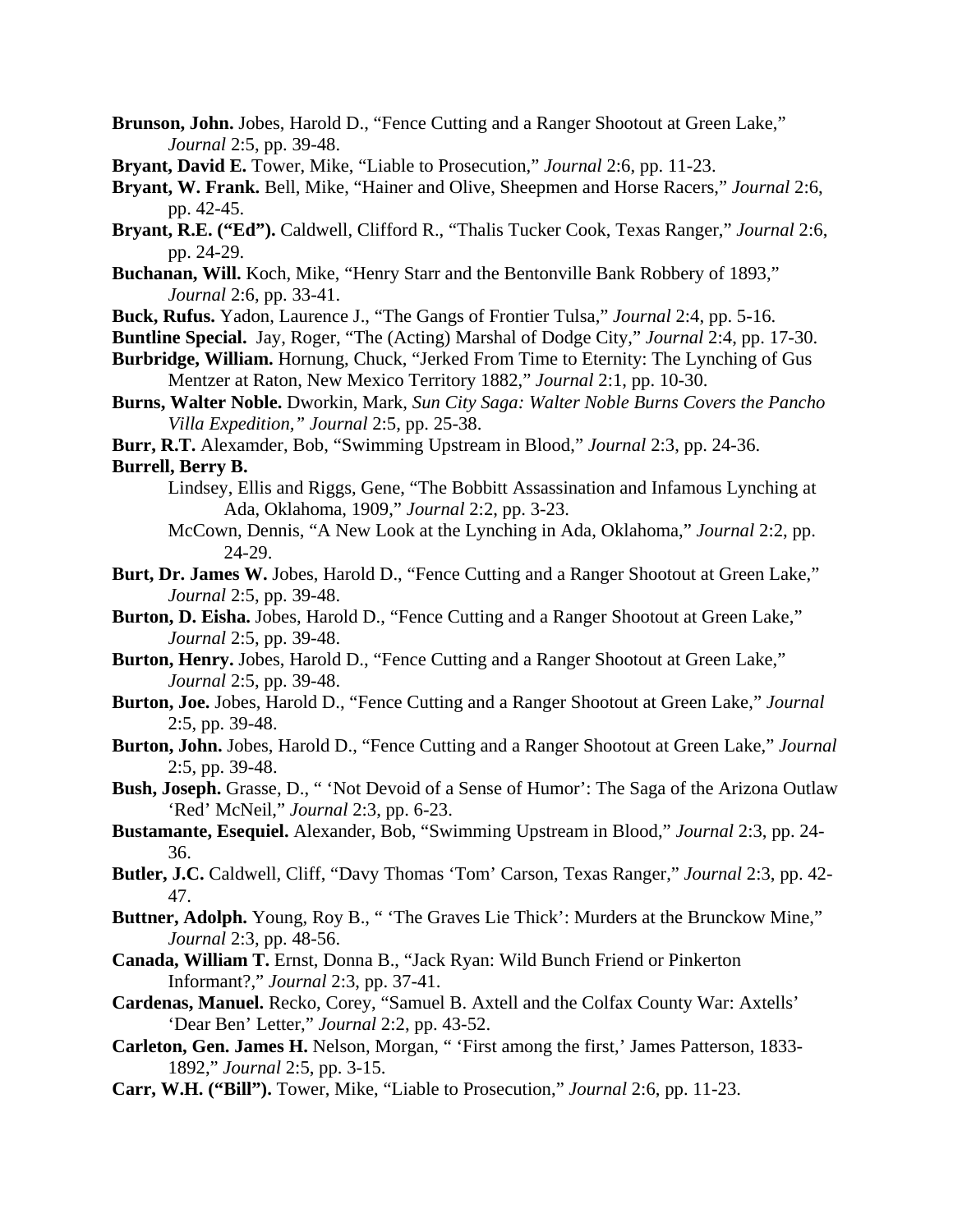- **Carr, Thomas Jefferson.** Ernst, Donna B., "Jack Ryan: Wild Bunch Friend or Pinkerton Informant?," *Journal* 2:3, pp. 37-41.
- **Carson, Davy Thomas "Tom."** Caldwell, Cliff, "Davy Thomas 'Tom' Carson, Texas Ranger," *Journal* 2:3, pp. 42-47.
- **Carter, Joe.** Lindsey, Ellis and Riggs, Gene, "The Bobbitt Assassination and Infamous Lynching at Ada, Oklahoma, 1909," *Journal* 2:2, pp. 3-23.
- **Caruthers, L.B.** Caldwell, Cliff, "Davy Thomas 'Tom' Carson, Texas Rangers," *Journal* 2:3, pp. 42-47.
- **Carver, Will.** Ernst, Donna B., "Jack Ryan: Wild Bunch Friend or Pinkerton Informant?," *Journal* 2:3, pp. 37-41.
- **"Cassidy, Butch."** See Parker, Robert Leroy.
- **Cassidy, James.** Young, Roy B., " 'The Graves Lie Thick': Murders at the Brunckow Mine," *Journal*, 2:3, pp. 48-56.
- **Cathey, Randolph W.** Lindsey, Ellis and Riggs, Gene, "The Bobbitt Assassination and Infamous Lynching at Ada, Oklahoma, 1909," *Journal* 2:2, pp. 3-23.
- **Catron, Thomas B.** Recko, Corey, "Samuel B. Axtell and the Colfax County War: Axtell's 'Dear Ben' Letter," *Journal* 2:2, pp. 43-52.
- **Cavazos, Col. Jose.** Dworkin, Mark, "Sun City Saga: Walter Noble Burns Covers the Pancho Villa Expedition," *Journal* 2:5, pp. 25-38.
- **Chapman, Amos.**

 Parsons, Chuck, "Amos Chapman," *Journal* 2:2, pp. 53-54. "Editorial Notes," *Journal* 2:3, p. 2.

- **Chapman, Edward.** Grasse, D., " 'Not Devoid of a Sense of Humor': The Saga of the Arizona Outlaw 'Red' McNeil," *Journal* 2:3, pp. 6-23.
- **Chase, C.M.** Chuck Hornung, "Jerked From Time to Eternity: The Lynching of Gus Mentzer at Raton, New Mexico Territory 1882," *Journal* 2:1, pp. 10-30.
- **Cheadle, N.F.** Tower, Mike, "Liable to Prosecution," *Journal* 2:6, pp. 11-23.
- **Cheney, Alf.** Koch, Mike, "Henry Starr and the Bentonville Bank Robbery of 1893," *Journal* 2:6, pp. 33-41.
- **Cheney, Frank.**
	- Koch, Mike, "Henry Starr and the Bentonville Bank Robbery of 1893," *Journal* 2:6, pp. 33-41.

Tower, Mike, "Liable to Prosecution," *Journal* 2:6, pp. 11-23.

- **Cheney, James.** Koch, Mike, "Henry Starr and the Bentonville Bank Robbery of 1893," *Journal* 2:6, pp. 33-41.
- **Childers, Hank.** Yadon, Laurence J., "The Gangs of Frontier Tulsa," *Journal* 2:4, pp. 5-16.
- **Childers, John.** Yadon, Laurence J., "The Gangs of Frontier Tulsa," *Journal* 2:4, pp. 5-16.
- **Childers, Mart.** Nelson, Morgan, " 'First among the first,' James Patterson, 1833-1892," *Journal* 2:5, pp. 3-15.
- **Chisum, John.** Nelson, Morgan, " 'First among the first,' James Patterson, 1833-1892," *Journal* 2:5, pp. 3-15.
- **Chisum, Pitzer.** Nelson, Morgan, " 'First among the first,' James Patterson, 1833-1892," *Journal* 2:5, pp. 3-15.
- **Chrisman, C.D.** Bell, Mike, "Hainer and Olive, Sheepmen and Horse Racers," *Journal* 2:6, pp. 42-45.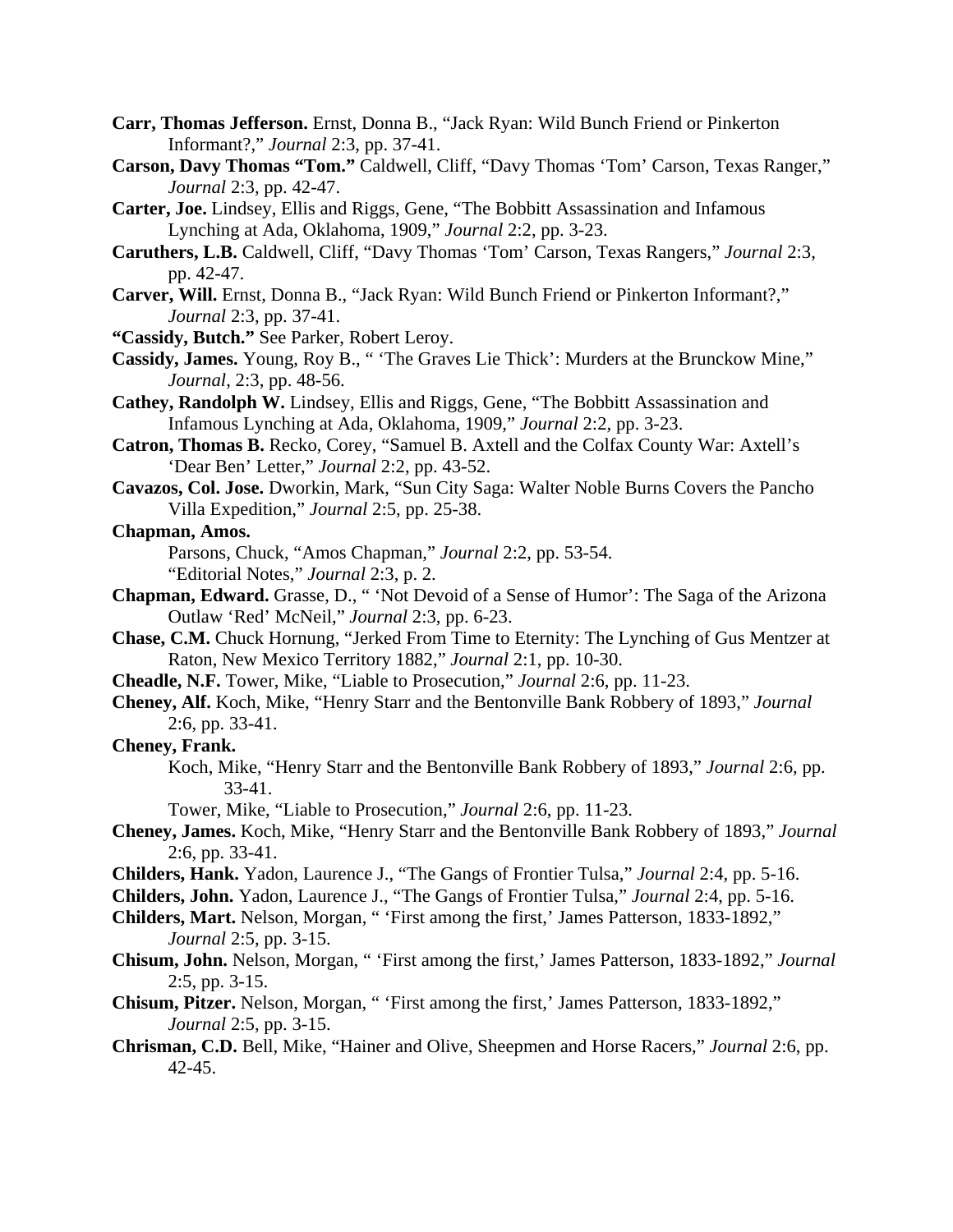- **Christian, Will ("Black Jack").** McCubbin, Robert G., "Continuing the 'Tale of Two Photographs,' " *Journal* 2:6, pp. 9-10.
- **Clifton, Dan "Dynamite Dick."** Yadon, Laurence J., "The Gangs of Frontier Tulsa," *Journal* 2:4, pp. 5-16.
- **Cody, William F. "Buffalo Bill."**
	- "Frontier Scouts," *Journal* 2:6, pp. 46-47.
	- Kelley, Troy, "George Oaks," *Journal* 2:4, pp. 43-44.
	- McKinney, C. Rand and Tyree, Lawrence W., "Texas Jack, Mythmaker," *Journal* 2:1, pp. 31-32.
- **Colborn, Ed.** Jay, Roger, "The (Acting) Marshal of Dodge City," *Journal* 2:4, pp. 17-30.
- **Colley, Dexter D.** Jay, Roger, "The (Acting) Marshal of Dodge City," *Journal* 2:4, pp. 17-30.
- **Collins, Ben C.** Lindsey, Ellis and Riggs, Gene, "The Bobbitt Assassination and Infamous Lynching at Ada, Oklahoma, 1909," *Journal* 2:2, pp. 3-23.
- **Cook, Thalis Tucker.** Caldwell, Clifford R., "Thalis Tucker Cook, Texas Ranger," *Journal* 2:6, pp. 24-29.
- **Coop, John.** Lindsey, Ellis and Riggs, Gene, "The Bobbitt Assassination and Infamous Lynching at Ada, Oklahoma, 1909," *Journal* 2:2, pp. 3-23.
- **Cornell, James.** Caldwell, Cliff, "Davy Thomas 'Tom' Carson, Texas Ranger," *Journal* 2:3, pp. 42-47.
- **Cotter, J.C.** Alexander, Bob, "Swimming Upstream in Blood," *Journal* 2:3, pp. 24-36.
- **Cottreall, Joe.** Grasse, D., " 'Not Devoid of a Sense of humor': The Saga of the Arizona Outlaw 'Red' McNeil," *Journal* 2:3, pp. 6-23.
- **Covington, Tom.** Tower, Mike, "Liable to Prosecution," *Journal* 2:6, pp. 11-23.
- **Cox, Burrell.** Yadon, Laurence J., "The Gangs of Frontier Tulsa," *Journal* 2:4, pp. 5-16.
- **Cox, George.** Jay, Roger, "The (Acting) Marshal of Dodge City," *Journal* 2:4, pp. 17-30.
- **Cox, W.W.** Hatley, Allen, "The Death of Pat Garrett," *Journal* 2:2, pp. 30-34.
- **Creekmore, Milo.** Koch, Mike, "Henry Starr and the Bentonville Bank Robbery of 1893," *Journal* 2:6, pp. 33-41.
- **Cronin, Lt. \_\_\_.** Nelson, Morgan, " 'First among the first,' James Patterson, 1833-1892," *Journal* 2:5, pp. 3-15.
- **Crosby, Will.** Dworkin, Mark, "Sun City Saga: Walter Noble Burns Covers the Pancho Villa Expedition," *Journal* 2:5, pp. 25-38.
- **Crouch, John S.** Nelson, Morgan, " 'First among the first,' James Patterson, 1833-1892," *Journal* 2:5, pp. 3-15.
- **Croxdale, Clint.** Koch, Mike, "Henry Starr and the Bentonville Bank Robbery of 1893," *Journal* 2:6, pp. 33-41.
- **Crump, George J.** Koch, Mike, "Henry Starr and the Bentonville Bank Robbery of 1893," *Journal* 2:6, pp. 33-41.
- **Cumpelin, Link (Cumplin).** Koch, Mike, "Henry Starr and the Bentonville Bank Robbery of 1893," *Journal* 2:6, pp. 33-41.
- **Curry, Paul.** Koch, Mike, "Henry Starr and the Bentonville Bank Robbery of 1893," *Journal* 2:6, pp. 33-41.
- **Curtis, Charles.** Grasse, D., " 'Not Devoid of a Sense of Humor': The Saga of the Arizona Outlaw 'Red' McNeil," *Journal* 2:3, pp. 6-23.
- **Dalton, William ("Bill").** Tower, Mike, "Liable to Prosecution," *Journal* 2:6, pp. 11-23.
- **Dalton, Frank.** Yadon, Laurence J., "The Gangs of Frontier Tulsa," *Journal* 2:4, pp. 5-16.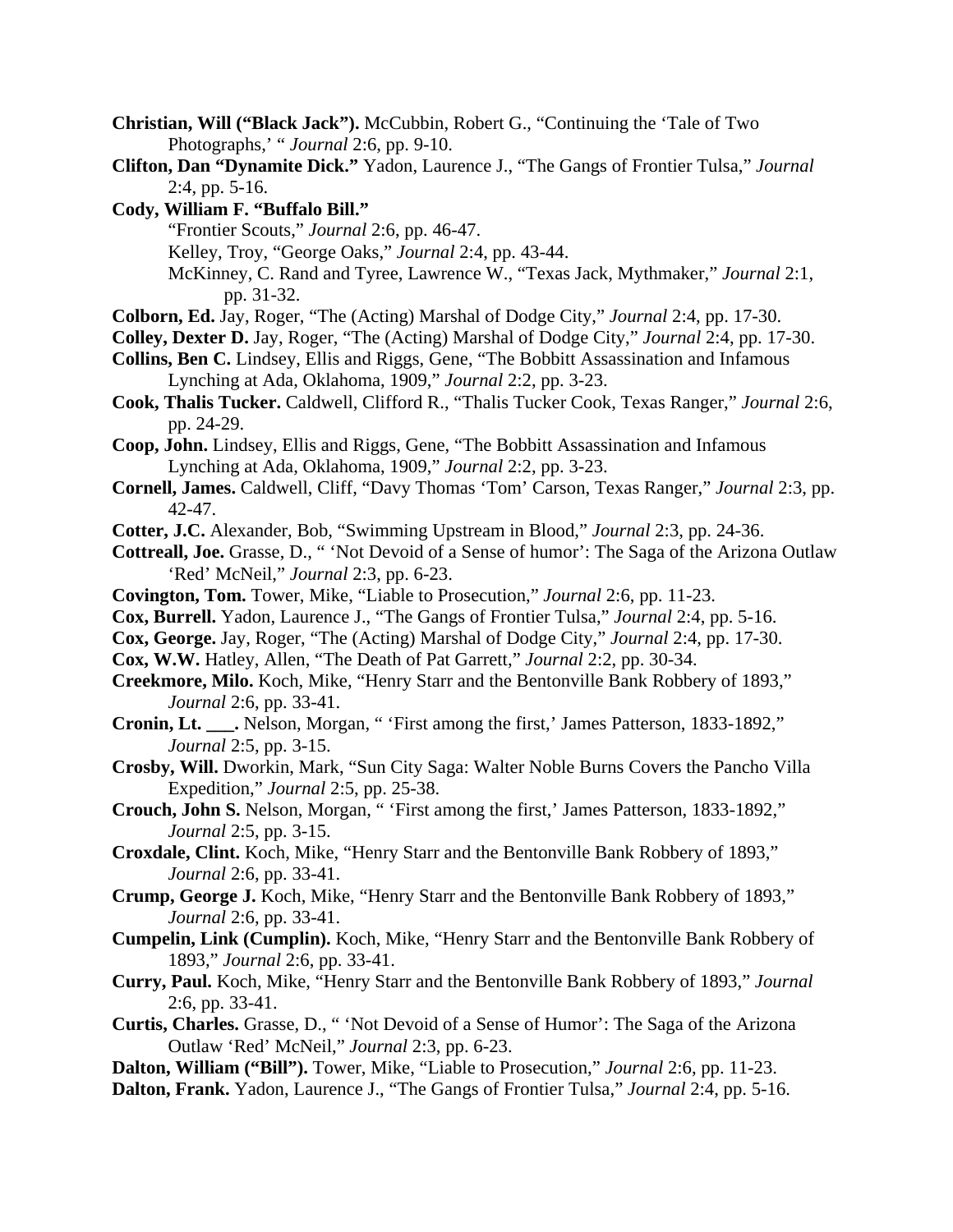- **Dalton, Grattan "Grat."** Yadon, Laurence J., "The Gangs of Frontier Tulsa," *Journal* 2:4, pp. 5-16.
- **Daugherty, Roy "Arkansas Tom."** Yadon, Laurence J., "The Gangs of Frontier Tulsa," *Journal* 2:4, pp. 5-16.
- **Davis, Joe.** Koch, Mike, "Henry Starr and the Bentonville Bank Robbery of 1893," *Ranger* 2:6, pp. 33-41.
- **Davis, L.G.** Ernst, Donna B., "Jack Ryan: Wild Bunch Friend or Pinkerton Informant?," *Journal* 2:3, pp. 37-41.
- **Davis, Luckey.** Yadon, Laurence J., "The Gangs of Frontier Tulsa," *Journal* 2:4, pp. 5-16.
- **DeCorse, Dr. A.E.** Alexander, Bob, "Swimming Upstream in Blood," *Journal* 2:3, pp. 24-36.
- **Deger, Larry.** Jay, Roger, "The (Acting) Marshal of Dodge City," *Journal* 2:4, pp. 17-30.
- **DeLong, Sidney R.** Young, Roy B., " 'The Graves Lie Thick': Murders at the Brunckow Mine," *Journal* 2:3, pp. 48-56.
- **Dennison, Tom.** Grasse, D., " 'Not Devoid of a Sense of Humor': The Saga of the Arizona Outlaw 'Red' McNeil," *Journal* 2:3, pp. 6-23.
- **Denton, G.H.** Tower, Mike, "Liable to Prosecution," *Journal* 2:6, pp. 11-23.
- **Dickerson, John Jones.** Tower, Mike, "Liable to Prosecution," *Journal* 2:6, pp. 11-23.
- **Dickey, Henry C.** Koch, Mike, "Henry Starr and the Bentonville Bank Robbery of 1893," *Journal* 2:6, pp. 33-41.
- **Dickson, J.I.** Koch, Mike, "Henry Starr and the Bentonville Bank Robbery of 1893," *Journal* 2:6, pp. 33-41.
- **Dinsmore, A.D.** Koch, Mike, "Henry Starr and the Bentonville Bank Robbery of 1893," *Journal* 2:6, pp. 33-41.
- **Dixon, Billy.** Parsons, Chuck, "Amos Chapman," *Journal* 2:2, pp. 53-54.
- **Dolan (Doolan), Charles.** Tower, Mike, "Liable to Prosecution," *Journal* 2:6, pp. 11-23.
- **Dolan (Doolan), George.** Tower, Mike, "Liable to Prosecution," *Journal* 2:6, pp. 11-23.
- **Dolan (Doolan), Jasper.** Tower, Mike, "Liable to Prosecution," *Journal* 2:6, pp. 11-23.
- **Dollard, James.** Bell, Mike, "Hainer and Olive, Sheepmen and Horse Racers," *Journal* 2:6, pp. 42-45.
- **Dollman, R.P. "Pete."** Hornung, Chuck, "Jerked From Time to Eternity: The Lynching of Gus Mentzer at Raton, New Mexico Territory 1882," *Journal* 2:1, pp. 10-30.
- **Donoghue, Florencio**. Recko, Corey, "Samuel B. Axtell and the Colfax County War: Axtell's 'Dear Ben' Letter," *Journal* 2:2, pp. 43-52.
- **Doolin, Bill.** Yadon, Laurence J., :"The Gangs of Frontier Tulsa," *Journal* 2:4, pp. 5-16.
- **Dragoo, E.A.** Jobes, Harold D., "Fence Cutting and a Ranger Shootout at Green Lake," *Journal* 2:5, pp. 39-48.
- **Dragoo, Tom.** Jobes, Harold D., "Fence Cutting and a Ranger Shootout at Green Lake," *Journal* 2:5, pp. 39-48.
- **Dubbs, Emmanuel.** Jay, Roger, "The (Acting) Marshal of Dodge City," *Journal* 2:4, pp. 17-30.
- **Dudley, Nathan Augustus Monroe.** O'Brien, Paul, "The Mystery Man of the Lincoln County War," *Journal* 2:4, pp. 40-42.
- **Duffield, Milton B.** Young, Roy B., " 'The Graves Lie Thick': Murders at the Brunckow Mine," *Journal* 2:3, pp. 48-56.
- **"Dummy."** O'Brien, Paul, "The Mystery Man of the Lincoln County War," *Journal* 2:4, pp. 40- 42.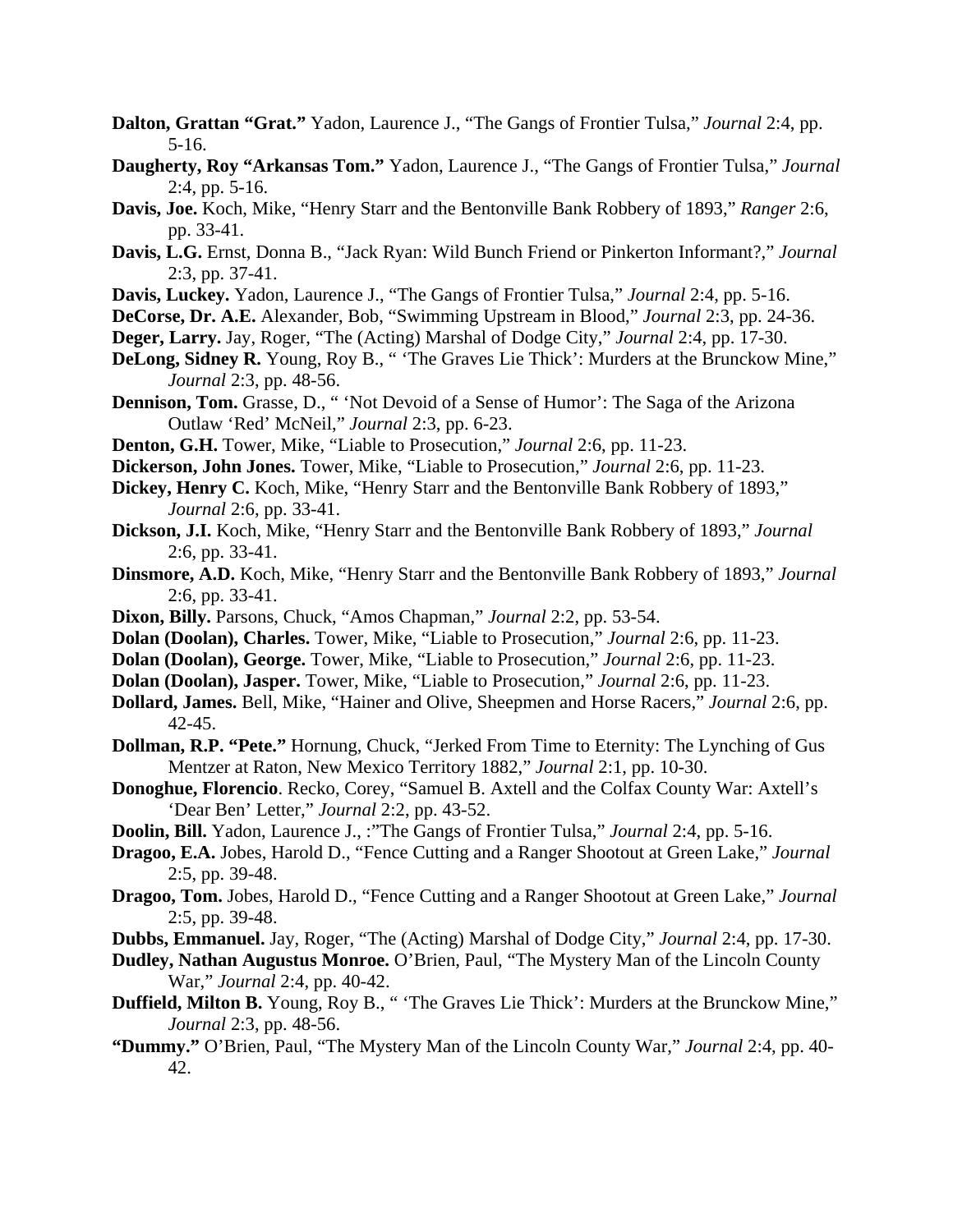- **Dumont, F.F.** Koch, Mike, "Henry Starr and the Bentonville Bank Robbery of 1893," *Journal* 2:6, pp. 33-41.
- **Durant, Devonia.** Bell, Mike, "Hainer and Olive, Sheepmen and Horse Racers," *Journal* 2:6, pp. 42-45.
- **Earp, Warren.** DeArment, Robert K., "Wyatt Whoppers," *Journal* 2:5, pp. 16-24.

**Earp, Wyatt Berry Stapp.**

- Alexander, Bob, "Swimming Upstream in Blood," *Journal* 2:3, pp. 24-36. DeArment, Robert K., "Wyatt Whoppers," *Journal* 2:5, pp. 16-24. Hornung, Chuck, "Jerked From Time to Eternity: The Lynching of Gus Mentzer at Raton, New Mexico Territory 1882," *Journal* 2:1, pp. 10-30.
	- Jay, Roger, "The (Acting) Marshal of Dodge City," *Journal* 2:4, pp. 17-30.
- **Easton, David.** O'Brien, Paul, "The Mystery Man of the Lincoln County War," *Journal* 2:4, pp. 40-42.
- **Eddleson, Hugh.** Hornung, Chuck, "Jerked From Time to Eternity: The Lynching of Gus Mentzer at Raton, New Mexico Territory 1882," *Journal* 2:1, pp. 10-30.
- **Enderley, E.C.** Bell, Mike, "Hainer and Olive, Sheepmen and Horse Racers," *Journal* 2:P6, pp. 42-45.
- **Estes, Lewis.** Koch, Mike, "Henry Starr and the Bentonville Bank Robbery of 1893," *Journal* 2:6, pp. 33-41.
- **Evans, Jesse.** Caldwell, Cliff, "Davy Thomas 'Tom' Carson, Texas Ranger," *Journal* 2:3, pp. 42-47.
- **Evans, Richard W.** Jay, Roger, "The (Acting) Marshal of Dodge City," *Journal* 2:4, pp. 17-30.
- **Fall, Albert B.** Dworkin, Mark, "Sun City Saga: Walter Noble Burns Covers the Pancho Villa Expedition," *Journal* 2:5, pp. 25-38.
- **Ferguson, Bob.** Lindsey, Ellis and Riggs, Gene, "The Bobbitt Assassination and Infamous Lynching at Ada, Oklahoma, 1909," *Journal* 2:2, pp. 3-23.
- Fielder, Idus L. Nelson, Morgan, " 'First among the first,' James Patterson, 1833-1892," *Journal* 2:5, pp. 3-15.
- **Fields, William J.** Grasse, D., " 'Not Devoid of a Sense of Humor': The Saga of the Arizona Outlaw 'Red' McNeil," *Journal* 2:3, pp. 6-23.
- Fish, Edwin N. Young, Roy B., " 'The Graves Lie Thick': Murders at the Brunckow Mine," *Journal* 2:3, pp. 48-56.
- **Fisher, Willie.** Penn, Chris, "A Lawman Discusses His Trade," *Journal* 2:4, pp. 31-35.
- **Flavin, Thomas.** Grasse, D., " 'Not Devoid of a Sense of Humor': The Saga of the Arizona Outlaw 'Red' McNeil," *Journal* 2:3, pp. 6-23.
- **Fleming, Bud.** Caldwell, Cliff, "Davy Thomas 'Tom' Carson, Texas Ranger," *Journal* 2:3, pp. 42-47.
- **Folliard, Tom.** Caldwell, Clifford R., "Thalis Tucker Cook, Texas Ranger," *Journal* 2:6, pp. 24- 29.
- **Forhand, Jim.** Nolan, Frederick, "When Billy Met Curly," *Journal* 2:6, pp. 30-32.
- **Fornoff, Fred.** Hatley, Allen, "The Death of Pat Garrett," *Journal* 2:2, pp. 30-34.
- **Forsyth, Sandy.** Kelley, Troy, "George Oaks," *Journal* 2:4, pp. 43-44.
- **Foster, B.W. "Buck."** Hornung, Chuck, "Jerked From Time to Eternity: The Lynching of Gus Mentzer at Raton, New Mexico Territory 1882," *Journal* 2:1, pp. 10-30.
- **Fountain, Albert J.** Nelson, Morgan, " 'First among the first,' James Patterson, 1833-1892," *Journal* 2:5, pp. 3-15.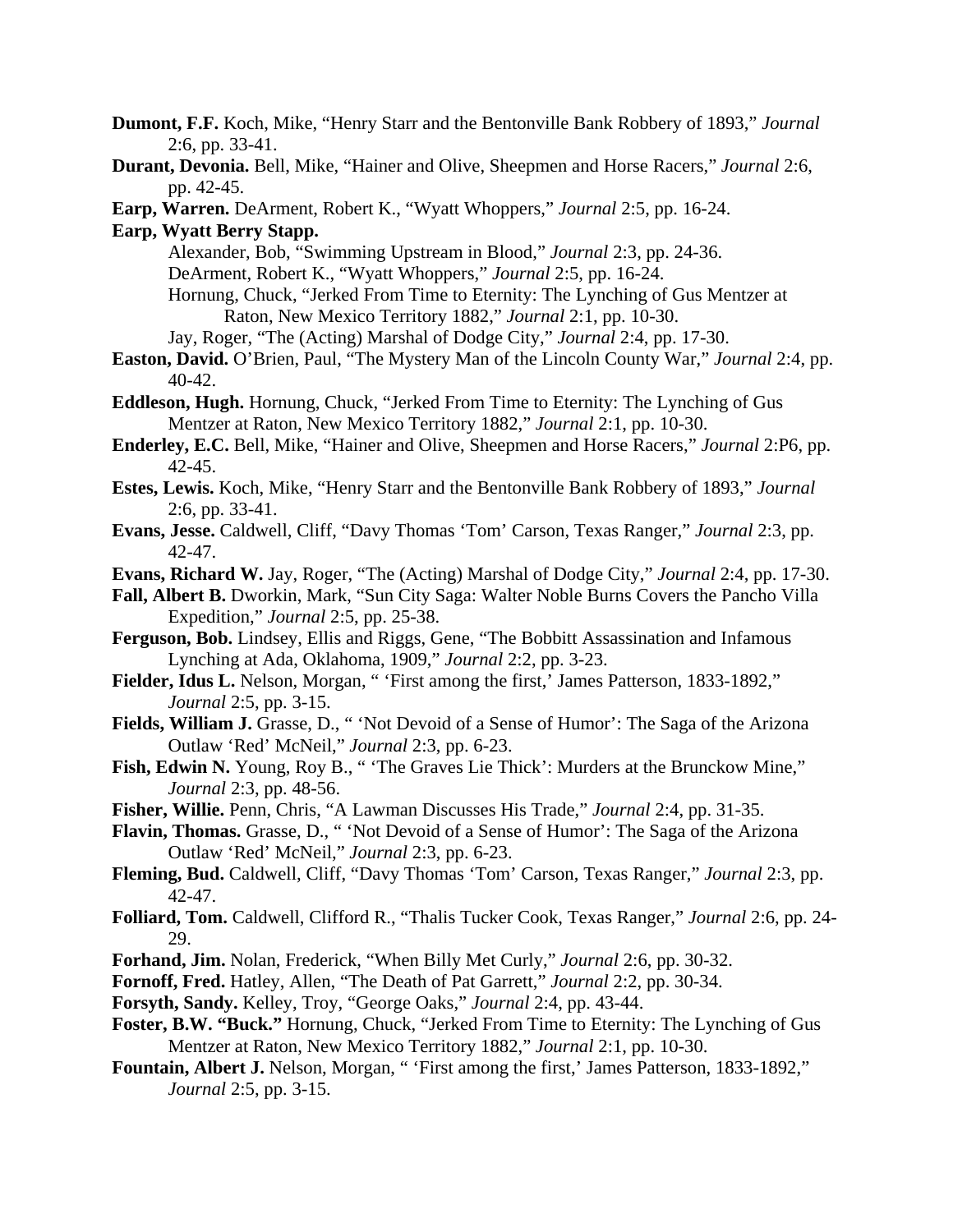- **Fowler, Thomas.** Grasse, D., " 'Not Devoid of a Sense of Humor': The Saga of the Arizona Outlaw 'Red' McNeil," *Journal* 2:3, pp. 6-23.
- **Francis, John W.** Grasse, D., " 'Not Devoid of a Sense of Humor': The Saga of the Arizona Outlaw 'Red' McNeil," *Journal* 2:3, pp. 6-23.
- **Franks, \_\_\_.** Grasse, D., " 'Not Devoid of a Sense of Humor': The Saga of the Arizona Outlaw 'Red' McNeil," *Journal* 2:3, pp. 6-23.
- **Franks, William C.** Nelson, Morgan, " 'First among the first,' James Patterson, 1833-1892," *Journal* 2:5, pp. 3-15.
- **Franks, William Homer "Bill."** Caldwell, Cliff, "Davy Thomas 'Tom' Carson, Texas Ranger," *Journal* 2:3, pp. 42-47.
- **Frazer, G.M.** Caldwell, Cliff, "Davy Thomas 'Tom' Carson, Texas Ranger," *Journal* 2:3, pp. 42-47.
- **Frazier, George.** Tower, Mike, "Liable to Prosecution," *Journal* 2:6, pp. 11-23.
- **Fredley, Fred.** Alexander, Bob. "Swimming Upstream in Blood," *Journal* 2:3, pp. 24-36.
- **Freeman, W.B.** Tower, Mike, "Liable to Prosecution," *Journal* 2:6, pp. 11-23.
- French, C.G.W. Young, Roy B., "The Graves Lie Thick': Murders at the Brunckow Mine," *Journal* 2:3, pp. 48-56.
- **French, William.** Grasse, D., " 'Not Devoid of a Sense of Humor': The Saga of the Arizona Outlaw 'Red' McNeil," *Journal* 2:3, pp. 6-23.
- **Friar, Art.** Caldwell, Clifford R., "Thalis Tucker Cook, Texas Ranger," *Journal* 2:6, pp. 24-29.
- **Friar, Jubal.** Caldwell, Clifford R., "Thalis Tucker Cook, Texas Ranger," *Journal* 2:6, pp. 24- 29.
- **Fringer, Herman J.** Jay, Roger, "The (Acting) Marshal of Dodge City," *Journal* 2:4, pp. 17-30.
- **Frost, Daniel M.** Jay, Roger, "The (Acting) Marshal of Dodge City," *Journal* 2:4, pp. 17-30.
- **Fryer, Jere.** Grasse, D., " 'Not Devoid of a Sense of Humor': The Saga of the Arizona Outlaw 'Red' McNeil," *Journal* 2:3, pp. 6-23.
- **Gaines, J.D.** Jobes, Harold D., "Fence Cutting and a Ranger Shootout at Green Lake," *Journal* 2:5, pp. 39-48.
- **Galbreath (Galbraith), E. Pierce.** Koch, Mike, "Henry Starr and the Bentonville Bank Robbery of 1893," *Journal* 2:6, pp. 33-41.
- **Garrett, John.** Yadon, Laurence J., "The Gangs of Frontier Tulsa," *Journal* 2:4, pp. 5-16.
- **Garrett, Patrick "Pat" Floyd.** Hatley, Allen, "The Death of Pat Garrrett," *Journal* 2:2, pp. 30- 34.
- **Gates, Thomas "Tom."** Alexander, Bob, "Swimming Upstream in Blood," *Journal* 2:3, pp. 24- 36.
- **Gattrell, Albert C.** Young, Roy B., " 'The Graves Lie Thick': Murders at the Brunckow Mine," *Journal* 2:3, pp. 48-56.
- **Gentry, Robert J. "Bob."** Penn, Chris, "A Lawman Discusses His Trade," *Journal* 2:4, pp. 31- 35.
- **Gentry, William E.** Penn, Chris, "A Lawman Discusses His Trade," *Journal* 2:4, pp. 31-35. **Gillett, James B.**

 Caldwell, Cliff, "Davy Thomas 'Tom' Carson, Texas Ranger," *Journal* 2:3, pp. 42-47. Caldwell, Clifford R., "Thalis Tucker Cook, Texas Ranger," *Journal* 2:6, pp. 24-29.

- **Gilliland, Fine.** Caldwell, Clifford R., "Thalis Tucker Cook, Texas Ranger," *Journal* 2:6, pp. 24-29.
- **Glass, Dick.** Yadon, Laurence J., "The Gangs of Frontier Tulsa," *Journal* 2:4, pp. 5-16.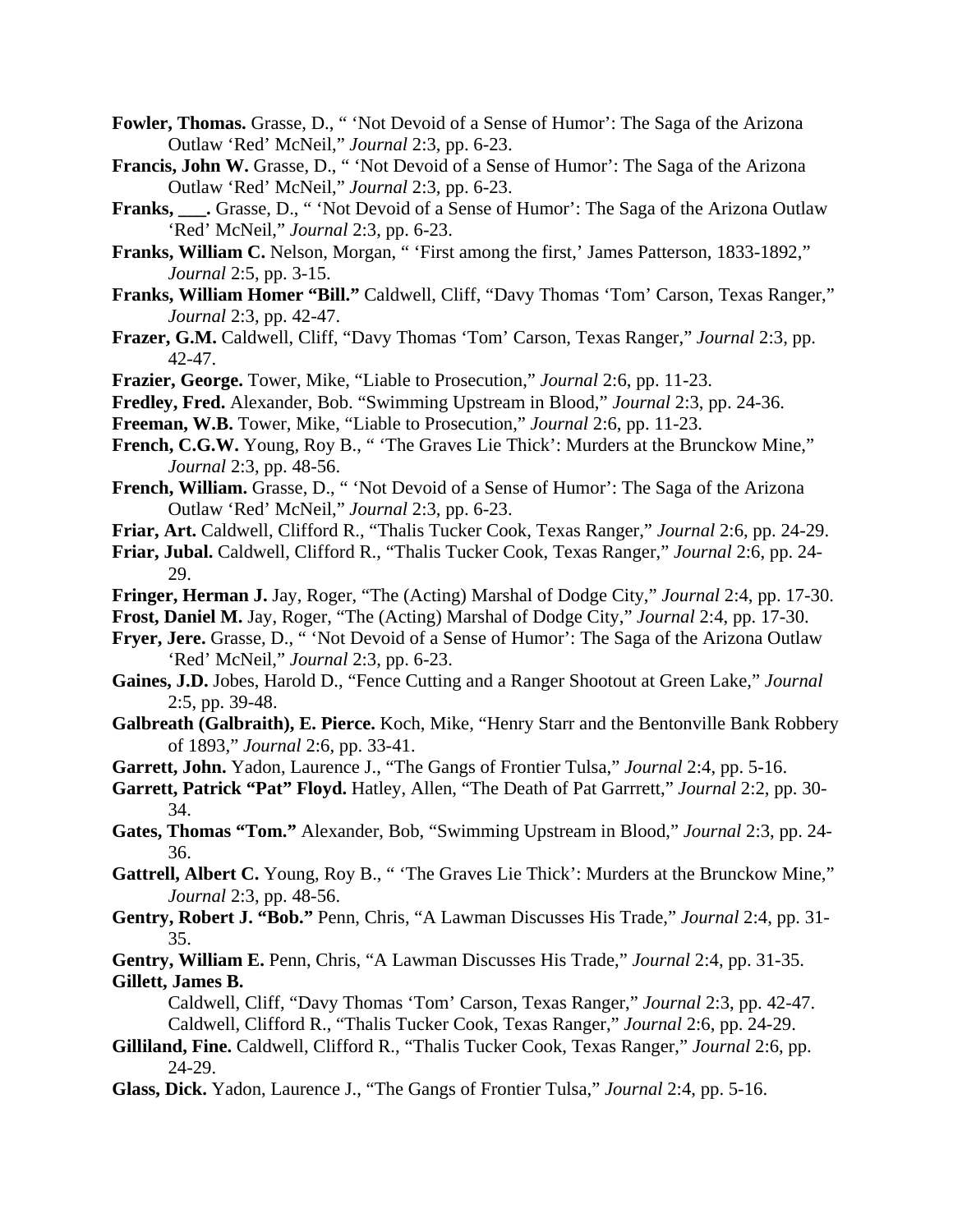- **Glidden, Joseph F.** Jobes, Harold D., "Fence Cutting and a Ranger Shootout at Green Lake," *Journal* 2:5, pp. 39-48.
- **Glover, W.H.** Tower, Mike, "Liable to Prosecution," *Journal* 2:6, pp. 11-23.
- **Gobble, Frank.** Caldwell, Clifford R., "Thalis Tucker Cook, Texas Ranger," *Journal* 2:6, pp. 24-29.
- **Goldsby, Crawford ("Cherokee Bill").**
	- Glasrud, Bruce A., "African Americans in the Wild, Wild West: Examples From Texas," *Journal* 2:6, pp. 3-8.
	- Koch, Mike, "Henry Starr and the Bentonville Bank Robbery of 1893," *Journal* 2:6, pp. 33-41.
- **Goldsby, George.** Glasrud, Bruce A., "African Americans in the Wild, Wild West: Examples From Texas," *Journal* 2:6, pp. 3-8.
- **Good Eagle, Kenneth.** Wallis, Michael, "The Real Wild West," *Journal* 2:2, pp. 36-42.
- **Goodnight, Charles.** Nelson, Morgan, " 'First among the first,' James Patterson, 1833-1892," *Journal* 2:5, pp. 3-15.
- **Gourley, D.W.** Caldwell, Clifford R., "Thalis Tucker Cook, Texas Ranger," *Journal* 2:6, pp. 24- 29.
- **Goynes, Walter.** Lindsey, Ellis and Riggs, Gene, "The Bobbitt Assassination and Infamous Lynching at Ada, Oklahoma, 1909," *Journal* 2:2, pp. 3-23.
- **Graham, George.** See Hensley, George.
- **Graham, George.** Caldwell, Cliff, "Davy Thomas 'Tom' Carson, Texas Ranger," *Journal* 2:3, pp. 42-47.
- **Graham, William Henry.**
	- Boessenecker, John, Letter to the Editor, *Journal* 2:4, p. 2.
	- Farmer, Randolph, "William Henry Graham Was Not 'Curly Bill'," *Journal* 2:1, pp. 7-9.
- **Granger, Gen. Gordon.** Nelson, Morgan, " 'First among the first,' James Patterson, 1833- 1892," *Journal* 2:5, pp. 3-15.
- **Gray, Michael.** Young, Roy B., " 'The Graves Lie thick': Murders at the Brunckow Mine, " *Journal* 2:3, pp. 48-56.
- **Greer, Green Berry.** Jobes, Harold D., "Fence Cutting and a Ranger Shootout at Green Lake," *Journal* 2:5, pp. 39-48.
- **Greer, William Joseph.** Jobes, Harold D., "Fence Cutting and a Ranger Shootout at Green Lake," *Journal* 2:5, pp. 39-48.
- **Griego, Francisco.** Recko, Corey, "Samuel B. Axtell and the Colfax County War: Axtell's 'Dear Ben' Letter," *Journal* 2:2, pp. 43-52.
- **Griffin, Charles H.** Tower, Mike, "Liable to Prosecution," *Journal* 2:6, pp. 11-23.
- **Grimmett, Orson.** Bell, Mike, "Hainer and Olive, Sheepmen and Horse Racers," *Journal* 2:6, pp. 42-45.
- **Hadsell, Frank A.** Ernst, Donna B., "Jack Ryan: Wild Bunch Friend or Pinkerton Informant?," *Journal* 2:3, pp. 37-41.
- **Hagerty, W.J.** Hornung, Chuck, "Jerked From Time to Eternity: The Lynching of Gus Mentzer at Raton, New Mexico Territory 1882," *Journal* 2:1, pp. 10-30.
- **Haggerman, Frank.** Jobes, Harold D., "Fence Cutting and a Ranger Shootout at Green Lake," *Journal* 2:5, pp. 39-48.
- **Haggerman, Fred.** Jobes, Harold D., "Fence Cutting and a Ranger Shootout at Green Lake," *Journal* 2:5, pp. 39-48.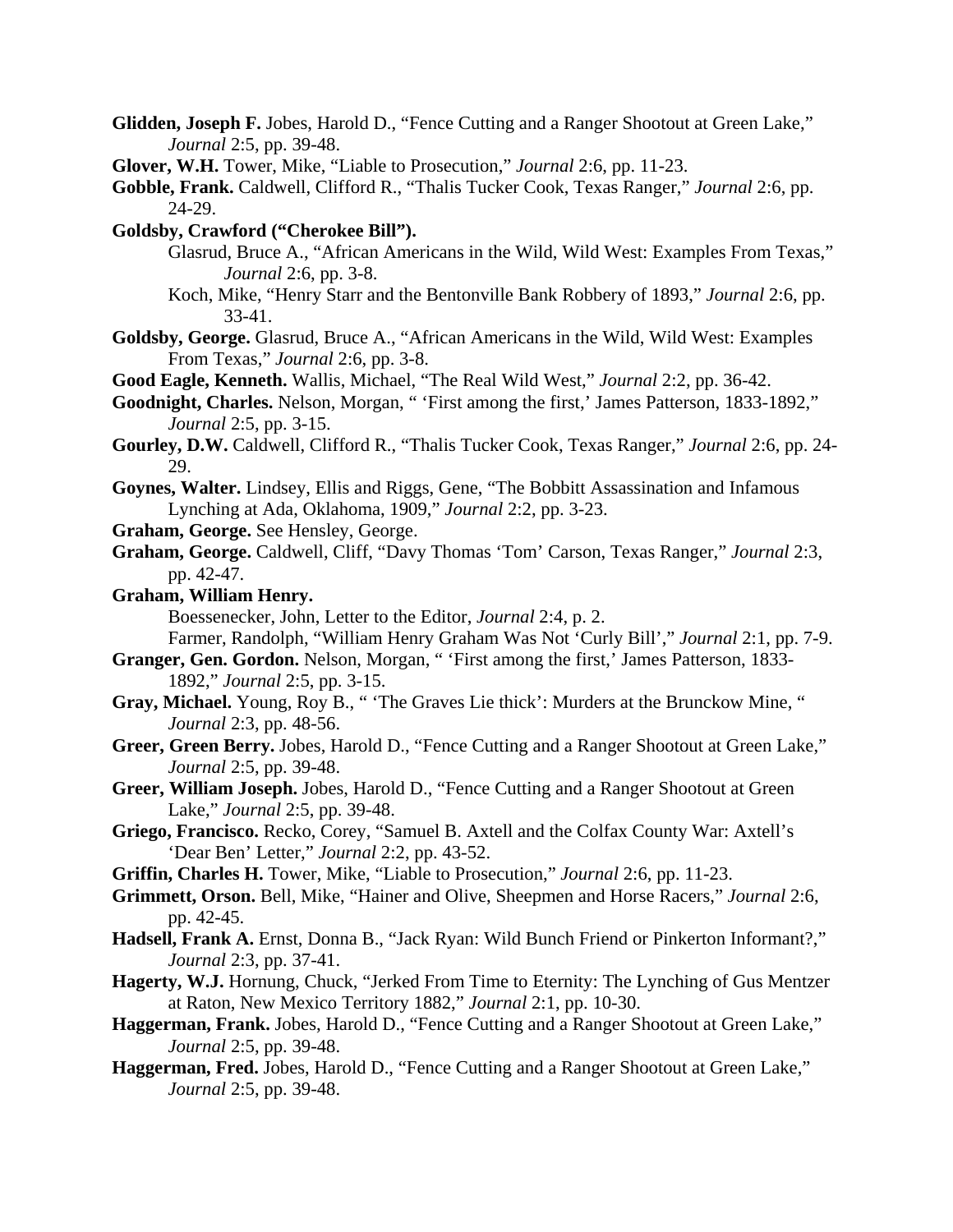- **Hainer, Albert.** Bell, Mike, "Hainer and Olive, Sheepmen and Horse Racers," *Journal* 2:6, pp. 42-45.
- **Halbert, Andrew J.** Grassse, D., " 'Not Devoid of a Sense of Humor': The Saga of the Arizona Outlaw 'Red' McNeil," *Journal* 2:3, pp. 6-23.
- **Halford, John.** Grasse, D., " 'Not Devoid of a Sense of Humor': The Saga of the Arizona Outlaw 'Red' McNeil," *Journal* 2:3, pp. 6-23.
- **Hall, Rev. I.R.** Koch, Mike, "Henry Starr and the Bentonville Bank Robbery of 1893," *Journal* 2:6, pp. 33-41.
- **Hamilton, Pat.** Young, Roy B., " 'The Graves Lie Thick': Murders at the Brunckow Mine," *Journal* 2:3, pp. 48-56.
- **Hammond, John Hays.** DeArment, Robert K., "Wyatt Whoppers," *Journal* 2:5, pp. 16-24.
- Handy, Charles D. Young, Roy B., "The Graves Lie Thick': Murders at the Brunckow Mine," *Journal* 2:3, pp. 48-56.
- **Hank, Elmer.** Bell, Mike, "Hainer and Olive, Sheepmen and Horse Racers," *Journal* 2:6, pp. 42-45.
- **Hanna, Charles.** Jobes, Harold D., "Fence Cutting and a Ranger Shootout at Green Lake, *Journal* 2:5, pp. 39-48.
- **"Happy Jack."** Koch, Mike, "Henry Starr and the Bentonville Bank Robbery of 1893," *Journal* 2:6, pp. 33-41.
- **Hardin, John Wesley.**
	- Dukes, Doug, "Frank McMahan: In Custody," *Journal* 2:4, pp. 36-39.
	- Glasrud, Bruce A., "African Americans in the Wild, Wild West: Examples From Texas," *Journal* 2:6, pp. 3-8.
- **Harless, John.** Yadon, Laurence J., "The Gangs of Frontier Tulsa," *Journal* 2:4, pp. 5-16.
- **Harrington, John.** Parsons, Chuck, "Amos Chapman," *Journal* 2:2, pp. 53-54.
- **Harris, Frank.** Jobes, Harold D., "Fence Cutting and a Ranger Shootout at Green Lake," *Journal* 2:5, pp. 39-48.
- **Harrison, William.** Dworkin, Mark, "Sun City Saga: Walter Noble Burns Covers the Pancho Villa Expedition," *Journal* 2:5, pp. 25-38.
- **Hart, Caleb Lawson ("Loss" Hart).** Tower, Mike, "Liable to Prosecution," *Journal* 2:6, pp. 11- 23.
- **Hartlee, Benjamin Franklin "Frank."** Alexander, Bob, "Swimming Upstream in Blood," *Journal* 2:3, pp. 24-36.
- **Harvick, Daniel.** Grasse, D., " 'Not Devoid of a Sense of Humor': The Saga of the Texas Outlaw 'Red' McNeil," *Journal* 2:3, pp. 6-23.
- **Haskell, Charles N.** Koch, Mike, "Henry Starr and the Bentonville Bank Robbery of 1893," *Journal* 2:6, pp. 33-41.
- **Hawkins, John.** Tower, Mike, "Liable to Prosecution," *Journal* 2:6, pp. 11-23.
- **Hemphill, Mark.** Jobes, Harold D., "Fence Cutting and a Ranger Shootout at Green Lake," *Journal* 2:5, pp. 39-48.
- **Henderson, Lemuel.** Jobes, Harold D., "Fence Cutting and a Ranger Shootout at Green Lake," *Journal* 2:5, pp. 39-48.
- **Henry, Samuel A. "Sam."** Caldwell, Cliff, "Davy Thomas 'Tom' Carson, Texas Ranger," *Journal* 2:3, pp. 42-47.
- **Hensley, George.** Farmer, Randolph, "William Henry Graham Was Not 'Curly Bill'," *Journal* 2:1, pp. 7-9.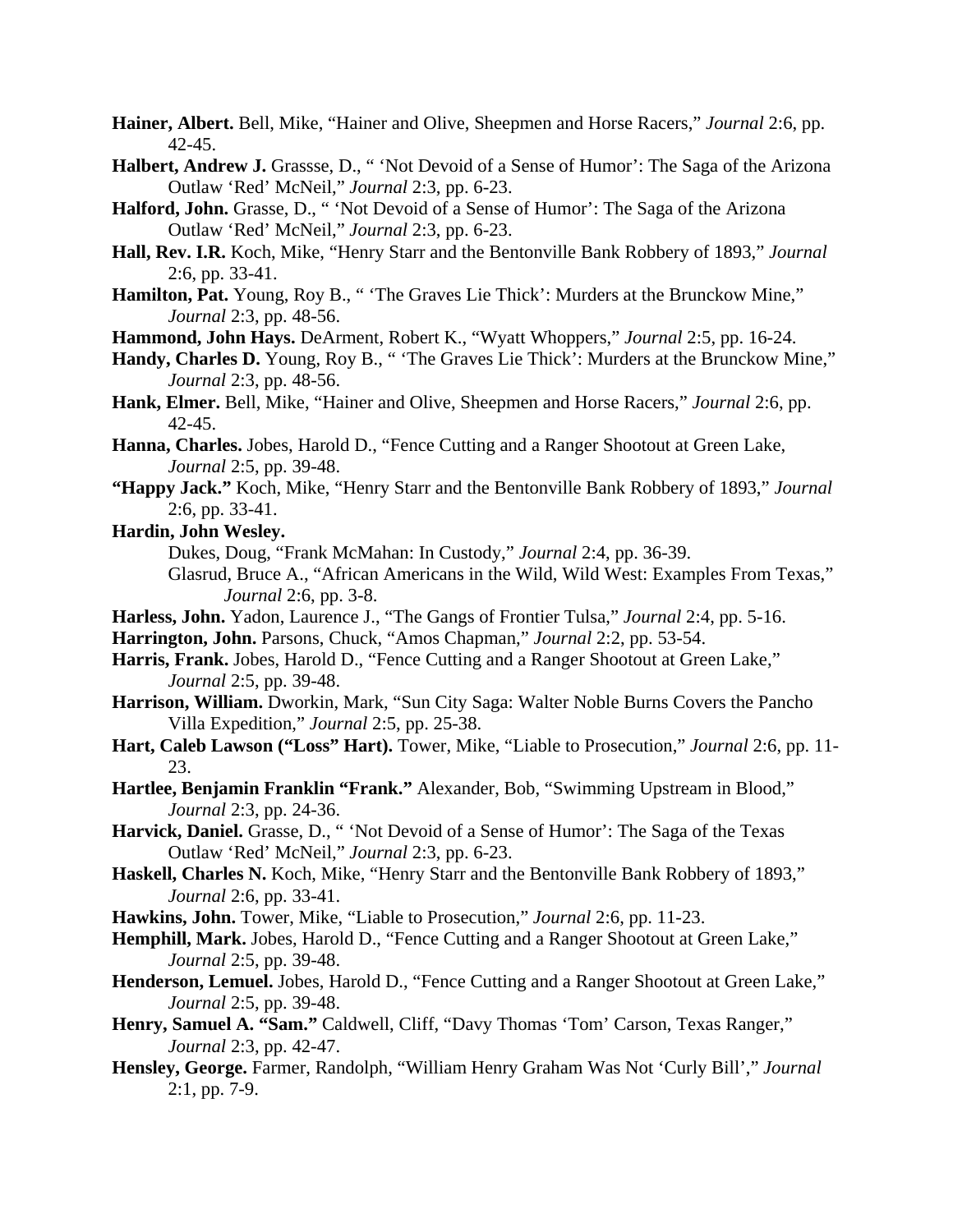- **Herredia, Clato.** Caldwell, Cliff, "Davy Thomas 'Tom' Carson, Texas Ranger," *Journal* 2:3, pp. 42-47.
- **Higgins, Sid.** Lindsey, Ellis and Riggs, Gene, "The Bobbitt Assassination and Infamous Lynching at Ada, Oklahoma, 1909," *Journal* 2:2, pp. 3-23.
- **Higgons, Lige.** Koch, Mike, "Henry Starr and the Bentonville Bank Robbery of 1893," *Journal* 2:6, pp. 33-41.
- **Hildebrand, Polly Beck.** Yadon, Laurence J., "The Gangs of Frontier Tulsa," *Journal* 2:4, pp. 5- 16.
- **Hittson, John Nathan "Cattle Jack."** Nelson, Morgan, " 'First among the first,' James Patterson, 1833-1892," *Journal* 2:5, pp. 3-15.
- **Hixenbaugh, John.** Hornung, Chuck, "Jerked From Time to Eternity: The Lynching of Gus Mentzer at Raton, New Mexico Territory 1882," *Journal* 2:1, pp. 10-30.
- **Holland, Daniel.** Young, Roy B., " 'The Graves Lie Thick': Murders at the Brunckow Mine," *Journal* 2:3, pp. 48-56.
- **Holliday, John Henry.** Alexander, Bob, "Swimming Upstream in Blood," *Journal* 2:3, pp. 24- 36.
- **Holman, Bill (Holliman?).** Caldwell, Cliff, "Davy Thomas 'Tom' Carson, Texas Ranger," *Journal* 2:3, pp. 42-47.
- **Holmes, Joseph T.** Young, Roy B., " 'The Graves Lie Thick': Murders at the Brunckow Mine," *Journal* 2:3, pp. 48-56.
- **Holton, Carl.** Grasse, D., " 'Not Devoid of a Sense of Humor': The Saga of the Arizona Outlaw 'Red' McNeil," *Journal* 2:3, pp. 6-23.
- **Hoover, George.** Jay, Roger, "The (Acting) Marshal of Dodge City," *Journal* 2:4, pp. 17-30.
- **Hope, Tom.** Lindsey, Ellis and Riggs, Gene, "The Bobbitt Assassination and Infamous Lynching at Ada, Oklahoma, 1909," *Journal* 2:2, pp. 3-23.
- **Horn, Tom.** Ernst, Donna B., "Jack Ryan: Wild Bunch Friend or Pinkerton Informant?," *Journal* 2:3, pp,. 37-41.
- **Hornung, Augustin "Gus."** Hornung, Chuck, "Jerked From Time to Eternity: The Lynching of Gus Mentzer at Raton, New Mexico Territory 1882," *Journal* 2:1, pp. 10-30.
- **Houck, James D.** Grasse, D., " 'Not Devoid of a Sense of Humor': The Saga of the Arizona Outlaw 'Red' McNeil," *Journal* 2:3, pp. 6-23.
- **Hougue, Ed O.** Jay, Roger, "The (Acting) Marshal of Dodge City," *Journal* 2:4, pp. 17-30.
- **Houston, Temple.** Yadon, Laurence J., "The Gangs of Frontier Tulsa," *Journal* 2:4, pp. 5-16.
- Houten, J.W. Young, Roy B,., "The Graves Lie Thick': Murders at the Brunckow Mine," *Journal* 2:3, pp. 48-56.
- **Howling Wolf.** Yadon, Laurence J., "The Gangs of Frontier Tulsa," *Journal* 2:4, pp. 5-16.
- **Hoy, Joel D.** Nelson, Morgan, " 'First among the first,' James Patterson, 1833-1892," *Journal* 2:5, pp. 3-15.
- **Hudson, J.M.** Nelson, Morgan, " 'First among the first,' James Patterson, 1833-1892," *Journal* 2:5, pp. 3-15.
- **Hughes, Jim.** Tower, Mike, "Liable to Prosecution," *Journal* 2:6, pp. 11-23.

**Hughes, John R.**

- "A Salute to Company D, Texas Rangers," *Journal* 2:3, pp, 4-5.
- Caldwell, Clifford R., "Thalis Tucker Cook, Texas Ranger," *Journal* 2:6, pp. 24-29.
- Dukes, Doug, "Frank McMahan: In Custody," *Journal* 2:4, pp. 36-39.
- **Hunter, Alice Cary.** Dukes, Doug, "Frank McMahan: In Custody," *Journal* 2:4, pp. 36-39.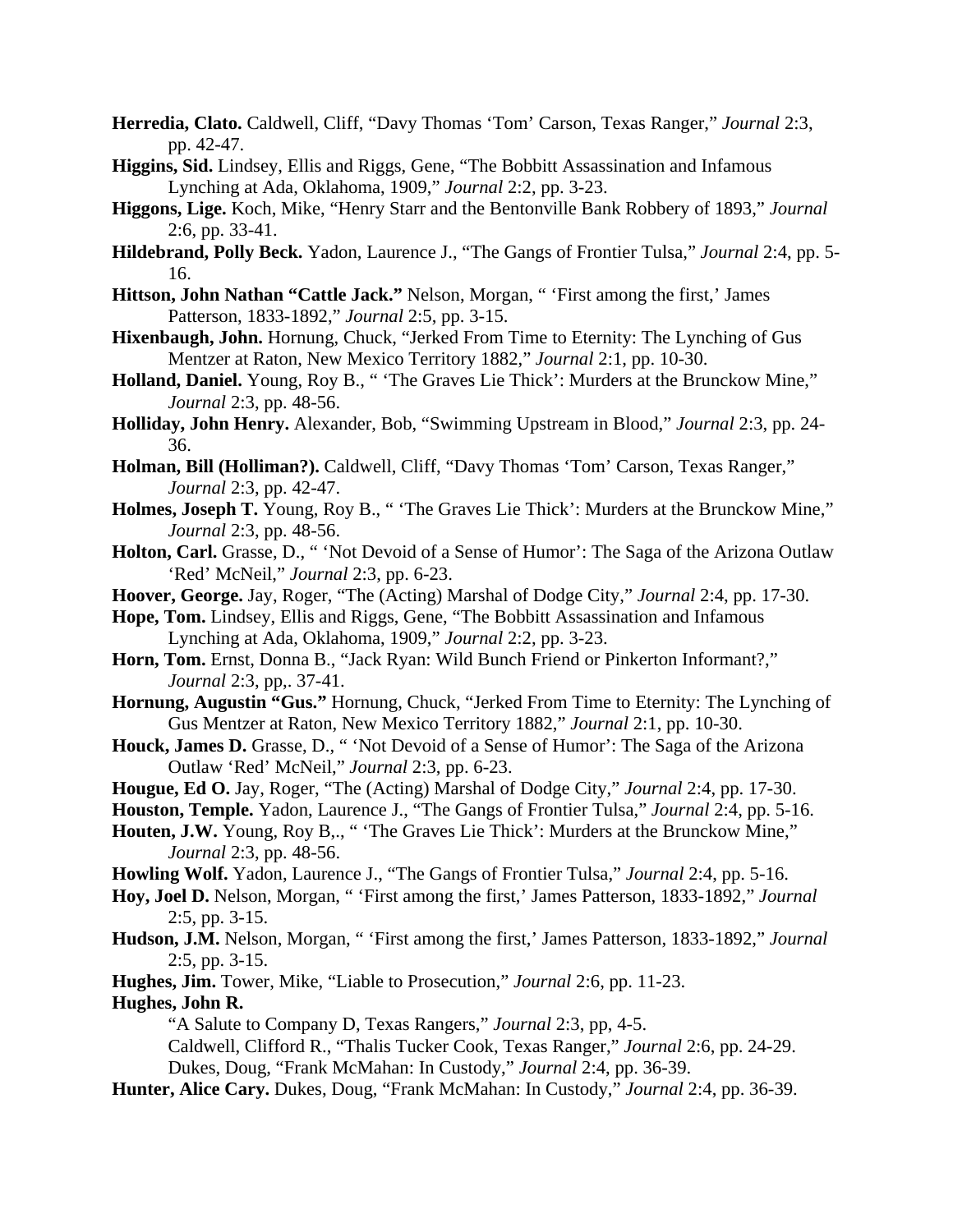- **Hurley, Charles.** Koch, Mike, "Henry Starr and the Bentonville Bank Robbery of 1893," *Journal* 2:6, pp. 33-41.
- **Hurley, Dr. T.W.** Koch, Mike, "Henry Starr and the Bentonville Bank Robbery of 1893," *Journal* 2:6, pp. 33-41.
- **Hutchins, Bob ("Hutch").** Tower, Mike, "Liable to Prosecution," *Journal* 2:6, pp. 11-23.
- **Indians Territory.** Yadon, Laurence J., "The Gangs of Frontier Tulsa," *Journal* 2:4, pp. 5-16.
- **Ireland, Gov. John.** Jobes, Harold D., "Fence Cutting and a Ranger Shootout at Green Lake," *Journal* 2:5, pp. 39-48.
- **Jackson, Deputy.** Tower, mike, "Liable to Prosecution," *Journal* 2:6, pp. 11-23.
- **Jackson, George P.** Koch, Mike, "Henry Starr and the Bentonville Bank Robbery of 1893," *Journal* 2:6, pp. 33-41.
- **Jackson, S.H.** Hornung, Chuck, "Jerked From Time to Eternity: The Lynching of Gus Mentzer at Raton, New Mexico Territory 1882," *Journal* 2:1, pp. 10-30.
- Jacoby, Pete. Grasse, D., "Yot Devoid of a Sense of Humor': The Saga of the Arizona outlaw 'Red' McNeil," *Journal* 2:3, pp. 6-23.
- **Jeffords, Tom.** Young, Roy B., " 'The Graves Lie Thick': Murders at Brunckow Mine," *Journal* 2:3, pp. 48-56.
- **Jennings, Alphonso "Al."**

Penn, Chris, "A Lawman Discusses His Trade," *Journal* 2:4, pp. 31-35.

- Yadon, Laurence J., "The Gangs of Frontier Tulsa," *Journal* 2:4, pp. 5-16.
- **Jennings, Ed.** Yadon, Laurence J., "The Gangs of Frontier Tulsa," *Journal* 2:4, pp. 5-16.
- **Jennings, Frank.** Yadon, Laurence J., "The Gangs of Frontier Tulsa," *Journal* 2:4, pp. 5-16.
- **Johnson, Bob ("Stuttering").** Grasse, D., " 'Not Devoid of a Sense of Humor': The Saga of the Arizona Outlaw 'Red' McNeil," *Journal* 2:3, pp. 6-23.
- **Johnson, Britt.** Glasrud, Bruce A., "African Americans in the Wild, Wild West: Examples From Texas," *Journal* 2:6, pp. 3-8.
- **Johnson, Frank.** Lindsey, Ellis and Riggs, Gene, "The Bobbitt Assassination and Infamous Lynching at Ada, Oklahoma, 1909," *Journal* 2:2, pp. 3-23.
- **Johnson, Karl.** Bell, Mike, "Hainer and Olive, Sheepmen and Horse Racers," *Journal* 2:6, pp. 42-45.
- **Jones, Ed.** Lindsey, Ellis and Riggs, Gene, "The Bobbitt Assassination and Infamous Lynching at Ada, Oklahoma, 1909," *Journal* 2:2, pp. 3-23.

### **Jones, Frank.**

 Jobes, Harold D., "Fence Cutting and a Ranger Shootout at Green Lake," *Journal* 2:5, pp. 39-48.

Penn, Chris, "A Lawman Discusses His Trade," *Journal* 2:4, pp. 31-35.

- **Jones, John.** O'Brien, Paul, "The Mystery Man of the Lincoln County War," *Journal* 2:4, pp. 40-42.
- **Jones, John B.** Caldwell, Cliff, "Davy Thomas 'Tom' Carson, Texas Rangers," *Journal* 2:3, pp. 42-47.
- **Jones, W.H.** Caldwell, Clifford R., "Thalis Tucker Cook, Texas Ranger," *Journal* 2:6, pp. 24- 29.
- **Judson, E.Z.C. "Ned Buntline."** Jay, Roger, "The (Acting) Marshal of Dodge City," *Journal* 2:4, pp. 17-30.
- **July, Jim ("Jim Starr").** Tower, Mike, "Liable to Prosecution," *Journal* 2:6, pp. 11-23.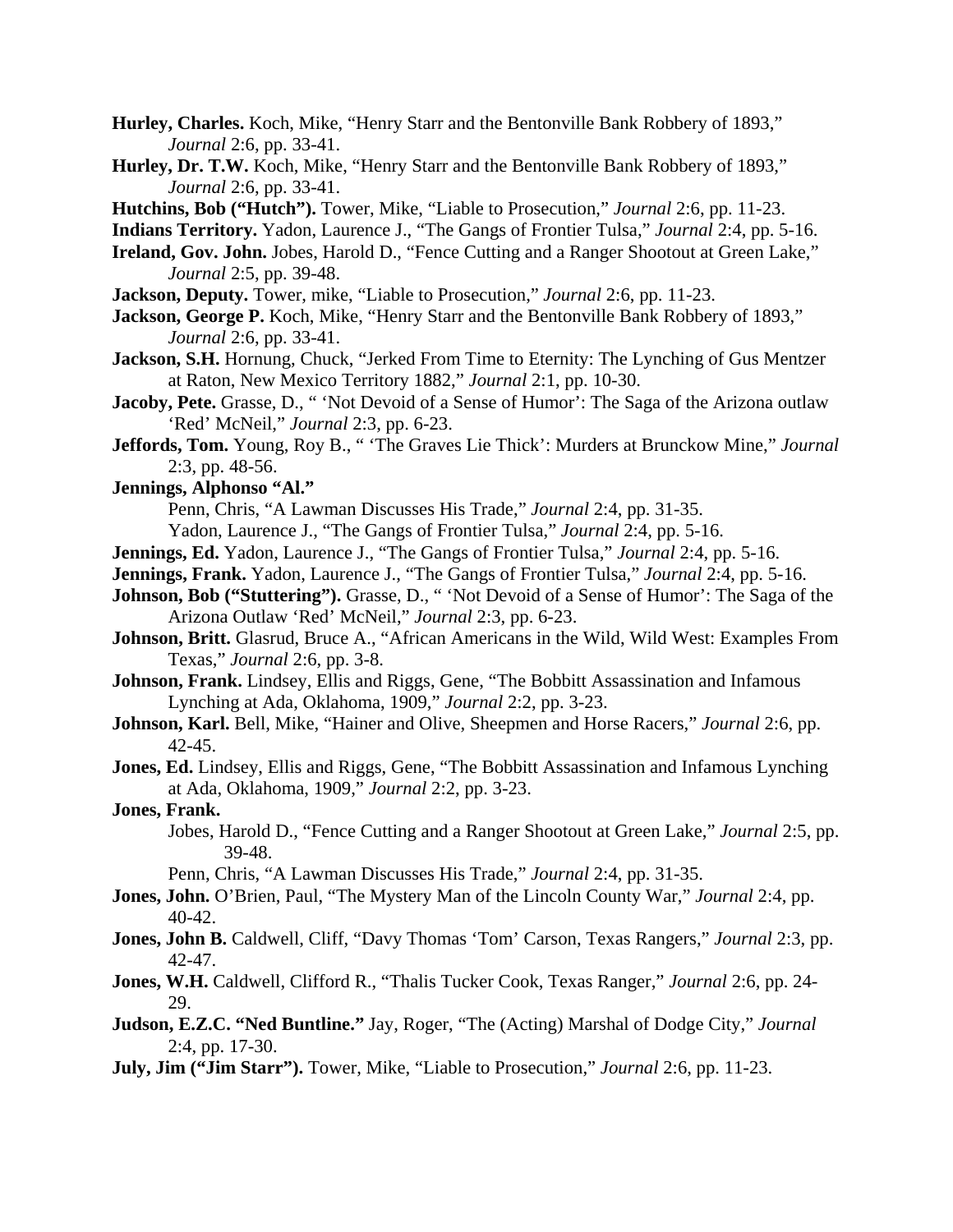- **July, Johanna.** Glasrud, Bruce A., "African Americans in the Wild, Wild West: Examples From Texas," *Journal* 2:6, pp. 3-8.
- **Keegan, John.** Tower, Mike, "Liable to Prosecution," *Journal* 2:6, pp. 11-23.
- **Kelley, James "Dog."** Jay, Roger, "The (Acting) Marshal of Dodge City," *Journal* 2:4, pp. 17- 30.
- **Kelly, James ("The Ebony Gun").** Glasrud, Bruce A., "African Americans in the Wild, Wild West: Examples From Texas," *Journal* 2:6, pp. 3-8.
- **Kilgore, \_\_\_.** Tower, Mike, "Liable to Prosecution," *Journal* 2:6, pp. 11-23.
- **King, Melvin.** Jay, Roger, "The (Acting) Marshal of Dodge City," *Journal* 2:4, pp. 17-30.
- **Knickerbocker, Edward.** Grasse, D., " 'Not Devoid of a Sense of Humor': The Saga of the Arizona Outlaw 'Red' McNeil," *Journal* 2:3, pp. 6-23.
- **Kyle, Fergus.** Jobes, Harold D., "Fence Cutting and a Ranger Shootout at Green Lake," *Journal* 2:5, pp. 39-48.
- **Lackey, John.** Glasrud, Bruce A., "African Americans in the Wild, Wild West: Examples From Texas," *Journal* 2:6, pp. 3-8.
- **Lake, Stuart N.** Jay, Roger, "The (Acting) Marshal of Dodge City," *Journal* 2:4, pp. 17-30.
- **Landigan, John.** Jobes, Harold D., "Fence Cutting and a Ranger Shootout at Green Lake," *Journal* 2:5, pp. 39-48.
- **Larney, James.** Yadon, Laurence J., "The Gangs of Frontier Tulsa," *Journal* 2:4, pp. 5-16.
- **Lasley, James.** Penn, Chris, "A Lawman Discusses His Trade," *Journal* 2:4, pp. 31-35.
- **Latimer, J.H.** Hornung, Chuck, "Jerked From Time to Eternity: The Lynching of Gus Mentzer at Raton, New Mexico Territory 1882," *Journal* 2:1, pp. 10-30.
- **Leatherman, Joe .H.** Tower, Mike, "Liable to Prosecution," *Journal* 2:6, pp. 11-23.
- **Ledbetter, James Franklin "Bud."**
	- Penn, Chris, "A Lawman Discusses His Trade," *Journal* 2:4, pp. 31-35.
	- Yadon, Laurence J., "The Gangs of Frontier Tulsa," *Journal* 2:4, pp. 5-16.

### **LeFlore, Charles.**

Penn, Chris, "A Lawman Discusses His Trade," *Journal* 2:4, pp. 31-35.

Tower, Mike, "Liable to Prosecution," *Journal* 2:6, pp. 11-23.

- **Lewis, Alfred Henry.** DeArment, Robert K., "Wyatt Whoppers," *Journal* 2:5, pp. 16-24.
- **Lewis, Deputy.** Tower, Mike, "Liable to Prosecution," *Journal* 2:6, pp. 11-23.
- **Lewis, Earnest "Killer."** Yadon, Laurence J., "The Gangs of Frontier Tulsa," *Journal* 2:4, pp. 5-16.
- **Lewis, Lon.** Yadon, Laurence J., "The Gangs of Frontier Tulsa," *Journal* 2:4, pp. 5-16.
- **Lillie, William ("Pawnee Bill").** Wallis, Michael, "The Real Wild West," *Journal* 2:2, pp. 36- 42.
- **Lilly, Tom.** Tower, Mike, "Liable to Prosecution," *Journal* 2:6, pp. 11-23.
- **Lindsey, S.T.** Tower, Mike, "Liable to Prosecution," *Journal* 2:6, pp. 11-23.
- **Little, Bill.** Tower, mike, "Liable to Prosecution," *Journal* 2:6, pp. 11-23.
- **Long, John.** O'Brien, Paul, "The Mystery Man of the Lincoln County War," *Journal* 2:4, pp. 40-42.
- **Longabaugh, Harry Alonzo ("Sundance Kid").** Ernst, Donna B., "Jack Ryan: Wild Bunch Friend or Pinkerton Informant?," *Journal* 2:3, pp. 37-41.
- **Longwill, Dr. Robert H.** Recko, Corey, "Samuel B. Axtell and the Colfax County War: Axtell's 'Dear Ben' Letter," *Journal* 2:2, pp. 43-52.
- **Lopez, Jose.** Alexander, Bob, "Swimming Upstream in Blood," *Journal* 2:3, pp. 24-36.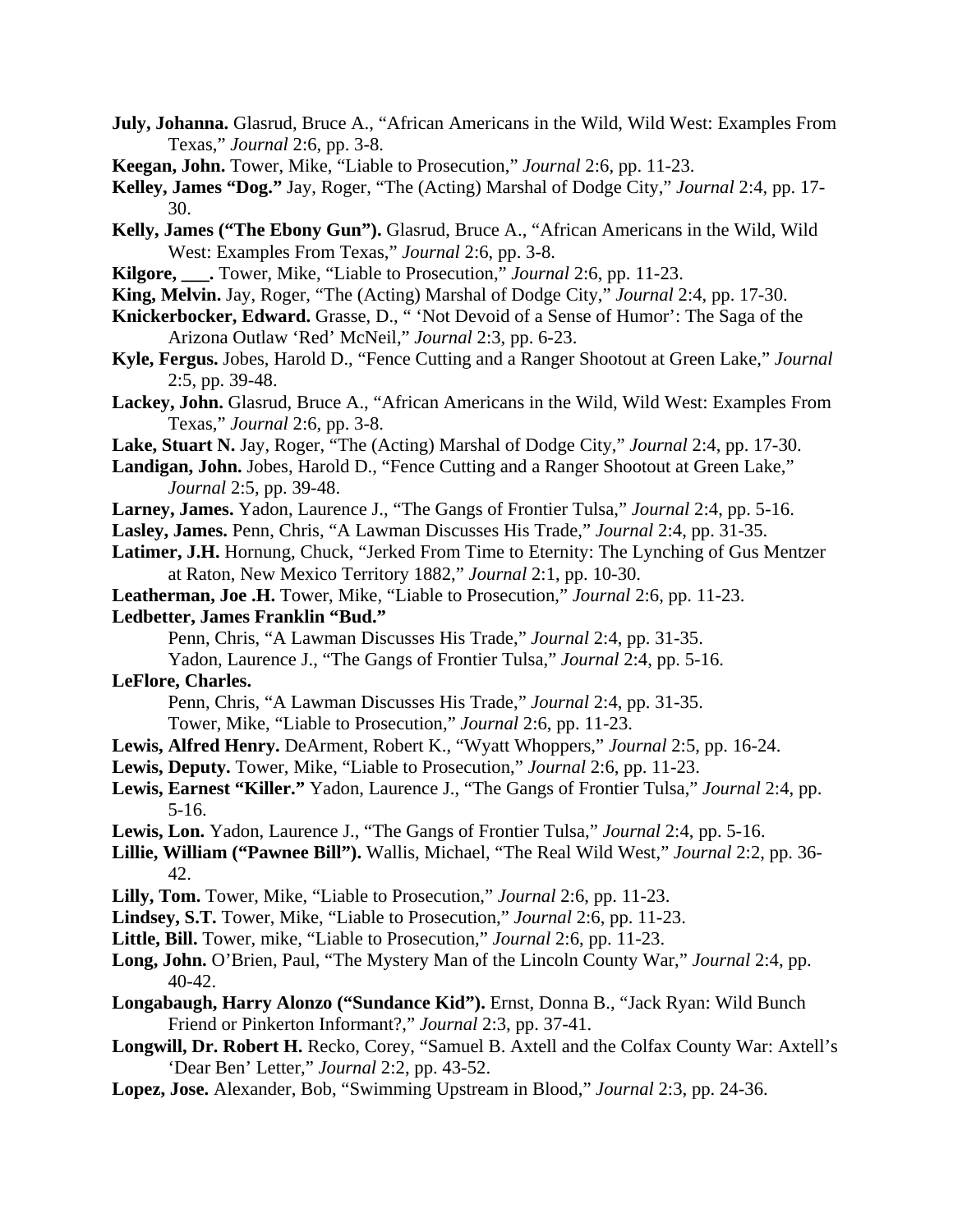**Love, Jack.** Yadon, Laurence J., "The Gangs of Frontier Tulsa," *Journal* 2:4, pp. 5-16.

- **Loving, Oliver.** Nelson, Morgan, " 'First among the first,' James Patterson, 1833-1892," *Journal* 2:5, pp. 3-15.
- **Lucero, Felipe.** Hatley, Allen, "The Death of Pat Garrett," *Journal* 2:2, pp. 30-34.
- **Lynch, John.** Penn, Chris, "A Lawman Discusses His Trade," *Journal* 2:4, pp. 31-35.
- **Madsen, Chris.** Koch, Mike, "Henry Starr and the Bentonville Bank Robbery of 1893," *Journal* 2:6, pp. 33-41.
- **Malugin, David W.** Tower, Mike, "Liable to Prosecution," *Journal* 2:6, pp. 11-23.
- **Marshals, United States.** Tower, Mike, "Liable to Prosecution," *Journal* 2:6, pp. 11-23. **Mason, John.** See Bailey, John.
- **Mason, Joe,** Jay, Roger, "The (Acting) Marshal of Dodge City," *Journal* 2:4, pp. 17-30.
- **Masterson, Jim.** Jay, Roger, "The (Acting) Marshal of Dodge City," *Journal* 2:4, pp. 17-30.
- **Masterson, William Barclay "Bat."** 
	- DeArment, Robert K., "Jim Allison, Deadly Gunfighter," *Journal* 2:1, pp. 3-6. DeArment, Robert K., "Wyatt Whoppers," *Journal* 2:5, pp. 16-24.
	- Jay, Roger, "The (Acting) Marshal of Dodge City," *Journal* 2:4, pp. 17-30.
- **Mathews, J.B.** O'Brien, Paul, "The Mystery Man of the Lincoln County War," *Journal* 2:4, pp. 40-42.
- **McAdoo, Gen. J.D.** Nelson, Morgan, " 'First among the first,' James Patterson, 1833-1892," *Journal* 2:5, pp. 3-15.
- **McAfee, Lee.** Tower, Mike, "Liable to Prosecution," *Journal* 2:6, pp. 11-23.
- **McAlester, J.J.** Tower, Mike, "Liable to Prosecution," *Journal* 2:6, pp. 11-23.
- **McAllister, Lee.** Koch, Mike, "Henry Starr and the Bentonville Bank Robbery of 1893," *Journal* 2:6, pp. 33-41.
- **McAndrew, J.W.** Koch, Mike, "Henry Starr and the Bentonville Bank Robbery of 1893," *Journal* 2:6, pp. 33-41.
- **McCall, William.** Kelley, Troy, "George Oaks," *Journal* 2:4, pp. 43-44.
- **McCarty, Harry T.** Jay, Roger, "The (Acting) Marshal of Dodge City," *Journal* 2:4, pp. 17-30. **McCarty, Henry ("Billy the Kid").**
	- Farmer, Randolph, "William Henry Graham Was Not 'Curly Bill'," *Journal* 2:1, pp. 7-9. Nolan, Frederick, "When Billy Met Curly," *Journal* 2:6, pp. 30-32.
	- O'Brien, Paul, "The Mystery Man of the Lincoln County War," *journal* 2:4, pp. 40-42.
- **McCarty, James M.** Lindsey, Ellis and Riggs, Gene, "The Bobbitt Assassination and Infamous Lynching at Ada, Oklahoma, 1909," *Journal* 2:2, pp. 3-23.
- **McCleave, Capt. William.** Nelson, Morgan, " 'First among the first,' James Patterson, 1833- 1892," *Journal* 2:5, pp. 3-15.
- **McDaniels, Jim.** O'Brien, Paul, "The Mystery Man of the Lincoln County War," *Journal* 2:4, pp. 40-42.
- **McDowell, Milton.** Young, Roy B., " 'The Graves Lie thick': Murders at the Brunckow Mine," *Journal* 2:3, pp. 48-56.
- **McGill, L.H.** Koch, Mike, "Henry Starr and the Bentonville Bank Robbery of 1893," *Journal* 2:6, pp. 33-41.
- **McIlroy, W.R.** Koch, Mike, "Henry Starr and the Bentonville Bank Robbery of 1893," *Journal* 2:6, pp. 33-41.
- **McIntosh, Freeland.** Penn, Chris, "A Lawman Discusses His Trade," *Journal* 2:4, pp. 31-35.
- **McIntosh, Mose.** Yadon, Laurence J., "The Gangs of Frontier Tulsa," *Journal* 2:4, pp. 5-16.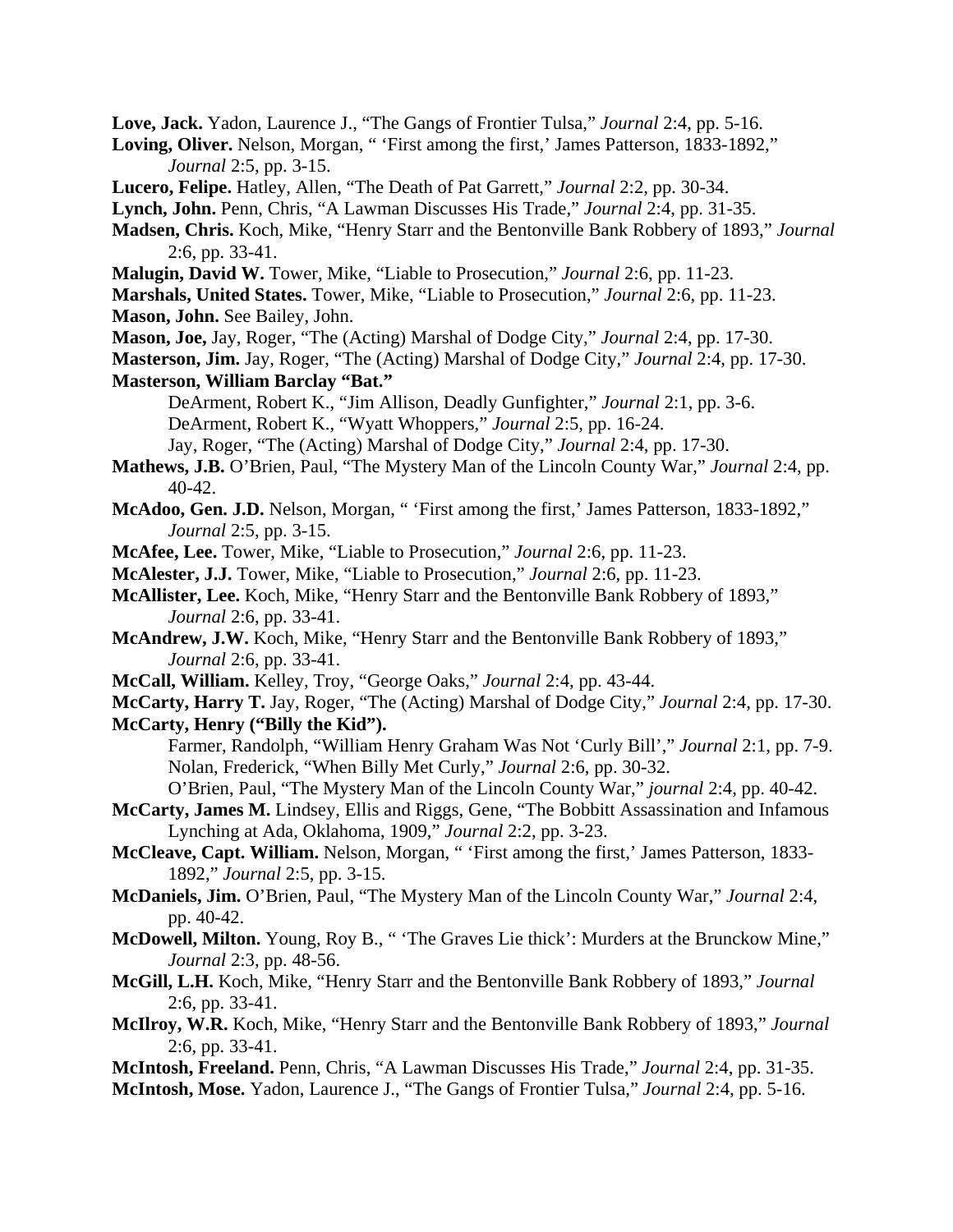**McKee, Joe.** Tower, Mike, "Liable to Prosecution," *Journal* 2:6, pp. 11-23.

**McKidrict, Joe.** Dukes, Doug, "Frank McMahan: In Custody," *Journal* 2:4, pp. 36-39.

- **McKinney, Joseph T.** Grasse, D., " 'Not Devoid of a Sense of Humor': The Saga of the Arizona Outlaw 'Red' McNeil," *Journal* 2:3, pp. 6-23.
- **McMahan, Francis Marion "Frank."** Dukes, Doug, "Frank McMahan: In Custody," *Journal* 2:4, pp. 36-39.
- **McMains, O.P.** Recko, Corey, "Samuel B. Axtell and the Colfax County War: Axtell's 'Dear Ben' Letter," *Journal* 2:2, pp. 43-52.
- **McMasters, Arthur.** Caldwell, Clifford R., "Thalis Tucker Cook, Texas Ranger," *Journal* 2:6, pp. 24-29.
- **McNeil. Robert W. "Red."** Grasse, D., " 'Not Devoid of a Sense of Humor': The Saga of the Arizona Outlaw 'Red' McNeil," *Journal* 2:3, pp. 6-23.
- **McSween, Alexander Anderson.** O'Brien, Paul, "The Mystery Man of the Lincoln County War," *Journal* 2:4, pp. 40-42.
- **McSween, Susan.** O'Brien, Paul, "The Mystery Man of the Lincoln County War," *Journal* 2:4, pp. 40-42.
- **Meadows, John.** Farmer, Randolph, "William Henry Graham Was Not 'Curly Bill'," *Journal* 2:1, pp. 7-9.
- **Meldrum, Bob.** Ernst, Donna B., "Jack Ryan: Wild Bunch Friend or Pinkerton Informant?," *Journal* 2:3, pp. 37-41.
- **Mena, Esequel.** Nelson, Morgan, " 'First among the first,' James Patterson, 1833-1892," *Journal* 2:5, pp. 3-15.
- **Mentzer, Augustin "Gus."** Hornung, Chuck, "Jerked From Time to Eternity: The Lynching of Gus Mentzer at Raton, New Mexico Territory 1882," *Journal* 2:1, pp. 10-30.
- **Merrill, Homer.** Ernst, Donna B., "Jack Ryan: Wild Bunch Friend or Pinkerton Informant?," *Journal* 2:3, pp. 37-41.
- **Mershon, James H.** Tower, Mike, "Liable to Prosecution," *Journal* 2:6, pp. 11-23.
- **Meyers, W.J.** Koch, Mike, "Henry Starr and the Bentonville Bank Robbery of 1893," *Journal* 2:6, pp. 33-41.
- **Middleton, "Two Gun Johnny."** Yadon, Laurence J., "The Gangs of frontier Tulsa," *Journal* 2:4, pp. 5-16.
- **Miller, George.** Wallis, Michael, "The Real Wild West," *Journal* 2:2, pp. 36-42.

# **Miller, George "Hookie."**

- Lindsey, Ellis and Riggs, Gene, "The Bobbitt Assassination and Infamous Lynching at Ada, Oklahoma, 1909," *Journal* 2:2, pp. 3-23.
- Yadon, Laurence J., "The Gangs of Frontier Tulsa," *Journal* 2:4, pp. 5-16.
- **Miller, J.W.** Caldwell, Cliff, "Davy Thomas 'Tom' Carson, Texas Ranger," *Journal* 2:3, pp. 42- 47.

## **Miller, James Brown ("Jim").**

- Hatley, Allen, "The Death of Pat Garrett," *Journal* 2:2, pp. 30-34.
- James, Bill C., Letter to the Editor, *Journal* 2:4, p. 4.
- Lindsey, Ellis and Riggs, Gene, "The Bobbitt Assassination and Infamous Lynching at Ada, Oklahoma, 1909," *Journal* 2:2, pp. 3-23.
- McCown, Dennis, "A New Look at the Lynching in Ada, Oklahoma," *Journal* 2:2, pp. 24-29.
- McCubbin, Bob, "Letters to the Editor," *Journal* 2:3, pp. 2-3.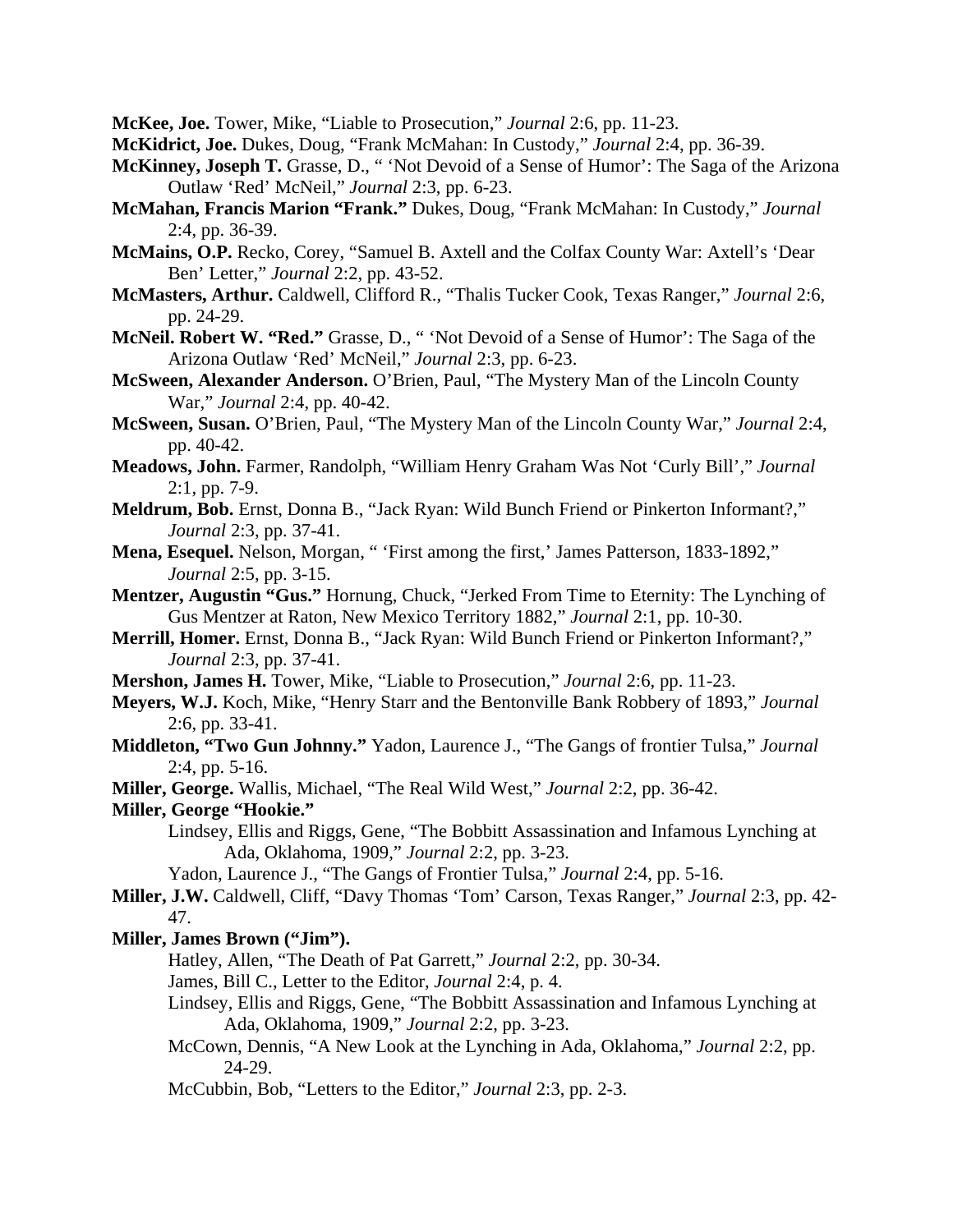**Miller, Joe C.** Wallis, Michael, "The Real Wild West," *Journal* 2:2, pp. 36-42.

- **Miller, Mose.** Penn, Chris, "A Marshal Discusses His Trade," *Journal* 2:4, pp. 31-35.
- **Miller, Zach Taylor.** Wallis, Michael, "The Real Wild West," *Journal* 2:2, pp. 36-42.
- **Mills, Melvin W.** Recko, Corey, "Samuel B. Axtell and the Colfax County War: Axtell's 'Dear Ben' Letter," *Journal* 2:2, pp. 43-52.
- **Milton, Jefferson Davis "Jeff."** Dukes, Doug, "Frank McMahan: In Custody," *Journal* 2:4, pp. 36-39.
- **Mitchell, W.A.** Jobes, Harold D., "Fence Cutting and a Ranger Shootout at Green Lake," *Journal* 2:5, pp. 39-48.
- **Moody, Z.W. "Bill."** Yadon, Laurence J., "The Gangs of Frontier Tulsa," *Journal* 2:4, pp. 5-16.
- **Moore, William Bomar.** Penn, Chris, "A Lawman Discusses His Trade," *Journal* 2:4, pp. 31- 35.
- **Morley, William Raymond.** Recko, Corey, "Samuel B. Axtell and the Colfax County War: Axtell's 'Dear Ben' Letter," *Journal* 2:2, pp. 43-52.
- **Morton, Buck.** O'Brien, Paul, "The Mystery Man of the Lincoln County War," *Journal* 2:4, pp. 40-42.
- **Moss, James C.** Young, Roy B., " 'The Graves Lie Thick': Murders at the Brunckow Mine," *Journal* 2;3, pp. 48-56.
- **Moulton, Harvey.** Hornung, Chuck, "Jerked From Time to Eternity: The Lynching of Gus Mentzer at Raton, New Mexico Territory 1882," *Journal* 2:1, pp. 10-30.
- **Mroz, Martin.** Dukes, Doug, "Frank McMahan: In Custody," *Journal* 2:4, pp. 36-39.
- **Muddaloke.** Yadon, Laurence J., "The Gangs of Frontier Tulsa," *Journal* 2:4, pp. 5-16.
- **Murphy, J.M.** Grasse, D., " 'Not Devoid of a Sense of Humor': The Saga of the Arizona Outlaw 'Red' McNeil," *Journal* 2:3, pp. 6-23.
- **Murray, Frank.** Ernst, Donna B., "Jack Ryan: Wild Bunch Friend or Pinkerton Informant?," *Journal* 2:3, pp. 37-41.
- **Murray, Thomas P.** Nelson, Morgan, " 'First among the first,' James Patterson, 1833-1892," *Journal* 2:5, pp. 3-15.
- **Nash, Joe.** O'Brien, Paul, "The Mystery Man of the Lincoln County War," *Journal* 2:4, pp. 40- 42.
- **Nay, Joseph.** Grasse, D., " 'Not Devoid of a Sense of Humor': The Saga of the Arizona Outlaw 'Red' McNeil," *Journal* 2:3, pp. 6-23.
- **Needles, Thomas B.** Tower, Mike, "Liable to Prosecution," *Journal* 2:6, pp. 11-23. **Nester, Bob.**
	- Lindsey, Ellis and Riggs, Gene, "The Bobbitt Assassination and Infamous Lynching at Ada, Oklahoma, 1909," *Journal* 2:2, pp. 3-23.
	- Tower, Mike, "Liable to Prosecution," *Journal* 2:6, pp. 11-23.
- **Nestor, George.** Tower, Mike, "Liable to Prosecution," *Journal* 2:6, pp. 11-23.
- **Nevill, C.L.** Caldwell, Cliff, "Davy Thomas 'Tom' Carson, Texas Ranger," *Journal* 2:3, pp. 42- 47.
- **Newcomb, "Bitter Creek."** Yadon, Laurence J., "The Gangs of Frontier Tulsa," *Journal* 2:4, pp. 5-16.
- **Newcomb, Simon B.** Nelson, Morgan, " 'First among the first,' James Patterson, 1833-1892," *Journal* 2:5, pp. 3-15.
- **Newman, Bud.** Caldwell, Clifford R., "Thalis Tucker Cook, Texas Ranger," *Journal* 2:6, pp. 24- 29.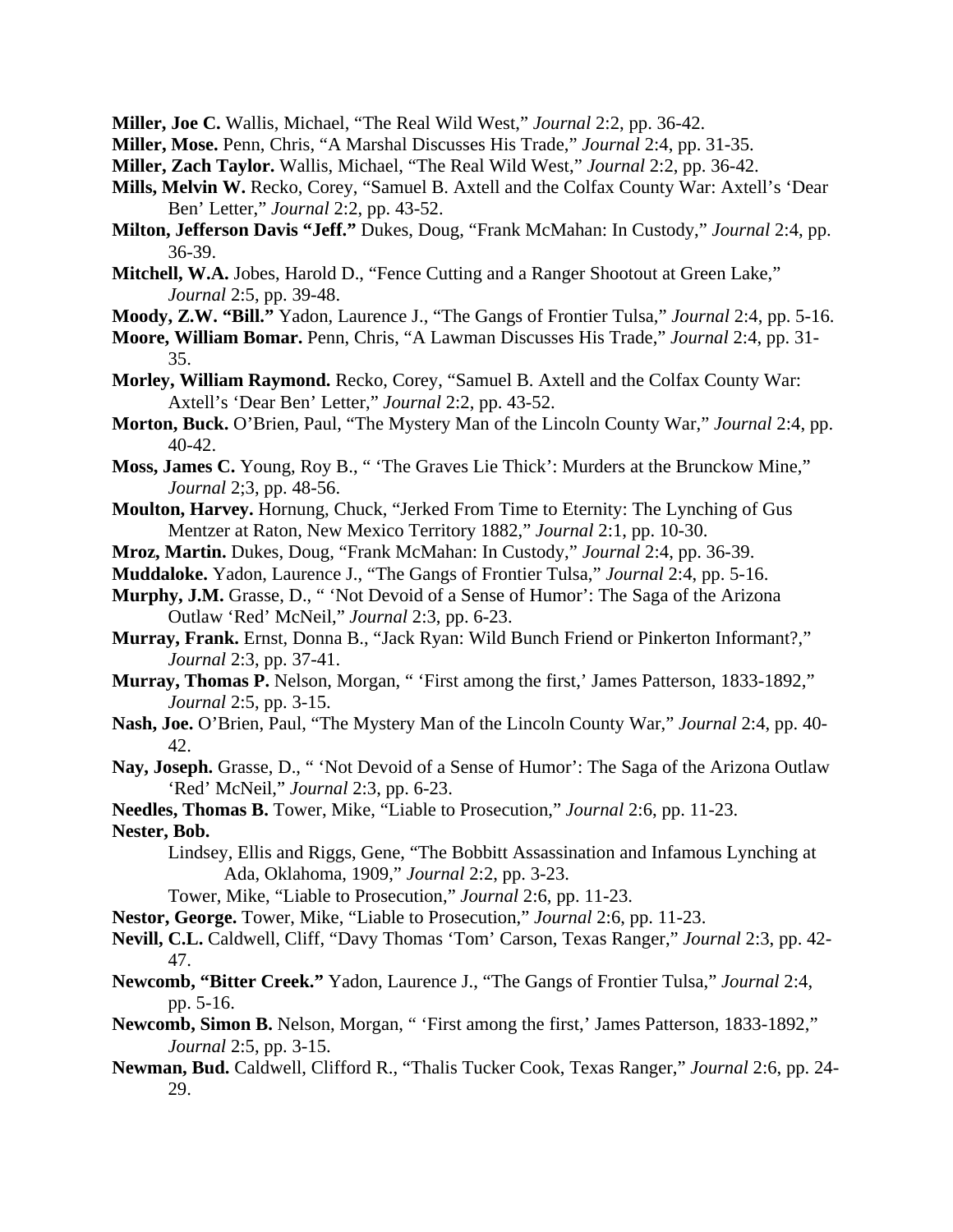- **Nichols, William "Mid."** Ernst, Donna B., "Jack Ryan: Wild Bunch Friend or Pinkerton Informant?," *Journal* 2:3, pp. 37-41.
- **Nixon, George S.** Ernst, Donna B., "Jack Ryan: Wild Bunch Friend or Pinkerton Informant?," *Journal* 2:3, pp. 37-41.

**Norton, Charles.** Jay, Roger, "The (Acting) Marshal of Dodge City," *Journal* 2:4, pp. 17-30. **Norton, John W. "Brocky Jack."**

 Caldwell, Cliff, "Davy Thomas 'Tom' Carson, Texas Ranger," *Journal* 2:3, pp. 42-47. Rosa, Joseph G., Letter to the Editor, *Journal* 2:4, p. 3.

- **Nutter, Lee.** Yadon, Laurence J., "The Gangs of Frontier Tulsa," *Journal* 2:4, pp. 5-16.
- **Oaks, George Washington.** Kelley, Troy, "George Oaks," *Journal* 2:4, pp. 43-44.
- **Oaks, Wes.** Koch, Mike, "Henry Starr and the Bentonville Bank Robbery of 1893," *Journal* 2:6, pp. 33-41.
- **Obregon, Gen. Alvaro.** Dworkin, Mark, "Sun City Saga: Walter Noble Burns Covers the Pancho Villa Expedition," *Journal* 2:5, pp. 25-38.
- **O'Folliard, Tom**. See Folliard, Tom.
- **Oligher, Joseph.** Young, Roy B., " 'The Graves Lie Thick': Murders at the Brunckow Mine," *Journal* 2:3, pp. 48-56.
- **Olive, James.** Glasrud, Bruce A., "African Americans in the Wild, Wild West: Examples From Texas," *Journal* 2:6, pp. 3-8.
- **Olive, Marion.** Bell, Mike, "Hainer and Olive, Sheepmen and Horse Racers," *Journal* 2:6, pp. 42-45.
- **Olive, Print.** Glasrud, Bruce A., "African Americans in the Wild, Wild West: Examples From Texas," *Journal* 2:6, pp. 3-8.
- **Olson, S.A.** Ernst, Donna B., "Jack Ryan: Wild Bunch Friend or Pinkerton Informant?," *Journal* 2:3, pp. 37-41.
- **O'Malley, Morris.** Yadon, Laurence J., "The Gangs of Frontier Tulsa," *Journal* 2:4, pp. 5-16.
- **O'Malley, Pat.** Yadon, Laurence J., "The Gangs of Frontier Tulsa," *Journal* 2:4, pp. 5-16.
- **Omohundro, John B. ("Texas Jack.").** McKinney, C. Rand and Tyree, Lawrence W., "Texas Jack, Mythmaker," *Journal* 2:1, pp. 31-32.
- **101 Ranch**. Wallis, Michael, "The Real Wild West," *Journal* 2:2, pp. 36-42.
- **O'Neil, William "Buckey."** Grasse, D., " 'Not Devoid of a Sense of Humor': The Saga of the Arizona Outlaw 'Red' McNeil," *Journal* 2:3, pp. 6-23.
- **Otero, Miguel A.** Nelson, Morgan, " 'First among the first,' James Patterson, 1833-1892," *Journal* 2:5, pp. 3-15.
- **Outlaw, Baz.** Dukes, Doug, "Frank McMahan: In Custody," *Journal* 2:4, pp. 36-39.
- **Owens, "Coaley."** Glasrud, Bruce A., "African Americans in the Wild, Wild West: Examples From Texas," *Journal* 2:6, pp. 3-8.
- **Owens, Commodore Perry.** Grasse, D., " 'Not Devoid of a Sense of Humor': The Saga of the Arizona Outlaw 'Red' McNeil," *Journal* 2:3, pp. 6-23.
- **Owens, "Tom."** Jay, Roger, "The (Acting) Marshal of Dodge City," *Journal* 2:4, pp. 17-30.
- **Padilla, Ricardo.** Alexander, Bob, "Swimming Upstream in Blood," *Journal* 2:3, pp. 24-36.
- **Palen, Rufus J.** Recko, Corey, "Samuel B. Axtell and the Colfax County War: Axtell's 'Dear Ben' Letter," *Journal* 2:2, pp, 43-52.

### **Parker, Isaac.**

Tower, Mike, "Liable to Prosecution," *Journal* 2:6, pp. 11-23.

Yadon, Laurence J., "The Gangs of Frontier Tulsa," *Journal* 2:4, pp. 5-16.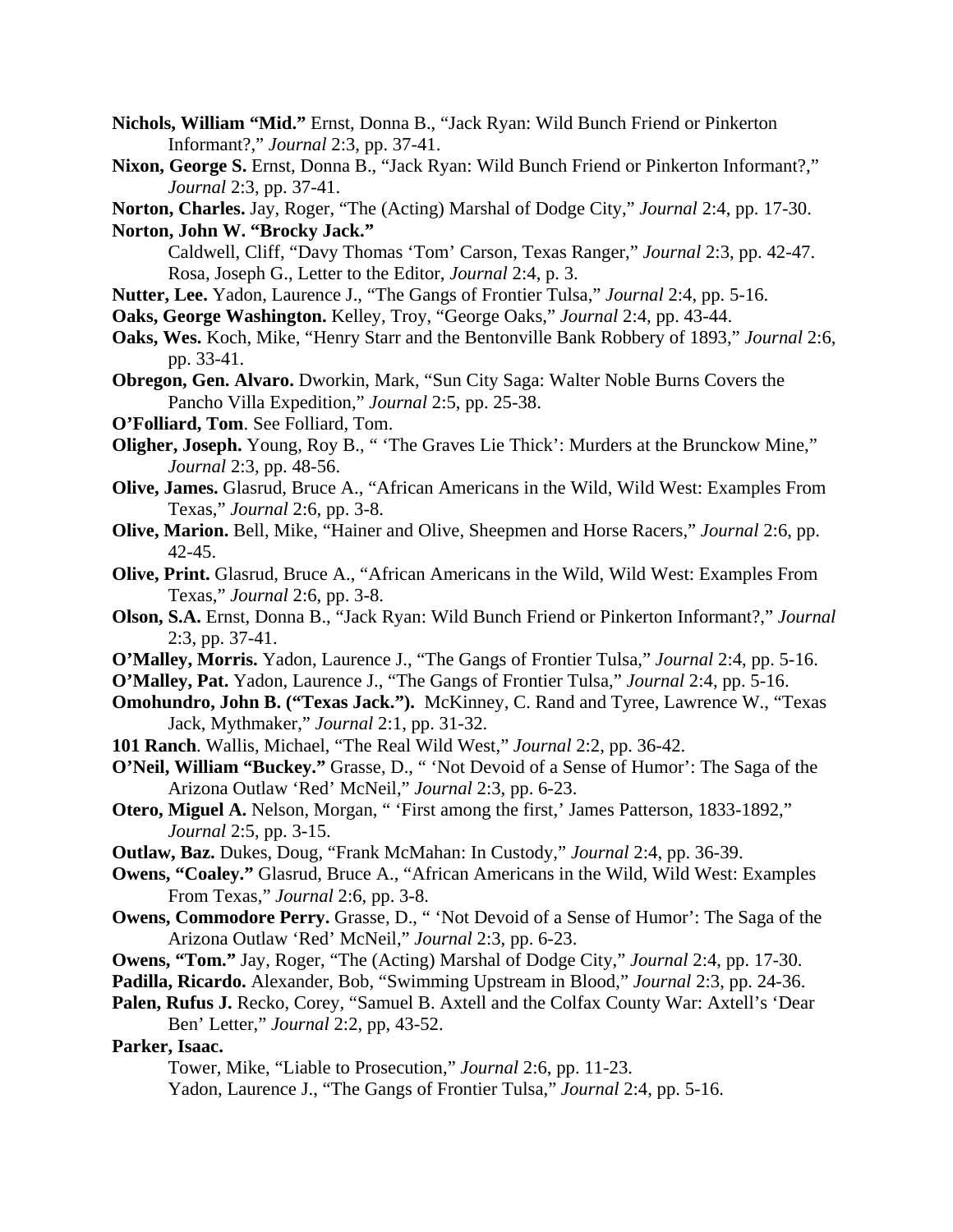**Parker, Robert Leroy ("Butch Cassidy").** 

 Bell, Mike, 'Hainer and Olive, Sheepmen and Horse Racers," *Journal* 2:6. pp. 42-45. Ernst, Donna B., "Jack Ryan: Wild Bunch Friend or Pinkerton Informant?," *Journal* 2:3, pp. 37-41.

- Patterson, Frank. Young, Roy B., " 'The Graves Lie Thick': Murders at the Brunckow Mine," *Journal* 2:3, pp. 48-56.
- Patterson, James. Nelson, Morgan, " 'First among the first,' James Patterson, 1833-1892," *Journal* 2:5, pp. 3-15.
- **Patterson, N.C.** Caldwell, Cliff, "Davy Thomas 'Tom' Carson, Texas Ranger," *Journal* 2:3, pp. 42-47.
- Patterson, Tom. Nelson, Morgan, " 'First among the first,' James Patterson, 1833-1892," *Journal* 2:5, pp. 3-15.
- **Paul, Sam.** Tower, Mike, "Liable to Prosecution," *Journal* 2:6, pp. 11-23.
- **Payne, Jack.** Koch, Mike, "Henry Starr and the Bentonville Bank Robbery of 1893," *Journal* 2:6, pp. 33-41.
- **Payne, Joseph.** Ernst, Donna B., "Jack Ryan: Wild Bunch Friend or Pinkerton Informant?," *Journal* 2:3, pp. 37-41.
- **Peacock, Alfred J.** Jay, Roger, "The (Acting) Marshal of Dodge City," *Journal* 2:4, pp. 17-30.
- Peeler, Oscar. Lindsey, Ellis and Riggs, Gene, "The Bobbitt Assassination and Infamous Lynching at Ada, Oklahoma, 1909," *Journal* 2:2, pp. 3-23.
- **Penrose, J.W.** Ernst, Donna B., "Jack Ryan: Wild Bunch Friend or Pinkerton Informant?," *Journal* 2:3, pp. 37-41.
- **Peppin, George.** O'Brien, Paul, "The Mystery Man of the Lincoln County War," *Journal* 2:4, pp. 40-42.
- **Perry, Sam.** O'Brien, Paul, "The Mystery Man of the Lincoln County War," *Journal* 2:4, pp. 40-42.
- **Perryman, Lewis.** Yadon, Laurence J., "The Gangs of Frontier Tulsa," *Journal* 2:4, pp. 5-16.
- **Pershing, John J. "Black Jack."** Dworkin, Mark, "Sun City Saga: Walter Noble Burns Covers the Pancho Villa Expedition," *Journal* 2:5, pp. 25-38.
- **Peters, Susan Swain.** Tower, Mike, "Liable to Prosecution," *Journal* 2:6, pp. 11-23.
- **Pettit, Andy.** Penn, Chris, "A Lawman Discusses His Trade," *Journal* 2:4, pp. 31-35.
- **Phillips, John.** Yadon, Laurence J., "The Gangs of Frontier Tulsa," *Journal* 2:4, pp. 5-16.
- **Pitts, Charley.** "It's Not Charley Pitts!" *The Saddlebag* 2:2. p. 5.
- **Pointer, John.** Koch, Mike, "Henry Starr and the Bentonville Bank Robbery of 1893," *Journal* 2:6, pp. 33-41.
- **Pool, Jim.** Caldwell, Clifford R., "Thalis Tucker Cook, Texas Ranger," *Journal* 2:6, pp. 24-29.
- **Posey, Hence.** Penn, Chris, "A Lawman Discusses His Trade," *Journal* 2:4, pp. 31-35.
- **Poston, Charles D.** Young, Roy B., "The Graves Lie Thick': Murders at the Brunckow Mine," *Journal* 2:3, pp. 48-56.
- **Pound, E.J.** Caldwell, Cliff, "Davy Thomas 'Tom' Carson, Texas Ranger," *Journal* 2:3, pp. 42- 47.
- **Powe, Henry Harrison.** Caldwell, Clifford R., "Thalis Tucker Cook, Texas Ranger," *Journal* 2:6, pp. 24-29.
- **Powe, Robert Marvin.** Caldwell, Clifford R., "Thalis Tucker Cook, Texas Ranger," *Journal* 2:6, pp. 24-29.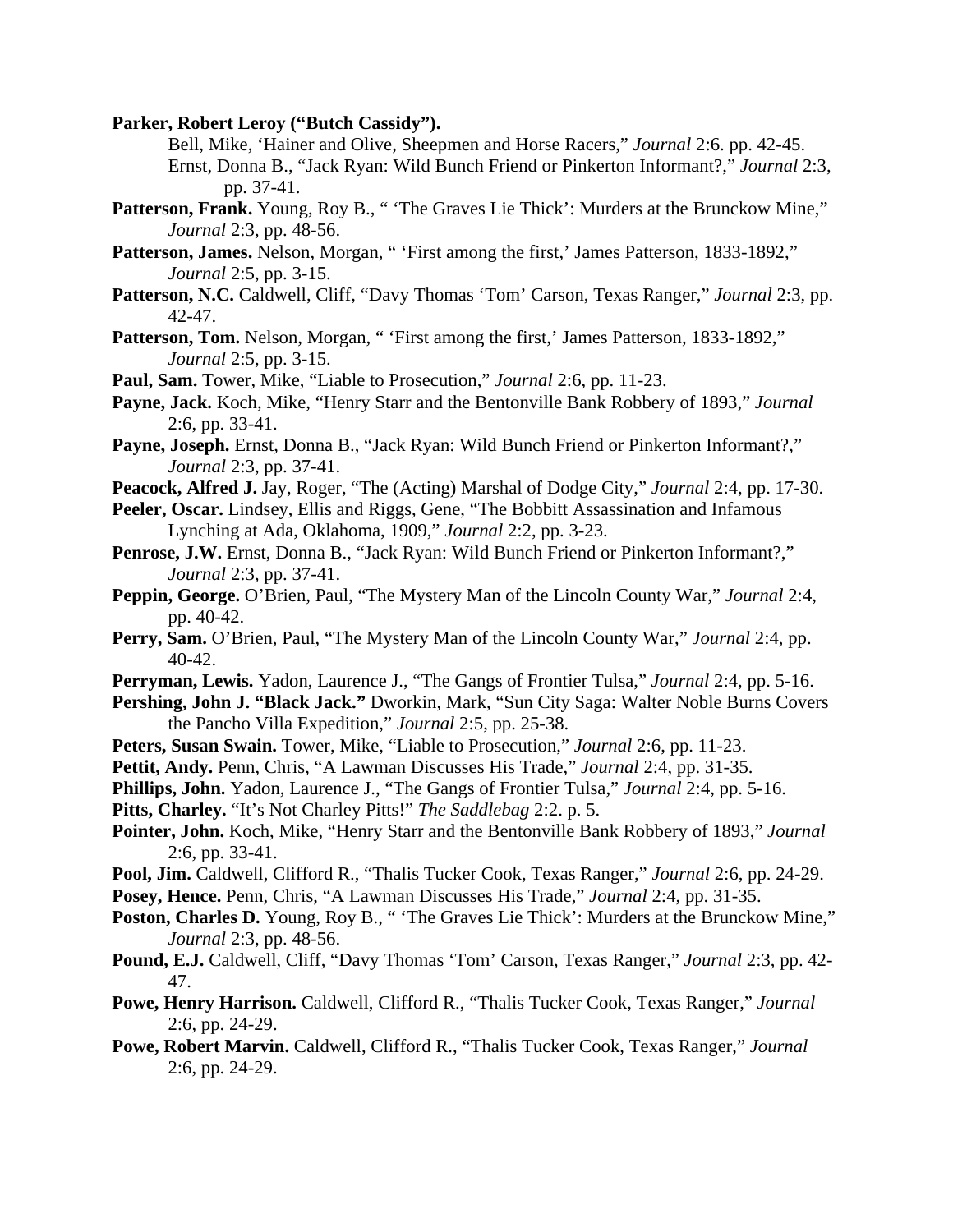- **Powell, Buck.** O'Brien, Paul, "The Mystery Man of the Lincoln County War," *Journal* 2:4, pp. 40-42.
- **Powers, John.** Nelson, Morgan, " 'First among the first,' James Patterson, 1833-1892," *Journal* 2:5, pp. 3-15.
- **Powers, Tom.** Dworkin, Mark, "Sun City Saga: Walter Noble Burns Covers the Pancho Villa Expedition," *Journal* 2:5, pp. 25-38.
- **Pratt, Arthur.** Grasse, D., " 'Not Devoid of a Since of Humor': The Saga of the Arizona Outlaw 'Red' McNeil," *Journal* 2:3, pp. 6-23.
- **Price, Jack.** Bell, Mike, "Hainer and Olive, Sheepmen and Horse Racers," *Journal* 2:6, pp. 42- 45.
- **Proctor, Ezekial.** Yadon, Laurence J., "The Gangs of Frontier Tulsa," *Journal* 2:4, pp. 5-16.
- **Pruiett, Moman.** Lindsey, Ellis and Riggs, Gene, "The Bobbitt Assassination and Infamous Lynching at Ada, Oklahoma, 1909," *Journal* 2:2, pp. 3-23.
- **Puebla, Labrado.** Alexander, Bob, "Swimming Upstream in Blood," *Journal* 2:3, pp. 24-36.
- **Purdy, Aaron.** Yadon, Laurence J., "The Gangs of Frontier Tulsa," *Journal* 2:4, pp. 5-16.
- **Purviance, Alex.** Caldwell, Clifford R., "Thalis Tucker Cook, Texas Ranger," *Journal* 2:6, pp. 24-29.
- **Putman, James M.** Caldwell, Clifford R., "Thalis Tucker Cook, Texas Ranger," *Journal* 2:6, pp. 24-29.
- **Raidler, "Little Bill."** Yadon, Laurence J., "The Gangs of Frontier Tulsa," *Journal* 2:4, pp. 5- 16.
- **Rath, Peter.** Parsons, Chuck, "Amos Chapman," *Journal* 2:2, pp. 53-54.
- **Raton, New Mexico Territory.** Hornung, Chuck, "Jerked From Time to Eternity: The Lynching of Gus Mentzer at Raton, New Mexico Territory 1882," *Journal* 2:1, pp. 10-30.
- **Reagan, J.G.** Caldwell, Clifford R., "Thalis Tucker Cook, Texas Ranger," *Journal* 2:6, pp. 24- 29.
- **Reed, George.** Hornung, Chuck, "Jerked From Time to Eternity: The Lynching of Gus Mentzer at Raton, New Mexico Territory 1882," *Journal* 2:1, pp. 10-30.
- **Reese, Jim.** O'Brien, Paul, "The Mystery Man of the Lincoln County War," *Journal* 2:4, pp. 40- 42.
- **Reeves, Bass.** Glasrud, Bruce A., "African Americans in the Wild, Wild West: Examples From Texas," *Journal* 2:6, pp. 3-8.
- **Reid, Remus.** "Putting on a Positive Spin," *Journal* 2:4, p. 42.
- **Renfeld, Lesser.** Grasse, D., " 'Not Devoid of a Sense of Humor': The Saga of the Arizona outlaw 'Red' McNeil," *Journal* 2:3, pp. 6-23.
- **Reynolds, J.M.** Tower, Mike, "Liable to Prosecution," *Journal* 2:6, pp. 11-23.
- **Reynolds, W.H.** Alexander, Bob, "Swimming Upstream in Blood," *Journal* 2:3, pp. 24-36.

**Riggs, Barney K.** Alexander, Bob, "Swimming Upstream in Blood," *Journal* 2:3, pp. 24-36.

**Rivera, Remigio.** Alexander, Bob, "Swimming Upstream in Blood," *Journal* 2:3, pp. 24-36.

- **Roberts, E.W.** Tower, Mike, "Liable to Prosecution," *Journal* 2:6, pp. 11-23.
- **Roberts, Thomas. S** Nelson, Morgan, " 'First among the first,' James Patterson, 1833-1892," *Journal* 2:5, pp. 3-15.
- **Robertson, J.B.A.** Koch, Mike, "Henry Starr and the Bentonville Bank Robbery of 1893," *Journal* 2:6, pp. 33-41.
- **Rogers, Nicholas M.** Young, Roy B., " 'The Graves Lie Thick': Murders at the Brunckow Mine," *Journal* 2:3, pp. 48-56.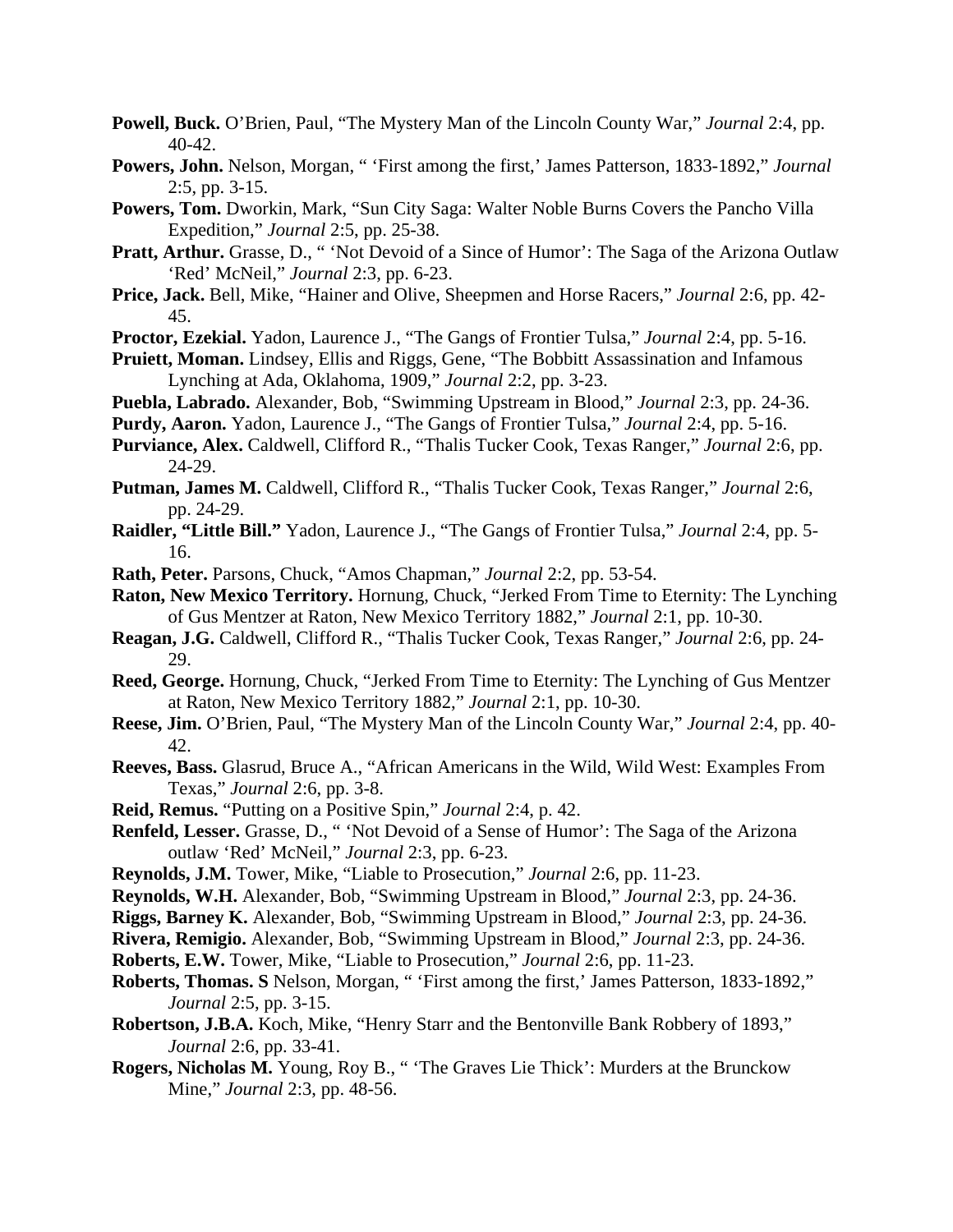**Roman Nose.** Kelley, Troy, "George Oaks," *Journal* 2:4, pp. 43-44.

- **Romero, Vincente.** O'Brien, Paul, "The Mystery Man of the Lincoln County War," *Journal* 2:4, pp. 40-42.
- **Roosevelt, Theodore.** Koch, Mike, "Henry Starr and the Bentonville Bank Robbery of 1893," *Journal* 2:6, pp. 33-41.
- **Rosamond, Charles A.** McCubbin, Robert G., "Continuing the 'Tale of Two Photographs,' " *Journal* 2:6, pp. 9-10.
- **Ross, Tom.** Lindsey, Ellis and Riggs, Gene, "The Bobbitt Assassination and Infamous Lynching at Ada, Oklahoma, 1909," *Journal* 2:2, pp. 3-23.
- **Royal, Andrew Jackson.** Caldwell, Cliff, "Davy Thomas 'Tom' Carson, Texas Ranger," *Journal* 2:3, pp. 42-47.
- **Rule, Richard.** Alexander, Bob., "Swimming Upstream in Blood," *Journal* 2:3, pp. 24-36.
- **Rumrill, James.** Grasse, D., " 'Not Devoid of a Sense of Humor': The Saga of the Arizona Outlaw 'Red' McNeil," *Journal* 2:3, pp. 6-23.
- **Rusk, D.V.** Yadon, Laurence J., "The Gangs of Frontier Tulsa," *Journal* 2:4, pp. 5-16.
- **Russell, R.R. "Dick."** Caldwell, Cliff, "Davy Thomas 'Tom' Carson, Texas Ranger," *Journal* 2:3, pp. 42-47.
- **"Russian Bill."** Nolan, Frederick. "When Billy Met Curly," *Journal* 2:6, pp. 30-32.
- **Ryan, John P. "Jack."** Ernst, Donna B., "Jack Ryan: Wild Bunch Friend or Pinkerton Informant?," *Journal* 2:3, pp. 37-41.
- **Salisbury, John.** Tower, Mike, "Liable to Prosecution," *Journal* 2:6, pp. 11-23.
- **Sanborn, Henry B.** Jobes, Harold D., "Fence Cutting and a Ranger Shootout at Green Lake," *Journal* 2:5, pp. 39-48.
- **Sandberg, August.** Ernst, Donna B., "Jack Ryan: Wild Bunch Friend or Pinkerton Informant?," *Journal* 2:3, pp. 37-41.
- **Sandoval, Sgt. \_\_\_.** Nelson, Morgan, " 'First among the first,' James Patterson, 1833-1892," *Journal* 2:5, pp. 3-15.
- **Scarborough, George.** Dukes, Doug, "Frank McMahan: In Custody," *Journal* 2:4, pp. 36-39.
- Schuster, Adolph. Grasse, D., "Yot Devoid of a Sense of Humor': The Saga of the Arizona Outlaw 'Red' McNeil," *Journal* 2:3, pp,. 6-23.
- **Schuster, Ben.** Grasse, D., " 'Not Devoid of a Sense of Humor': The Saga of the Texas Outlaw 'Red' McNeil," *Journal* 2:3, pp. 6-23.
- **Seaman, Edward "Sam."** Nelson, Morgan, " 'First among the first,' James Patterson, 1833- 1892," *Journal* 2:5, pp. 3-15.
- **Selman, John.** Dukes, Doug, "Frank McMahan: In Custody," *Journal* 2:4, pp. 36-39.
- **Sevier, Willie.** Yadon, Laurence J., "The Gangs of Frontier Tulsa," *Journal* 2:4, pp. 5-16.
- **Shackleford, Rollie.** Caldwell, Clifford R., "Thalis Tucker Cook, Texas Ranger," *Journal* 2:6, pp. 24-29.
- **Sherman, Gen. William T.** Hornung, Chuck, "Jerked From Time to Eternity: The Lynching of Gus Mentzer at Raton, New Mexico Territory 1882," *Journal* 2:1, pp. 10-30.
- **Shibell, Charles.** Young, Roy B., " 'The Graves Lie thick': Murders at the Brunckow Mine," *Journal* 2:3, pp. 48-56.
- **Sieker, Edward A.** Caldwell, Cliff, "Davy Thomas 'Tom' Carson, Texas Ranger," *Journal* 2:3, pp. 42-47.
- **Sieker, L.C.** Jobes, Harold D., "Fence Cutting and a Ranger Shootout at Green Lake," *Journal* 2:5, pp. 39-48.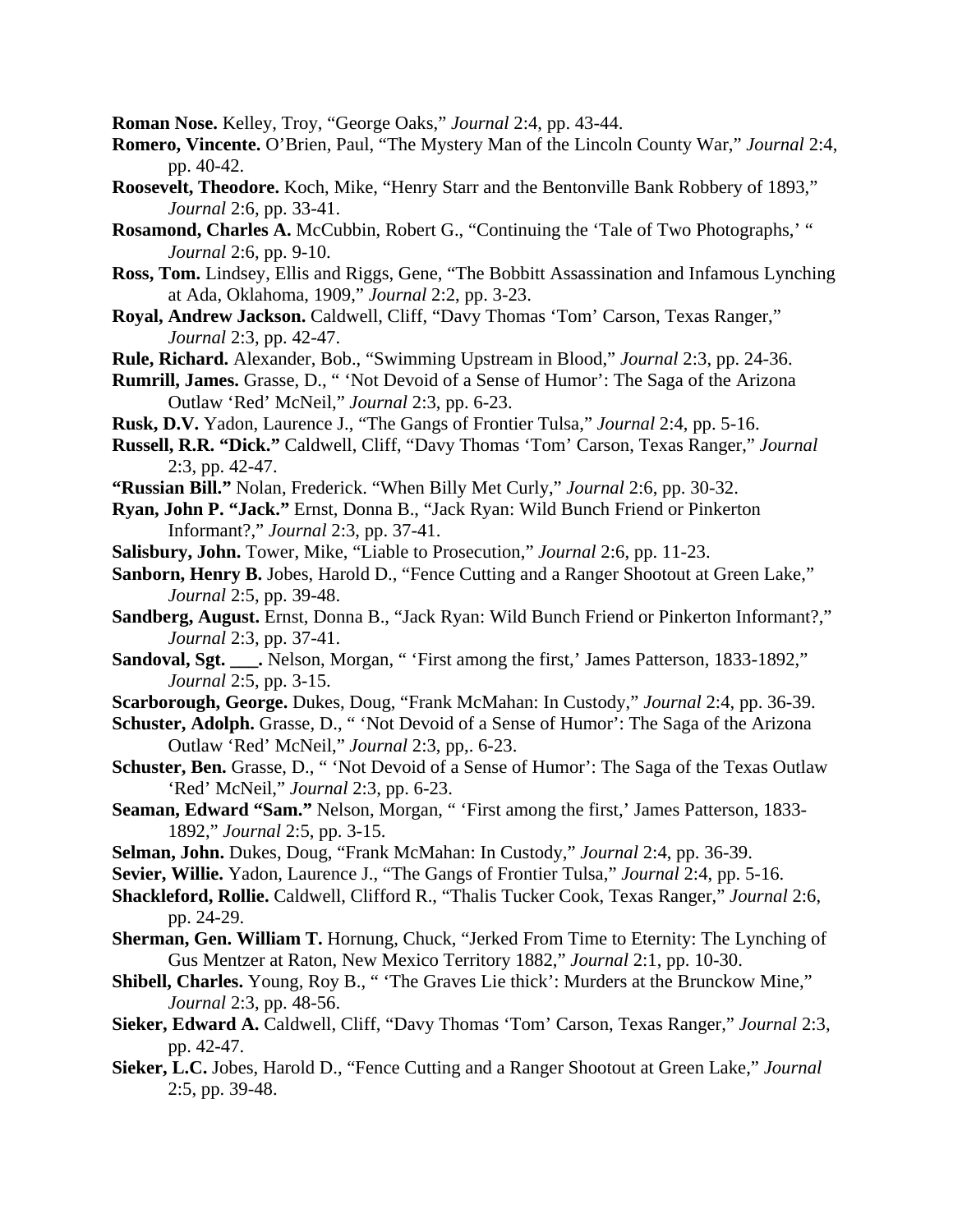- **Sieker, L.P.** Jobes, Harold D., "Fence Cutting and a Ranger Shootout at Green Lake," *Journal* 2:5, pp. 39-48.
- **Sixkiller, Sam.**

Penn, Chris, "A Lawman Discusses His Trade," *Journal* 2:4, pp. 31-35.

Yadon, Laurence J., "The Gangs of Frontier Tulsa," *Journal* 2:4, pp. 5-16.

- **Slaughter, John Horton.** Farmer, Randolph, "William Henry Graham Was Not 'Curly Bill'," *Journal* 2:1 , pp. 7-9.
- **Smadler, Lee.** Jobes, Harold D., "Fence Cutting and a Ranger Shootout at Green Lake," *Journal* 2:5, pp. 39-48.
- **Smith, Charles P.** Tower, Mike, "Liable to Prosecution," *Journal* 2:6, pp. 11-23.
- **Smith, George.** Parsons, Chuck, "Amos Chapman," *Journal* 2:2, pp. 53-54.
- **Smith, Henry ("Henry Allen," "Shoo Fly").** Tower, Mike, "Liable to Prosecution," *Journal* 2:6, pp. 11-23.
- **Smith, J.J.** Grasse, D., " 'Not Devoid of a Sense of Humor': The Saga of the Arizona Outlaw 'Red' McNeil," *Journal* 2:3, pp. 6-23.
- **Smith, J.W. ("Sorghum").** Nolan, Frederick, "When Billy Met Curly," *Journal* 2:6, pp. 30-32.
- **Smith, Luther Jarrett.** Tower, Mike, "Liable to Prosecution," *Journal* 2:6, pp. 11-23.
- **Smith, M.C.** Nelson, Morgan, " 'First among the first,' James Patterson, 1833-1892," *Journal* 2:5, pp. 3-15.
- **Smith, Sam.** Penn, Chris, "A Lawman Discusses His Trade," *Journal* 2:4, pp. 31-35.
- **Smith, Tom J.** Lindsey, Ellis and Riggs, Gene, "The Bobbitt Assassination and Infamous Lynching at Ada, Oklahoma, 1909," *Journal* 2:2, pp. 3-23.
- **Smith, Van C.** Nelson, Morgan, " 'First among the first,' James Patterson, 1833-1892," *Journal* 2:5, pp. 3-15.
- **Smith, William.** Jay, Roger, "The (Acting) Marshal of Dodge City," *Journal* 2:4, pp. 17-30.
- **Snow, Tom J.** Lindsey, Ellis and Riggs, Gene, "The Bobbitt Assassination and Infamous Lynching at Ada, Oklahoma, 1909," *Journal* 2:2, pp. 3-23.
- **Snyder, Jake.** Bell, Mike, "Hainer and Olive, Sheepmen and Horse Racers," *Journal* 2:6, pp. 42-45.
- **Spence, Pete.** Young, Roy B., " 'The Graves Lie Thick': Murders at the Brunckow Mone," *Journal* 2:3, pp. 48-56.
- **Spotted Dog Eater.** Yadon, Laurence J., "The Gangs of Frontier Tulsa," *Journal* 2:4, pp. 5-16.
- **Springer, Frank.** Recko, Corey, "Samuel B. Axtell and the Colfax County War: Axtell's 'Dear Ben' Letter," *Journal* 2:2, pp. 43-52.
- **St. Clair, \_\_\_.** Grasse, D., " 'Not Devoid of a Sense of Humor': The Saga of the Arizona Outlaw 'Red' McNeil," *Journal* 2:3, pp. 6-23.

**Starr, Henry.**

- Koch, Mike, "Henry Starr and the Bentonville Bank Robbery of 1893," *Journal* 2:6, pp. 33-41.
	- Yadon, Laurence J., "The Gangs of Frontier Tulsa," *Journal* 2:4, pp. 5-16.
- **Stephenson, Jim.** Lindsey, Ellis and Riggs, Gene, "The Bobbitt Assassination and Infamous Lynching at Ada, Oklahoma, 1909," *Journal* 2:2, pp. 3-23.
- **Stevens, Benjamin.** Recko, Corey, "Samuel B. Axtell and the Colfax County War: Axtell's 'Dear Ben' Letter," *Journal* 2:2, pp. 43-52.
- **Stien, Isaac.** Grasse, D., " 'Not Devoid of a Sense of Humor': The Saga of the Arizona Outlaw 'Red' McNeil," *Journal* 2:3, pp. 6-23.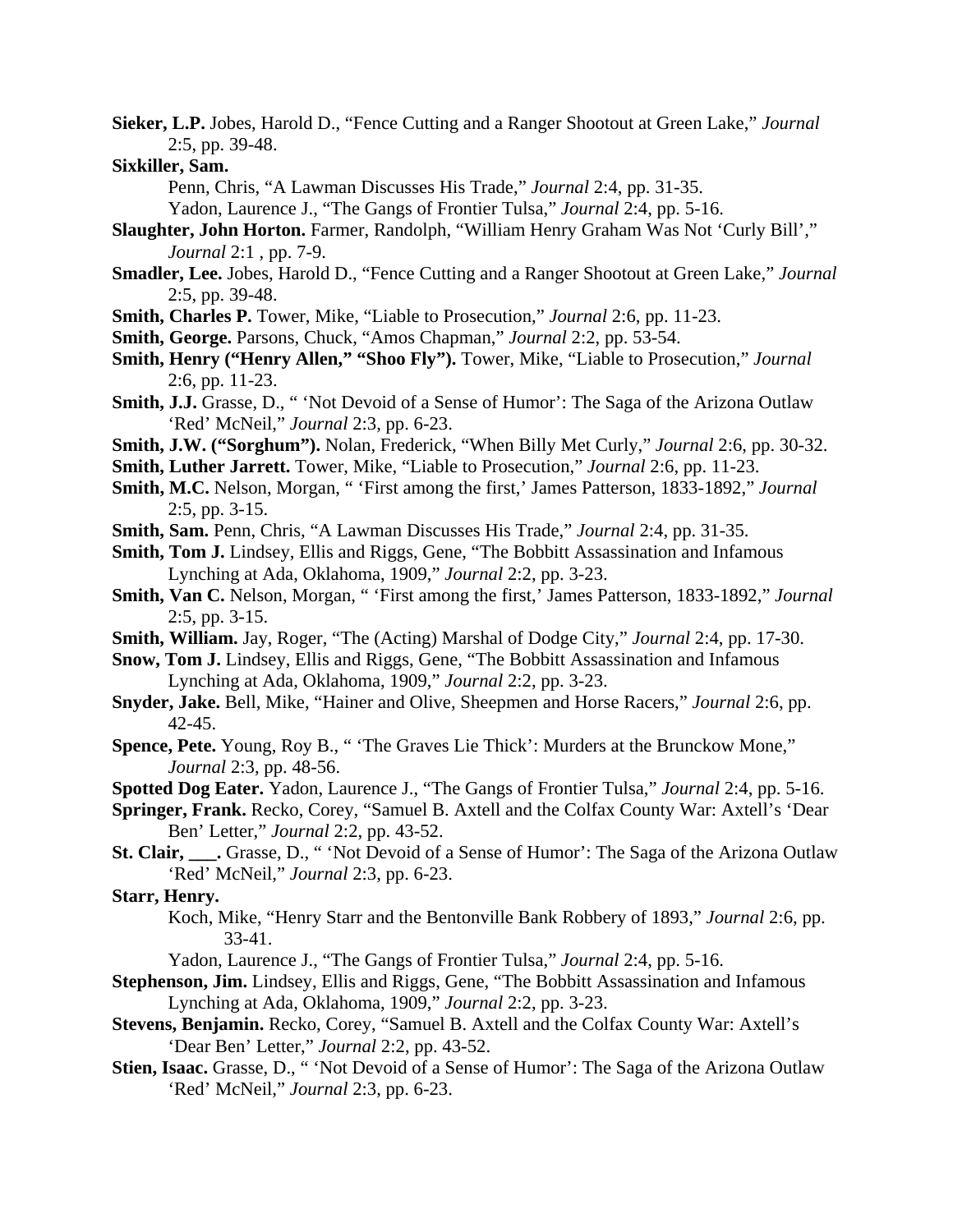**Stilwell, Frank.**

Alexander, Bob, "Swimming Upstream in Blood," *Journal* 2:3, pp. 24-36.

 Young, Roy B., " 'The Graves Lie thick': Murders at the Brunckow Mine," *Journal* 2:3, pp. 48-56.

- **Stilwell, Jack.** Kelley, Troy, "George Oaks," *Journal* 2:4, pp. 43-44.
- **Stiren, William.** Grasse, D., " 'Not Devoid of a Sense of Humor': The Saga of the Arizona Outlaw 'Red' McNeil," *Journal* 2:3, pp. 6-23.
- **Stockton, Thomas.** Nelson, Morgan, " 'First among the first,' James Patterson, 1833-1892," *Journal* 2:5, pp. 3-15.
- **Stone, Taylor.** Koch, Mike, "Henry Starr and the Bentonville Bank Robbery of 1893," *Journal* 2:6, pp. 33-41.
- **Stroud, Jim.** Caldwell, Clifford R., "Thalis Tucker Cook, Texas Ranger," *Journal* 2:6, pp. 24- 29.
- **Stout, Jim.** Caldwell, Cliff, "Davy Thomas 'Tom' Carson, Texas Ranger," *Journal* 2:3, pp. 42- 47.
- **Stufflebeam, Tom.** Yadon, Laurence J., "The Gangs of Frontier Tulsa," *Journal* 2:4, pp. 5-16.
- **Swain, A.C.** Alexander, Bob, "Swimming Upstream in Blood," *Journal* 2:3, pp. 24-36.
- **Swain, John.** Tower, Mike, "Liable to Prosecution," *Journal* 2:6, pp. 11-23.
- **Taggart, Dr. J.H.** Alexander, Bob, "Swimming Upstream in Blood," *Journal* 2:3, pp. 24-36.
- **Tenny, H.B.** Alexander, Bob, "Swimming Upstream in Blood," *Journal* 2:3, pp. 24-36.
- **Terrell, Joel.** Lindsey, Ellis and Riggs, Gene, "The Bobbitt Assassination and Infamous Lynching at Ada, Oklahoma, 1909," *Journal* 2:2, pp. 3-23.
- **Terry, W.H.** Tower, Mike, "Liable to Prosecution," *Journal* 2:6, pp. 11-23.

**Texas Rangers.**

"A Salute to Company D, Texas Rangers," *Journal* 2:3, pp. 4-5.

Caldwell, Cliff, "Davy Thomas 'Tom' Carson, Texas Ranger," *Journal* 2:3, pp. 42-47.

Caldwell, Clifford R., "Thalis Tucker Cook, Texas Ranger," *Journal* 2:6, pp. 24-29.

- **Thomas, Heck.** Tower, Mike, "Liable to Prosecution," *Journal* 2:6, pp. 11-23.
- **Thomas, Henry.** Caldwell, Cliff, "Davy Thomas 'Tom' Carson, Texas Ranger," *Journal* 2:3, pp. 42-47.
- **Thomas, Henry Andrew "Heck."** Yadon, Laurence J., "The Gangs of Frontier Tulsa," *Journal* 2:4, pp. 5-16.
- **Thomas, James.** Grasse, D., " 'Not Devoid of a Sense of Humor': The Saga of the Arizona Outlaw 'Red' McNeil," *Journal* 2:3, pp. 6-23.
- **Thomason, G.W.** Caldwell, Cliff, "Davy Thomas 'Tom' Carson, Texas Ranger," *Journal* 2:3, pp. 42-47.
- **Thompson, \_\_\_.** Tower, Mike, "Liable to Prosecution," *Journal* 2:6, pp. 11-23.
- **Thompson, Ben.** *National Police Gazette* (March 29, 1884), "Ben Thompson's Death," *Journal* 2:2, p. 52.
- **Thompson, Joe.** Yadon, Laurence J., "The Gangs of Frontier Tulsa," *Journal* 2:4, pp. 5-16.

**Thompson, Capt. John.** Nelson, Morgan, " 'First among the first,' James Patterson, 1833- 1892," *Journal* 2:5, pp. 3-15.

**Tilghman, Bill.**

 Koch, Mike, "Henry Starr and the Bentonville Bank Robbery of 1893," *Journal* 2:6, pp. 33-41.

Yadon, Laurence J., "The Gangs of Frontier Tulsa," *Journal* 2:4, pp. 5-16.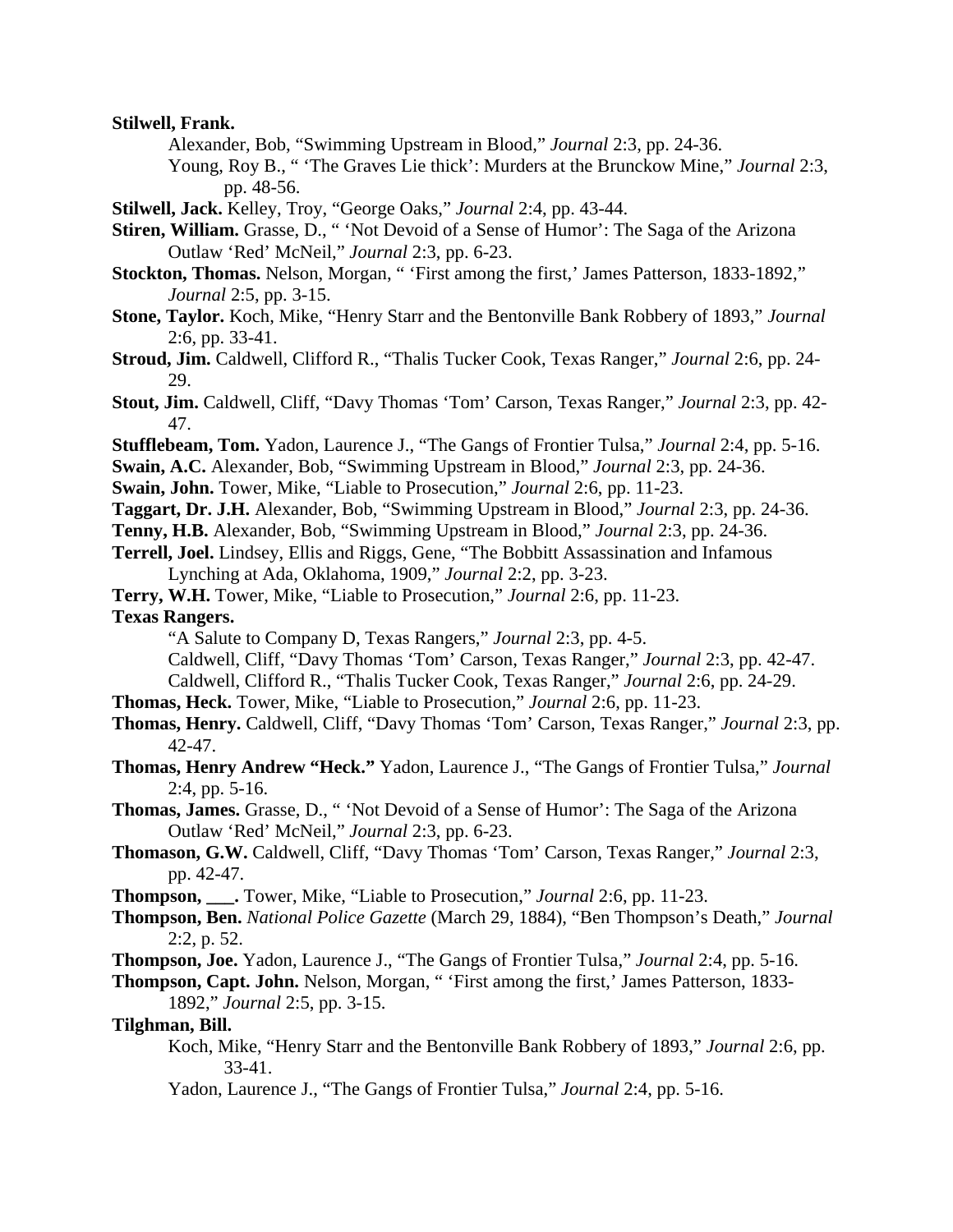- **Tillery, William**. Jobes, Harold D., "Fence Cutting and a Ranger Shootout at Green Lake," *Journal* 2:5, pp. 39-48.
- **Tobin, John.** Ernst, Donna B., "Jack Ryan: Wild Bunch Friend or Pinkerton Informant?," *Journal* 2:3, pp. 37-41.
- **Tobler, Jake.** Penn, Chris, "A Lawman Discusses His Trade," *Journal* 2:4, pp. 31-35.
- **Tobler, Joe.** Penn, Chris, "A Lawman Discusses His Trade," *Journal* 2:4, pp. 31-35.
- **Tolbert, Paden.** Yadon, Laurence J., "The Gangs of Frontier Tulsa," *Journal* 2:4, pp. 5-16.
- **Tolby, Rev. F.J.** Recko, Corey, "Samuel B. Axtell and the Colfax County War: Axtell's 'Dear Ben' Letter," *Journal* 2:2, pp. 43-52.
- **Torrey, Jay.** Ernst, Donna B., "Jack Ryan: Wild Bunch Friend or Pinkerton Informant?," *Journal* 2:3, pp. 37-41.
- **Trainer, A.J. ("Bud").** Tower, Mike, "Liable to Prosecution," *Journal* 2:6, pp. 11-23.
- **Tucker, Dan.** Alexander, Bob, "Swimming Upstream in Blood," *Journal* 2:3, pp. 24-36.
- **Tucker, George.** Tower, Mike, "Liable to Prosecution," *Journal* 2:6, pp. 11-23.
- **Tulsa, Oklahoma.** Yadon, Laurence J., "The Gangs of Frontier Tulsa," *Journal* 2:4, pp. 5-16.
- **Tulsa, Joe.** Yadon, Laurence J., "The Gangs of Frontier Tulsa," *Journal* 2:4, pp. 5-16.
- **Tunstall, John.** O'Brien, Paul, "The Mystery Man of the Lincoln County War," *Journal* 2:4, pp. 40-42.
- **Turner, George.** Hornung, Chuck, "Jerked From Time to Eternity: The Lynching of Gus Mentzer at Raton, New Mexico Territory 1882," *Journal* 2:1, pp. 10-30.
- **Turner, Jack.** Jobes, Harold D., "Fence Cutting and a Ranger Shootout at Green Lake," *Journal* 2:5, pp. 39-48.
- **Turner, William "Bill."** Jobes, Harold D., "Fence Cutting and a Ranger Shootout at Green Lake," *Journal* 2:5, pp. 39-48.
- **Tyler, Bud.** Koch, Mike, "Henry Starr and the Bentonville Bank Robbery of 1893," *Journal* 2:6, pp. 33-41.
- **Tynan, Thomas J.** Koch, Mike, "Henry Starr and the Bentonville Bank Robbery of 1893," *Journal* 2:6, pp. 33-41.
- **Ulgard, George.** Grasse, D., " 'Not Devoid of a Sense of Humor': The Saga of the Arizona Outlaw 'Red' McNeil," *Journal* 2:3, pp. 6-23.
- **Van Alstine, Nelson.** Young, Roy B., " 'The Graves Lie Thick': Murders at the Brunckow Mine," *Journal* 2:3, pp. 48-56.
- **Vasquez, Fernando.** Alexander, Bob, "Swimming Upstream in Blood," *Journal* 2:3, pp. 24-36.
- **Vaughan, Henry.** Dworkin, Mark, "Sun City Saga: Walter Noble Burns Covers the Pancho Villa Expedition," *Journal* 2:5, pp. 25-38.
- **Vega, Cruz.** Recko, Corey, "Samuel B. Axtell and the Colfax County War: Axtell's 'Dear Ben' Letter," *Journal* 2:2, pp. 43-52.
- **Villa, Alberto (Albino Villas?).** Alexander, Bob, "Swimming Upstream in Blood," *Journal* 2:3, pp. 24-36.
- **Villa, Francisco "Pancho."** Dworkin, Mark, *Sun City Saga: Walter Noble Burns Covers the Pancho Villa Expedition," Journal* 2:5, pp. 25-38.
- **"Waco Bill."** Young, Roy B., " 'The Graves Lie Thick': Murders at the Brunckow Mine," *Journal* 2:3, pp. 48-56.
- **Waldo, Henry.** O'Brien, Paul, "The Mystery Man of the Lincoln County War," *Journal* 2:4, pp. 40-42.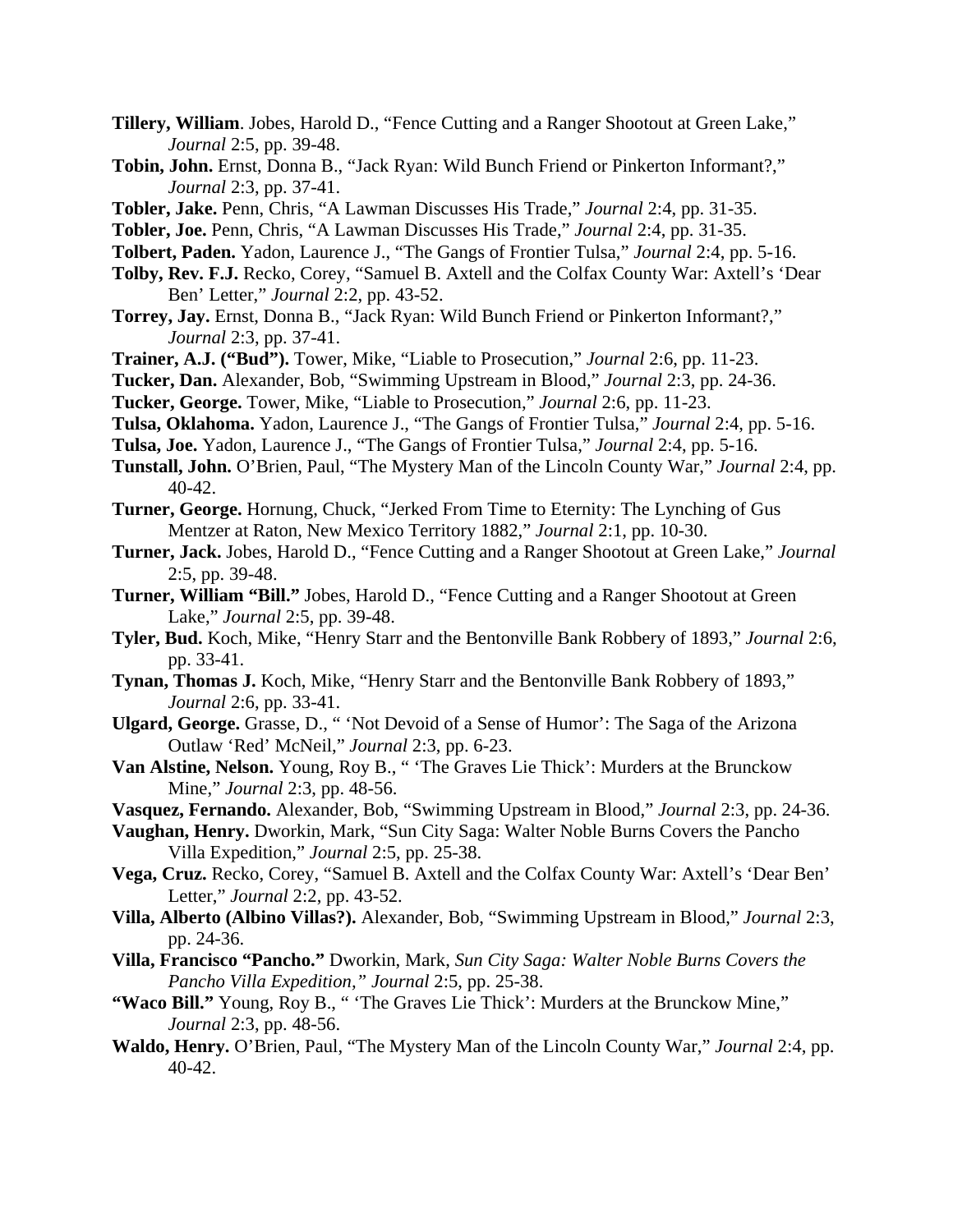**Wallace, Allen C.** Hornung, Chuck, "Jerked From Time to Eternity: The Lynching of Gus Mentzer at Raton, New Mexico Territory 1882," *Journal* 2:1, pp. 10-30.

**Wallace, Daniel W. ("80 John").** Glasrud, Bruce A., "African Americans in the Wild, Wild West: Examples From Texas," *Journal* 2:6, pp. 3-8.

## **Wallace, Jim.**

- Farmer, Randolph, "William Henry Graham Was Not 'Curly Bill'," *Journal* 2:1. pp. 7-9. Nolan, Frederick, "When Billy Met Curly," *Journal* 2:6, pp. 30-32.
- Yadon, Laurence J., "The Gangs of Frontier Tulsa," *Journal* 2:4, pp. 5-16.
- **Ward, John.** Tower, Mike, "Liable to Prosecution," *Journal* 2:6, pp. 11-23.
- **Ware, Richard "Dick."** Dukes, Doug, "Frank McMahan: In Custody," *Journal* 2:4, pp. 36-39.
- **Washington, William ("Bill").** Lindsey, Ellis and Riggs, Gene, "The Bobbitt Assassination and Infamous Lynching at Ada, Oklahoma, 1909," *Journal* 2:2, pp. 3-23.
- **Watson, Bob.** Lindsey, Ellis and Riggs, Gene, "The Bobbitt Assassination and Infamous Lynching at Ada, Oklahoma, 1909," *Journal* 2:2, pp. 3-23.
- **Watt, Henry.** Koch, Mike, "Henry Starr and the Bentonville Bank Robbery of 1893," *Journal* 2:6, pp. 33-41.
- **Watts, Tom.** Penn, Chris, "A Lawman Discusses His Trade," *Journal* 2:4, pp. 31-35.
- **Wau-sa-sha.** Yadon, Laurence J., "The Gangs of Frontier Tulsa," *Journal* 2:4, pp. 5-16.
- Weatherford, John D. Grasse, D., "Yot Devoid of a Sense of Humor': The Saga of the Arizona Outlaw 'Red' McNeil," *Journal* 2:3, pp. 6-23.
- **Wedding, Reyburn.** Yadon, Laurence J., "The Gangs of Frontier Tulsa," *Journal* 2:4, pp. 5-16.
- **Weightman, "Red Buck."** Yadon, Laurence J., "The Gangs of Frontier Tulsa," *Journal* 2:4, pp. 5-16.
- **Wells, Frank.** Grasse, D., " 'Not Devoid of a Sense of Humor': The Saga of the Arizona Outlaw 'Red' McNeil," *Journal* 2:3, pp. 6-23.
- **Wentworth, W.P.** Jobes, Harold D., "Fence Cutting and a Ranger Shootout at Green Lake," *Journal* 2:5, pp. 39-48.

# **West, Jesse.**

- Lindsey, Ellis and Riggs, Gene, "The Bobbitt Assassination and Infamous Lynching at Ada, Oklahoma, 1909," *Journal* 2:2, pp. 3-23.
- McCown, Dennis, "A New Look at the Lynching in Ada, Oklahoma," *Journal* 2:2, pp. 24-29.
- **West, Joe.** Lindsey, Ellis and Riggs, Gene, "The Bobbitt Assassination and Infamous Lynching at Ada, Oklahoma, 1909," *Journal* 2:2, pp. 3-23.
- **West, Lee.** Lindsey, Ellis and Riggs, Gene, "The Bobbitt Assassination and Infamous Lynching at Ada, Oklahoma, 1909," *Journal* 2:2, pp. 3-23.
- **West, "Little Dick."** Yadon, Laurence J., "The Gangs of frontier Tulsa," *Journal* 2:4, pp. 5-16.
- **West, Martin.** Lindsey, Elluis and Riggs, Gene, "The Bobbitt Assassination and Infamous Lynching at Ada, Oklahoma, 1909," *Journal* 2:2, pp. 3-23.
- **Weston, Mack F.** Caldwell, Cliff, "Davy Thomas 'Tom' Carson, Texas Ranger," *Journal* 2:3, pp. 42-47.
- **Wheat, Ira L.** Jobes, Harold D., "Fence Cutting and a Ranger Shootout at Green Lake," *Journal* 2:5, pp. 39-48.
- **Wheeler, Harry.** Kelley, Troy, "George Oaks," *Journal* 2:4, pp. 43-44.
- **White, W.E.** Grasse, D., " 'Not Devoid of a Sense of Humor': The Saga of the Arizona Outlaw 'Red' McNeil," *Journal* 2:3, pp. 6-23.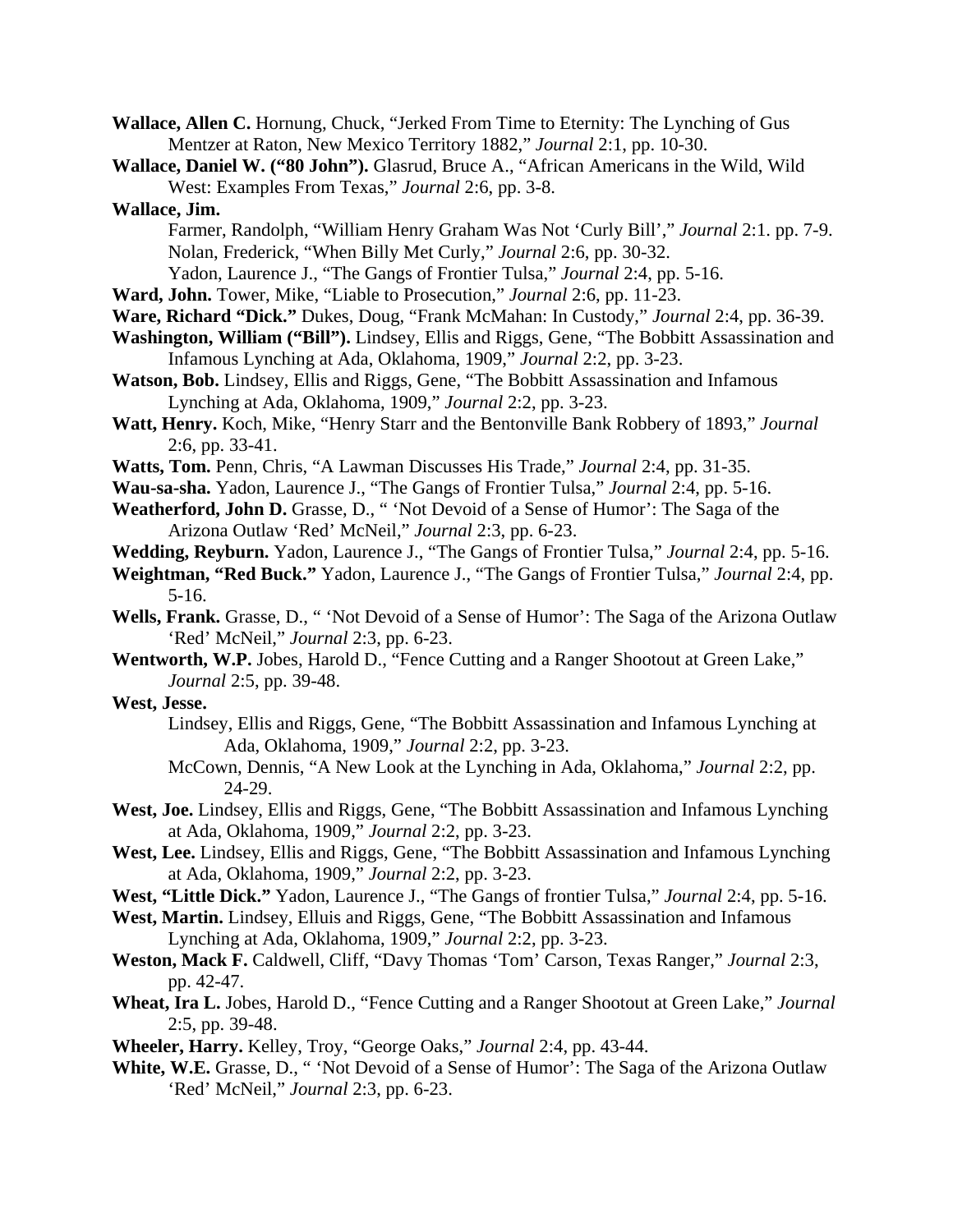**Whitney, Chauncey B.** Kelley, Troy, "George Oaks," *Journal* 2:4, pp. 43-44.

**Whitson, William.** Yadon, Laurence J., "The Gangs of Frontier Tulsa," *Journal* 2:4, pp. 5-16.

- **Wilcox, \_\_\_.** Grasse, D., " 'Not Devoid of a Sense of Humor': The Saga of the Arizona Outlaw 'Red' McNeil," *Journal* 2:3, pp. 6-23.
- **Willburn, Aaron.** Nelson, Morgan, " 'First among the first,' James Patterson, 1833-1892," *Journal* 2:5, pp. 3-15.
- **Williams, E.C.** Alexander, Bob, "Swimming Upstream in Blood," *Journal* 2:3, pp. 24-36.
- **Williams, George.** Yadon, Laurence J., "The Gangs of Frontier Tulsa," *Journal* 2:4, pp. 5-16.
- **Williams, James**. Young, Roy B., " 'The Graves Lie Thick': Murders at the Brunckow Mine," *Journal* 2:3, pp. 48-56.
- **Williams, Laura.** Koch, Mike, "Henry Starr and the Bentonville Bank Robbery of 1893," *Journal* 2:6, pp. 33-41.
- **Williams, W.J.P.** Hornung, Chuck, "Jerked From Time to Eternity: The Lynching of Gus Mentzer at Raton, New Mexico Territory 1882," *Journal* 2:1, pp. 10-30.
- **Williams, W.M.** Young, Roy B., " 'The Graves Lie Thick': Murders at the Brunckow Mine," *Journal* 2:3, pp. 48-56.
- **Williamson, John Jr. ("Little John").** Lindsey, Ellis and Riggs, Gene, "The Bobbitt Assassination and Infamous Lynching at Ada, Oklahoma, 1909," *Journal* 2:2, pp. 3-23.
- **Wilson, Dave.** Tower, Mike, "Liable to Prosecution," *Journal* 2:6, pp. 11-23.
- **Wilson, Floyd.** Koch, Mike, "Henry Starr and the Bentonville Bank Robbery of 1893," *Journal* 2:6, pp. 33-41.
- **Wilson, "Kid."** Koch, Mike, "Henry Starr and the Bentonville Bank Robbery of 1893," *Journal* 2:6, pp. 33-41.
- **Wilson, Lark.** Koch, Mike, "Henry Starr and the Bentonville Bank Robbery of 1893," *Journal* 2:6, pp. 33-41.
- **Wimbish, Robert.** Lindsey, Ellis and Riggs, Gene, "The Bobbitt Assassination and Infamous Lynching at Ada, Oklahoma, 1909," *Journal* 2:2, pp. 3-23.
- **Wood, Maggie.** Koch, Mike, "Henry Starr and the Bentonville Bank Robbery of 1893," *Journal* 2:6, pp. 33-41.
- **Woodall, Zachariah T.** Parsons, Chuck, "Amos Chapman," *Journal* 2:2, pp. 53-54.
- **Wooden, Frank.** Koch, Mike, "Henry Starr and the Bentonville Bank Robbery of 1893," *Journal* 2:6, pp. 33-41.
- **Woody, Charles.** Tower, Mike, "Liable to Prosecution," *Journal* 2:6, pp. 11-23.
- **Wooley, Jim.** Koch, Mike, "Henry Starr and the Bentonville Bank Robbery of 1893," *Journal* 2:6, pp. 31-44.
- **Wooten, Bud.** Koch, Mike, "Henry Starr and the Bentonville Bank Robbery of 1893," *Journal* 2:6, pp. 33-41.
- **Wright, Bob.** Jay, Roger, "The (Acting) Marshal of Dodge City," *Journal* 2:4, pp. 17-30.
- **Wylie, Robert K.** Nelson, Morgan, " 'First among the first,' James Patterson, 1833-1892," *Journal* 2:5, pp. 3-15.
- **Yocum, \_\_\_.** Grasse, D., " 'Not Devoid of a Sense of Humor': The Saga of the Arizona Outlaw 'Red' McNeil," *Journal* 2:3, pp. 6-23.
- **Yoes, Jacob.** Penn, Chris, "A Lawman Discusses His Trade," *Journal* 2:4, pp. 31-35.
- **Young, Charley.** Koch, Mike, "Henry Starr and the Bentonville Bank Robbery of 1893," *Journal* 2:6, pp. 33-41.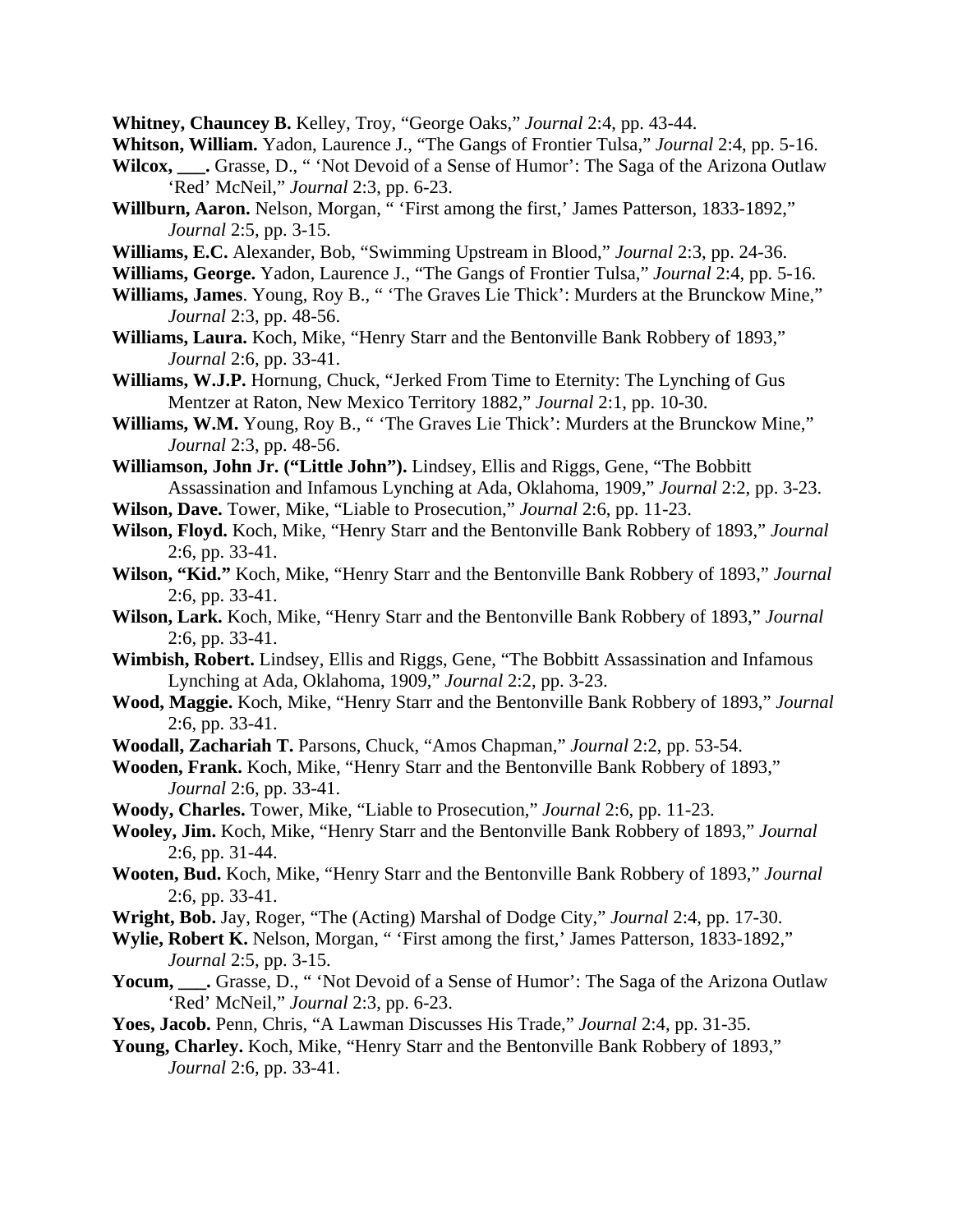- **Zamora, Francisco.** O'Brien, Paul, "The Mystery Man of the Lincoln County War," *Journal* 2:4, pp. 40-42.
- **Zulick, Conrad Meyer.** Alexander, Bob, "Swimming Upstream in Blood," *Journal* 2:3, pp. 24- 36.

### **BOOK REVIEWS**

- **Alexander, Bob.** *Winchester Warriors: Texas Rangers of Company D, 1874-1901. Journal* 2:6, pp, 48-49.
- **Barson, Michael.** *True West: An Illustrated Guide to the Heyday of the Western. Journal* 2:4, pp. 51-52.
- **Baumler, Ellen and Cooper, J.M.** *Dark Spaces: Montana's Historic Penitentiary at Deer Lodge. Journal* 2:1, p. 37.
- **Benedict, Bryce.** *Jayhawkers: The Civil War Brigade of James Henry Lane. Journal* 2:6, pp. 52- 53.
- **Beverly, Edward Joseph.** *Chasing the Sun: A Readers Guide to the Novels Set in the American West. Journal* 2:1, pp. 34-35.
- **Broglin, Jana Sloan.** *Hooker, Crooks and Kooks* (Parts 1 & 2). *Journal* 2:5, p. 52.
- **Bryan, Jimmy L. Jr.** *More Zeal Than Discretion: The Westward Adventures of Walter P. Layne. Journal* 2:4, pp. 50-51.
- **Bullis, Don.** *Old West Trivia Book. Journal* 2:5, pp. 52-53.
- **Burton, Jeffrey.** *Western Story. Journal* 2:4, pp. 45-46.
- **Chemerka, William R. and Wiener, Allen J.** *Music of the Alamo, Journal* 2:3, pp. 57-58.
- **Cleere, Jan.** *Amazing Girls of Arizona: True Stories of Young Pioneers, Journal* 2:3, pp. 62-63.
- **Collins, Michael L.** *Texas Devils: Rangers & regulars on the Lower Rio Grande, 1848-1861. Journal* 2:4, pp. 47-48.
- **Cox, Mike.** *Historic Photos of Texas Lawmen, Journal* 2:"3, pp. 60-61.
- **Dary, David.** *Frontier Medicine, From the Atlantic to the Pacific, 1492-1941, Journal* 2:3, pp. 59-60.
- **Devereaux, Jan.** *Pistols, Petticoats, & Poker, the Real Lottie Deno: No Lies or Alibis. Journal* 2:4, pp. 49-50.
- **Ernst, Donna B.** *The Sundance Kid: The Life of Harry Alonzo Longabaugh, Journal* 2:3, p. 57. **Fara, Frank.** *Songs of the Untamed West. Journal* 2:6, p. 55.
- **Fifer, Barbara.** *Bad Boys of the Black Hills...And Some Wild Women, Too. Journal* 2:6, p. 52.
- **Fisher, Linda A. and Bowers, Carrie.** *Agnes Lake Hickok: Queen of the Circus, Wife of a Legend. Journal* 2:5, pp. 53-54.
- **Fussell, Joseph B. (Fussel, E.R., ed.).** *Unbridled Cowboy. Journal* 2:2, pp. 59-60.
- **Glynn, Gary.** *Historic Photos of Montana. Journal* 2:5, p. 56.
- **Gray, Jim.** *Desperate Seed: Ellsworth, Kansas on the Violent Frontier, Journal* 2:4, p. 45.
- **Hamalainen, Pekka.** *Comanche Empire. Journal* 2:6, pp. 54-55.
- **Hardin, Stephen L.** *Texian Macabre: A Melancholy Tale of a Hanging in Houston, Journal* 2:3, pp. 58-59.
- **Hirsch, Chris and Mowbray, Andrew.** *The Texas Gun Trade. Journal* 2:6, p. 48.
- **Jameson, W.C.** *Lost Mines and Buried Treasures of Arizona. Journal* 2:5 pp. 55-56.
- **Johnson, Larry.** *Historic Photos of Oklahoma, Journal* 2:3, pp. 63-64.
- **Kant, Candace C., ed.** *Dolly & Zane Grey: Letters From a Marriage. Journal* 2:2, p. 55.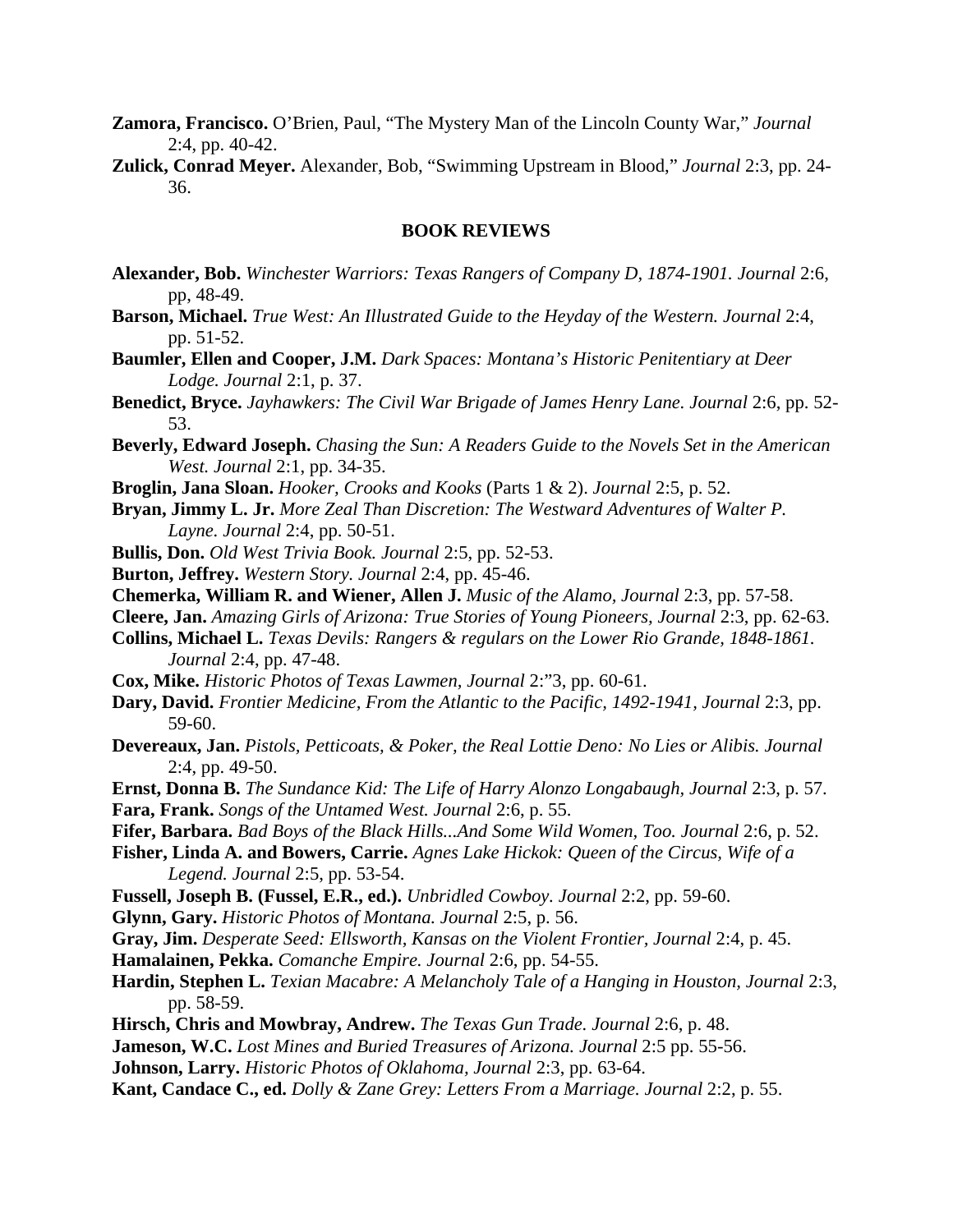**Keenan, Jerry.** *The Life of Yellowstone Kelly. Journal* 2:4, p. 54.

- **Klein, James E.** *Grappling With Demon Rum: The Cultural Struggle Over Liquor in Early Oklahoma. Journal* 2:4, pp. 52-54.
- **Lacy, Ann and Valley-Fox, Anne, eds.** *Outlaws & Desperados: A New Mexico Federal Writers' Project Book*. *Journal* 2:2, p. 59.
- **Lawton, Paul J.** *Old Tucson Studios. Journal* 2:2, pp. 58-59.
- **MacDonald, L. Lloyd.** *Tejanos in the 1835 Texas Revolution. Journal* 2:6, pp. 51-52.

**MacKell, Jan.**

- *Brothels, Bordellos, & Bad Girls: Prostitution in Colorado. Journal* 2:2, p. 58. *Red Light Women of the Rocky Mountains, Journal* 2:3, pp. 61-62.
- **McSwain, Ross.** *See No Evil, Speak No Evil: A History of Mob Violence in the Texas Heartland, 1869-1904. Journal* 2:1, pp. 33-34.
- **Metz, Leon C.** *Border: The U.S.-Mexico Line. Journal* 2:4, p. 52.
- **Michno, Gregory F. and Michno, Susan J.** *Forgotten Fights: Little Known Raids and Skirmishes on the Frontier, 1823 to 1890. Journal* 2:2, pp. 57-58.
- **Milner, Clyde A. II and O'Connor, Carol A.** *As Big as the West: The Pioneer Life of Granville Stuart. Journal* 2:1, p. 34.
- **Monahan, Sherry.** *Tombstone's Treasure: Silver Mines and Golden Saloons. Journal* 2:2, pp. 56-57.
- **Morgan, R.D.** *Taming the Sooner State: The War Between Lawman & Outlaws in Oklahoma & Indian Territory 1875-1941. Journal* 2:1, p. 36.
- **Murdock, Harvey Lay.** *The Educated Outlaw: The Story of Elzy Lay of the Wild Bunch. Journal* 2:5, pp. 49-50.
- **Neal, Bill.** *From Guns to Gavels: How Justice Grew Up in the Outlaw West. Journal* 2:5, pp. 50- 51.

## **Parsons, Chuck.**

- *The Sutton-Taylor Feud: Deadliest Blood Feud in Texas, Journal* 2:3, p. 61. *James Brown Miller and Death in Oklahoma: Was Justice Denied in Ada? Journal* 2:6, p. 54.
- **Pence, Samuel Anderson (Harold Dellinger, ed.).** *Guerrillas and Other Curiosities: Bud, Donnie & Me, Journal* 2:3, p. 63.
- **Robinson, Charles M. III.** *The Fall of a Black Army Officer: Racism and the Myth of Henry O. Flipper*. *Journal* 2:1, p. 33.
- **Rottenberg, Dan.** *Death of a Gunfighter: The Quest for Jack Slade, the West's Most Elusive Legend. Journal* 2:2, pp. 55-56.
- **Rutter, Michael.** *Bad Girls: Outlaw Women of the American West. Journal* 2:6, pp. 53-54.
- **Sager, Stan.** *Viva Elfago!: The Case for Elfego Baca, Hispanic Hero. Journal* 2:4, pp. 48-49.
- **Shackelford, Bruce M.** *Photography on the South Texas Frontier: Images from the Witte Museum Collection. Journal* 2:6, p. 51.
- **Shepley, Carol Ferring.** *Movers and Shakers, Scalawags and Suffragettes: Tales from Bellefontaine Cemetery. Journal* 2:4, pp. 54-55.
- **Shillingberg, William B.** *Dodge City: The Early Years, 1872-1886. Journal* 2:6, pp. 50-51.

**Smith, Duane A.** *San Juan Legacy: Life in the Mining Camps. Journal* 2:6, p. 49.-

**Smith, Victor Grant (Jeanette Prodgers, ed.).** *The Champion BUFFALO HUNTER: The Frontier Memoirs of Yellowstone Vic Smith. Journal* 2:1, pp. 36-37.